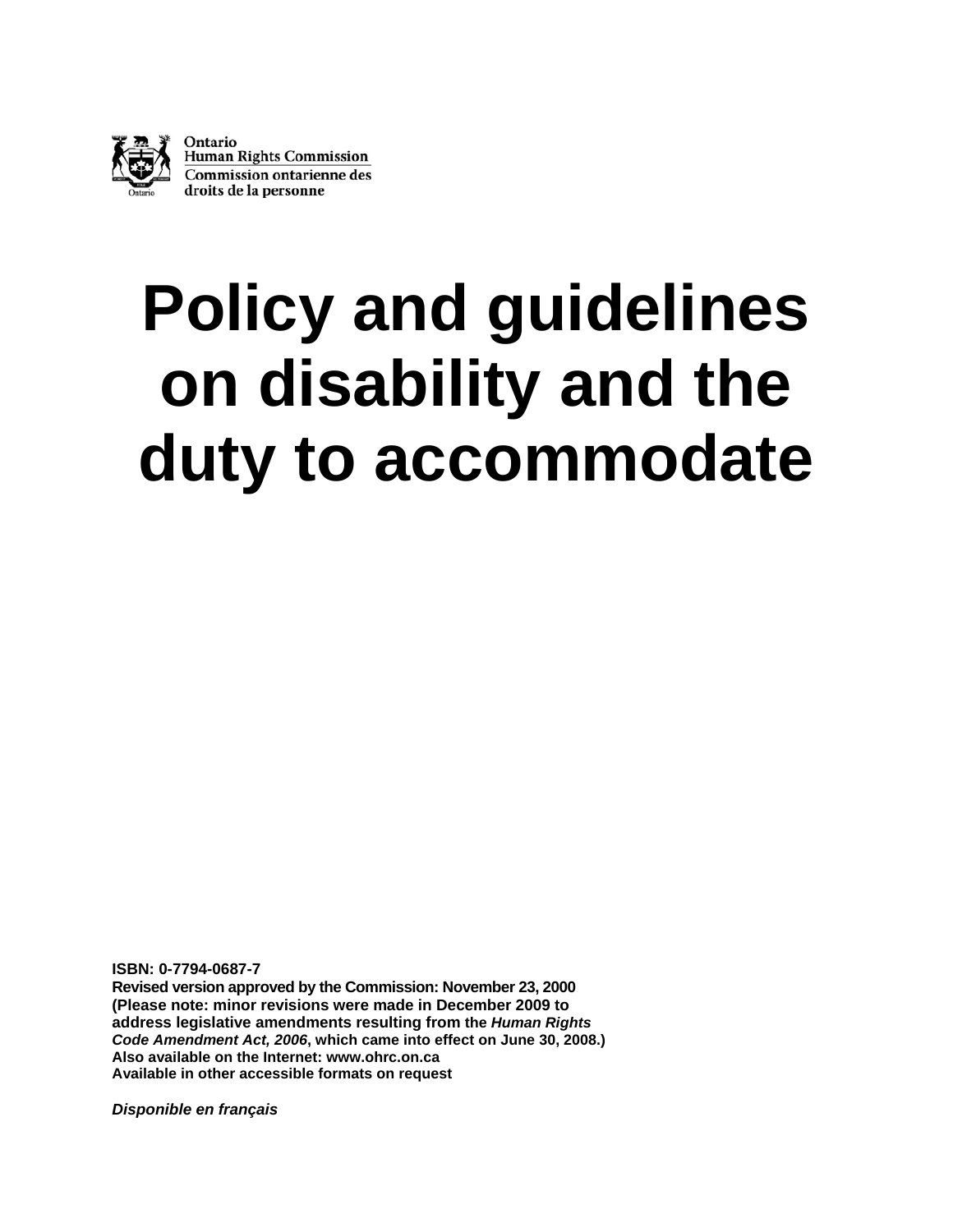# **Contents**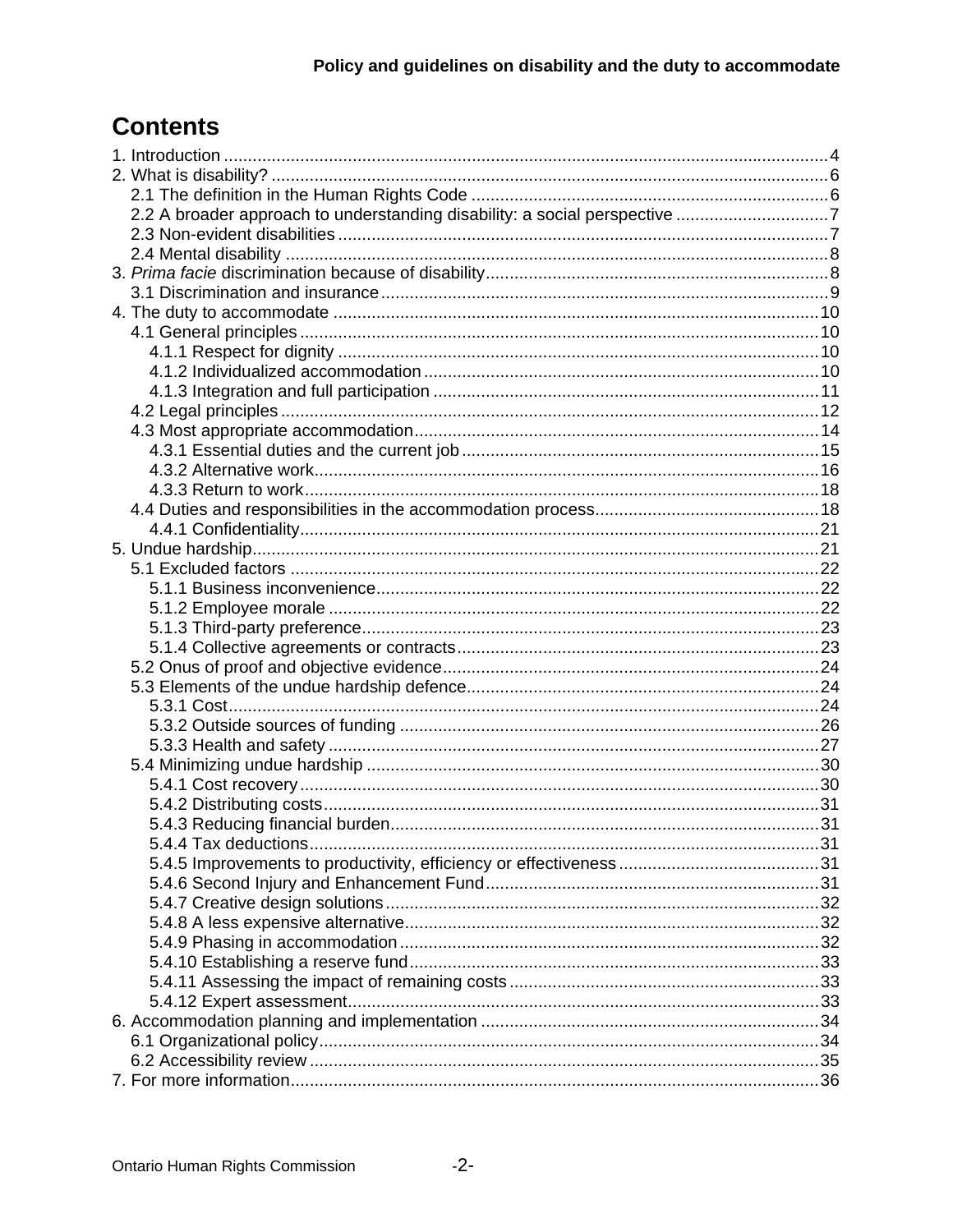# **Purpose of OHRC Policies**

Section 30 of the Ontario *Human Rights Code (Code)* authorizes the Ontario Human Rights Commission (OHRC) to prepare, approve and publish human rights policies to provide guidance on interpreting provisions of the *Code*. [\\*](#page-2-0) The OHRC's policies and guidelines set standards for how individuals, employers, service providers and policymakers should act to ensure compliance with the *Code*. They are important because they represent the OHRC's interpretation of the *Code* at the time of publication.[\\*\\*](#page-2-1) Also, they advance a progressive understanding of the rights set out in the *Code.* 

Section 45.5 of the *Code* states that the Human Rights Tribunal of Ontario (the Tribunal) may consider policies approved by the OHRC in a human rights proceeding before the Tribunal. Where a party or an intervenor in a proceeding requests it, the Tribunal *shall* consider an OHRC policy. Where an OHRC policy is relevant to the subject-matter of a human rights application, parties and intervenors are encouraged to bring the policy to the Tribunal's attention for consideration.

Section 45.6 of the *Code* states that if a final decision or order of the Tribunal is not consistent with an OHRC policy, in a case where the OHRC was either a party or an intervenor, the OHRC may apply to the Tribunal to have the Tribunal state a case to the Divisional Court to address this inconsistency.

OHRC policies are subject to decisions of the Superior Courts interpreting the *Code*. OHRC policies have been given great deference by the courts and Tribunal,<sup>[\\*\\*\\*](#page-2-2)</sup> applied to the facts of the case before the court or Tribunal, and quoted in the decisions of these bodies.

1

<span id="page-2-0"></span><sup>\*</sup> The OHRC's power under section 30 of the *Code* to develop policies is part of its broader responsibility under section 29 to promote, protect and advance respect for human rights in Ontario, to protect the public interest, and to eliminate discriminatory practices.

<span id="page-2-1"></span>Note that case law developments, legislative amendments, and/or changes in the OHRC's own policy positions that took place after a document's publication date will not be reflected in that document. For more information, please contact the Ontario Human Rights Commission.

<span id="page-2-2"></span>In Quesnel v. London Educational Health Centre (1995), 28 C.H.R.R. D/474 at para. 53 (Ont. Bd. Ing.), the tribunal applied the United States Supreme Court's decision in *Griggs* v. *Duke Power Co*., 401 U.S. 424  $(4<sup>th</sup>$  Cir. 1971) to conclude that OHRC policy statements should be given "great deference" if they are consistent with *Code* values and are formed in a way that is consistent with the legislative history of the *Code* itself. This latter requirement was interpreted to mean that they were formed through a process of public consultation.

<span id="page-2-3"></span>Recently, the Ontario Superior Court of Justice quoted at length excerpts from the OHRC's published policy work in the area of mandatory retirement and stated that the OHRC's efforts led to a "sea change" in the attitude towardss mandatory retirement in Ontario. The OHRC's policy work on mandatory retirement heightened public awareness of this issue and was at least partially responsible for the Ontario government's decision to pass legislation amending the *Code* to prohibit age discrimination in employment after age 65, subject to limited exceptions. This amendment, which became effective December 2006, made mandatory retirement policies illegal for most employers in Ontario: *Assn. of Justices of the Peace of Ontario* v. *Ontario (Attorney General)* (2008), 92 O.R. (3d) 16 at para. 45. See also *Eagleson Co-Operative Homes, Inc.* v. *Théberge,* [2006] O.J. No. 4584 (Sup.Ct. (Div.Ct.)) in which the Court applied the OHRC's *Policy and Guidelines on Disability and the Duty to Accommodate*, available at: [www.ohrc.on.ca/en/resources/Policies/PolicyDisAccom2](http://www.ohrc.on.ca/en/resources/Policies/PolicyDisAccom2)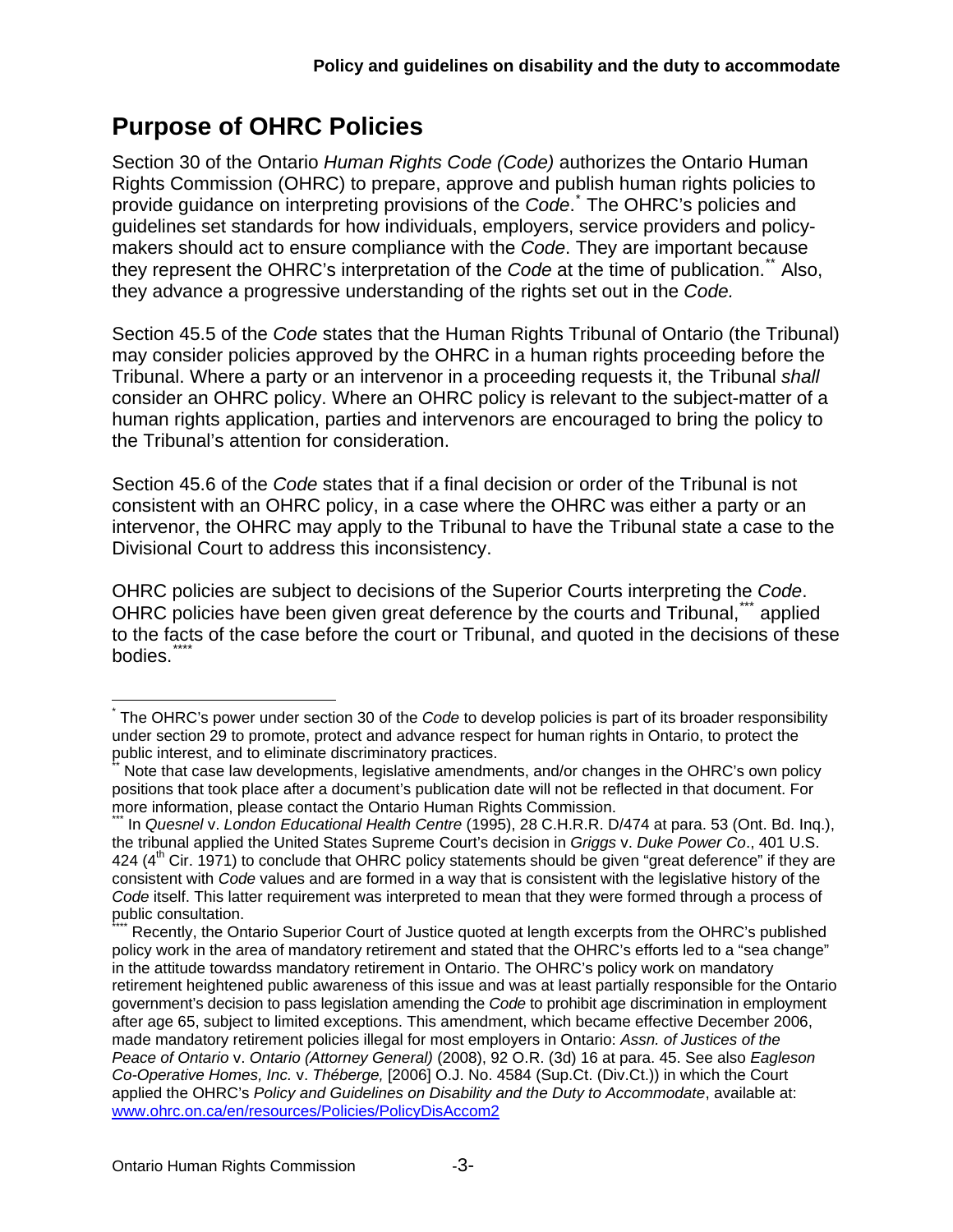# <span id="page-3-0"></span>**1. Introduction**

Under the *Code*,<sup>[1](#page-36-0)</sup> everyone has the right to be free from discrimination because of disability or perceived disability in the social areas of employment, services, goods, facilities, housing, contracts and membership in trade and vocational associations. This right means that persons with disabilities<sup>[2](#page-36-1)</sup> have the right to equal treatment, which includes the right to accessible workplaces, public transit, health services, restaurants, shops and housing.

On average, 30 – 50% of human rights claims cite the ground of disability. Most are in the area of employment, with services constituting the second largest area. For this reason, this Policy focuses on the workplace, with specific guidance to support employers, unions and employees in the fulfilment of their duties and rights under the *Code*. [3](#page-36-2)

In 1989, the OHRC published its *Guidelines on Assessing Accommodation Requirements for Persons with Disabilities*. These Guidelines were introduced after extensive consultations with stakeholders, and created for the first time a standard for the interpretation of "undue hardship." The Guidelines were cited before tribunals and the courts, and were an important interpretative tool. Since that time, there have been several important legal decisions, notably from the Supreme Court of Canada, with respect to the ground of disability and the duty to accommodate. These decisions have assisted the OHRC in its evolving understanding of equality for persons with disabilities. Significantly, the Supreme Court has noted the need to adapt society so that its structures and attitudes include persons with disabilities. This requires a shift in our approach to the entire area, one that affirms the centrality of human dignity in achieving equality.

In 1999, the OHRC invited stakeholders to provide input on the revisions to the Guidelines. Over 150 stakeholders were approached. They represented a broad spectrum of interests, including consumers and organizations from the disability community, employer associations, educational institutions, law firms, labour, provincial and municipal government agencies, business and trade associations and service providers.

Several themes emerged from these consultations, and have informed these revisions:

- There is a need to reaffirm the standard of undue hardship that was created in 1989.
- While undue hardship is a high standard, it is necessary to ensure equality. It is, in this sense, "reasonable" and accommodation to the point of undue hardship is "reasonable accommodation,.
- Individual accommodation has grown in significance as a central principle of human rights law.
- More guidance is needed on the definition of disability, as well as more practical direction on the steps required in the accommodation process.
- The principle of design by inclusion and barrier removal has to be underscored.
- More information on the needs of persons with mental disabilities is a priority.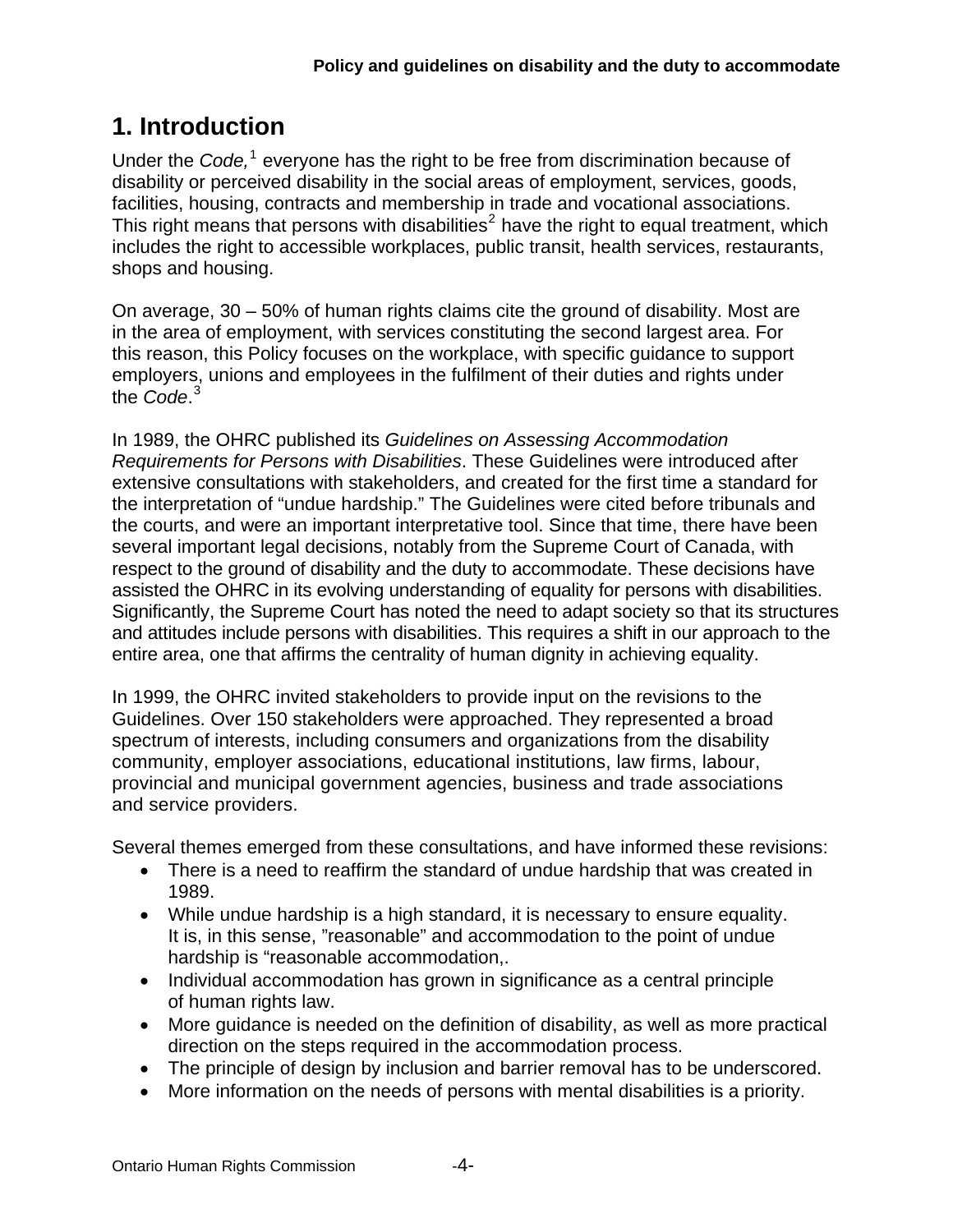- Unions and employee associations have a critical role to play in the accommodation process.
- There is a need to clarify the impact of accommodation on performance standards and on access to jobs other than the "pre-disability" job.
- The principle of dignity with risk (i.e., the ability of persons with disabilities to assume risk to themselves) has to be balanced with health and safety considerations.

As a result, there are several new features in this *Policy and Guidelines*, which replaces the 1989 *Guidelines*. The reader will find references to case law and international human rights obligations, as well as a resource section.

The right to be accommodated and the corresponding duty of the employer and union are now well established in statute and case law. Accommodation is a fundamental and integral part of the right to equal treatment. The duty to accommodate means that the terms and conditions of the workplace, or the functions of a job, may have to be changed. The *Code* recognizes that an employer may have operating rules, policies and procedures that may be necessary for business reasons, or that there may be certain legal requirements such as health and safety legislation. There may also be collective agreements that set out the terms and conditions governing the workplace.

Accommodation with dignity is part of the broader principle that our society should be structured and designed for inclusiveness. This principle, which is sometimes referred to as integration, emphasizes barrier-free design and equal participation of persons with varying levels of ability. Integration is also much more cost-effective than building parallel service systems, although it is inevitable that there will be times when parallel services are the only option. Inclusive design and integration are also preferable to "modification of rules" or "barrier removal," terms that, although popular, assume that the *status quo* (usually designed by able-bodied persons) simply needs an adjustment to render it acceptable. In fact, inclusive design may involve an entirely different approach. It is based on positive steps needed to ensure equal participation for those who have experienced historical disadvantage and exclusion from society's benefits.<sup>[4](#page-36-3)</sup> The right to equality can be breached by a failure to address needs related to disadvantage.

As the Supreme Court of Canada has observed:

*[T]he principle that discrimination can accrue from a failure to take positive steps to ensure that disadvantaged groups benefit equally from services offered to the general public is widely accepted in the human rights field.[5](#page-36-4)* 

This positive approach is more effective because it is accessible and inclusive from the start. Employers and others who set standards or requirements "owe an obligation to be aware of both the differences between individuals, and differences that characterize groups of individuals. They must build conceptions of equality into workplace [or other] standards."<sup>[6](#page-36-5)</sup> A proactive approach to disability accommodation is therefore necessary.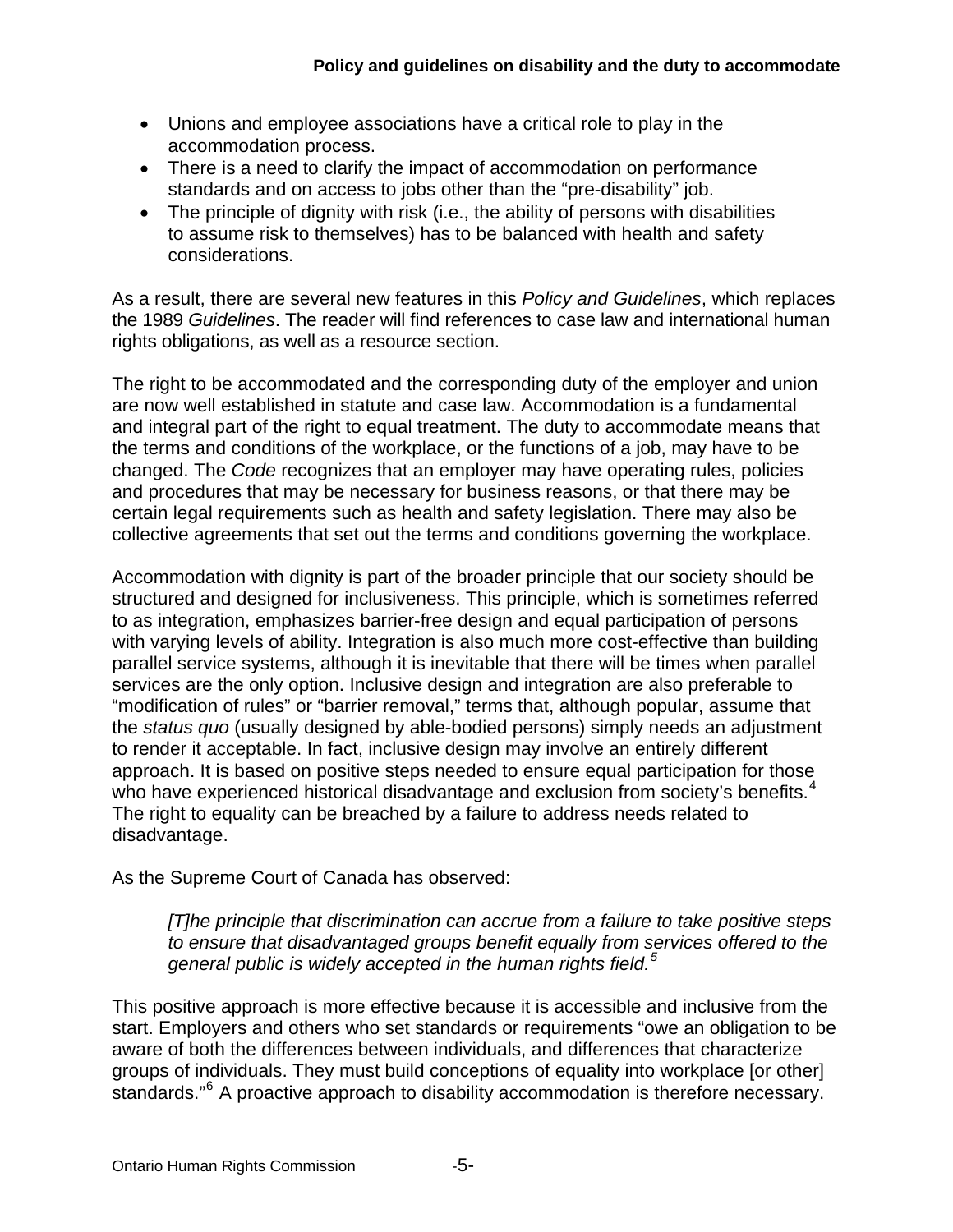Those responsible for accommodation<sup>[7](#page-36-6)</sup> should be aware of the standards for accommodation. The following guiding principles should be kept in mind:

- The needs of persons with disabilities must be accommodated in the manner that most respects their dignity, to the point of undue hardship.
- There is no set formula for accommodation each person has unique needs and it is important to consult with the person involved.
- Taking responsibility and showing willingness to explore solutions is a key part of treating people respectfully and with dignity.
- Voluntary compliance may avoid complaints under the *Code*, as well as save the time and expense needed to defend against them.

# <span id="page-5-0"></span>**2. What is disability?**

## <span id="page-5-1"></span>*2.1 The definition in the* **Human Rights Code**

Section 10 (1) of the *Code* defines "disability" as follows:

"because of disability" means for the reason that the person has or has had, or is believed to have or have had,

- (a) any degree of physical disability, infirmity, malformation or disfigurement that is caused by bodily injury, birth defect or illness and, without limiting the generality of the foregoing, includes diabetes mellitus, epilepsy, a brain injury, any degree of paralysis, amputation, lack of physical co-ordination, blindness or visual impediment, deafness or hearing impediment, muteness or speech impediment, or physical reliance on a guide dog or other animal or on a wheelchair or other remedial appliance or device,
- (b) a condition of mental impairment or a developmental disability,
- (c) a learning disability, or a dysfunction in one or more of the processes involved in understanding or using symbols or spoken language,
- (d) a mental disorder, or
- (e) an injury or disability for which benefits were claimed or received under the insurance plan established under the *Workplace Safety and Insurance Act, 1997*

"Disability" should be interpreted in broad terms. It includes both present and past conditions, as well as a subjective component based on perception of disability. Although sections 10(a) to (e) set out various types of conditions, it is clear that they are merely illustrative and not exhaustive. Protection for persons with disabilities under this subsection explicitly includes mental illness, $<sup>8</sup>$  $<sup>8</sup>$  $<sup>8</sup>$  developmental disabilities</sup> and learning disabilities. Even minor illnesses or infirmities can be "disabilities," if a person can show that she was treated unfairly because of the perception of a disability.<sup>[9](#page-36-8)</sup>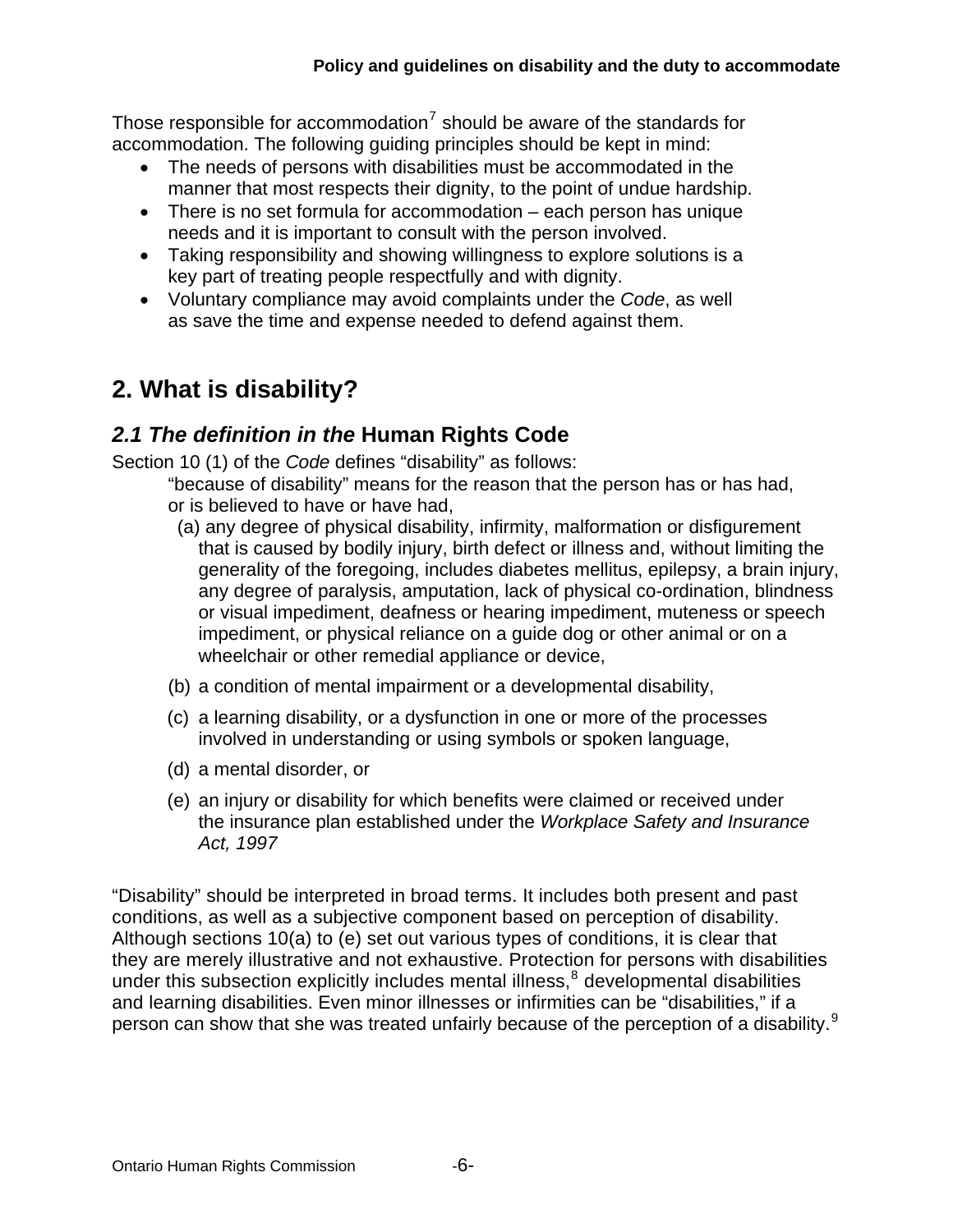Conversely, persons with an ailment who cannot show they were treated unequally because of a perceived or actual disability will be unable to meet even the *prima facie* test for discrimination. It will always be critical to assess the context of the differential treatment to determine whether discrimination has taken place, and whether the ground of disability is engaged.

## <span id="page-6-0"></span>*2.2 A broader approach to understanding disability: a social perspective*

The Supreme Court of Canada has shed new light on the approach to be taken in understanding disability. In *Mercier*, [10](#page-36-9) a case arising in Quebec, the Supreme Court made it clear that disability must be interpreted to include its subjective component, since discrimination may be based as much on perceptions, myths and stereotypes as on the existence of actual functional limitations.

In *Mercier*, the complainants were denied employment or dismissed when it was discovered that they had medical conditions. However, their conditions did not result in any functional limitations. The employers argued that since the conditions did not give rise to any functional limitations, they could not be "disabilities" under Quebec's human rights law. The Supreme Court of Canada disagreed.

The Court chose not to create an exhaustive definition of disability. Instead, it opted for an equality-based framework that takes into account evolving biomedical, social and technological developments. This includes a socio-political dimension that emphasizes human dignity, respect and the right to equality. Thus, a disability may be the result of a physical limitation, an ailment, a perceived limitation or a combination of all these factors. The focus is on the *effects* of the distinction, preference or exclusion experienced by the person and not on proof of physical limitations or the presence of an ailment.

Another Supreme Court of Canada decision<sup>[11](#page-36-10)</sup> has since confirmed that "social handicapping," i.e., society's response to a real or perceived disability, should be the focus of the discrimination analysis.

# <span id="page-6-1"></span>*2.3 Non-evident disabilities*

The nature or degree of certain disabilities might render them "non-evident" to others. Chronic fatigue syndrome and back pain, for example, are not apparent conditions. Other disabilities might remain hidden because they are episodic. Epilepsy is one example. Similarly, environmental sensitivities can flare up from one day to the next, resulting in significant impairment to a person's health and capacity to function, while at other times, this disability may be entirely non-evident. Other examples might include:

 persons whose disabilities do not actually result in any functional limitations but who experience discrimination because others believe their disability makes them less able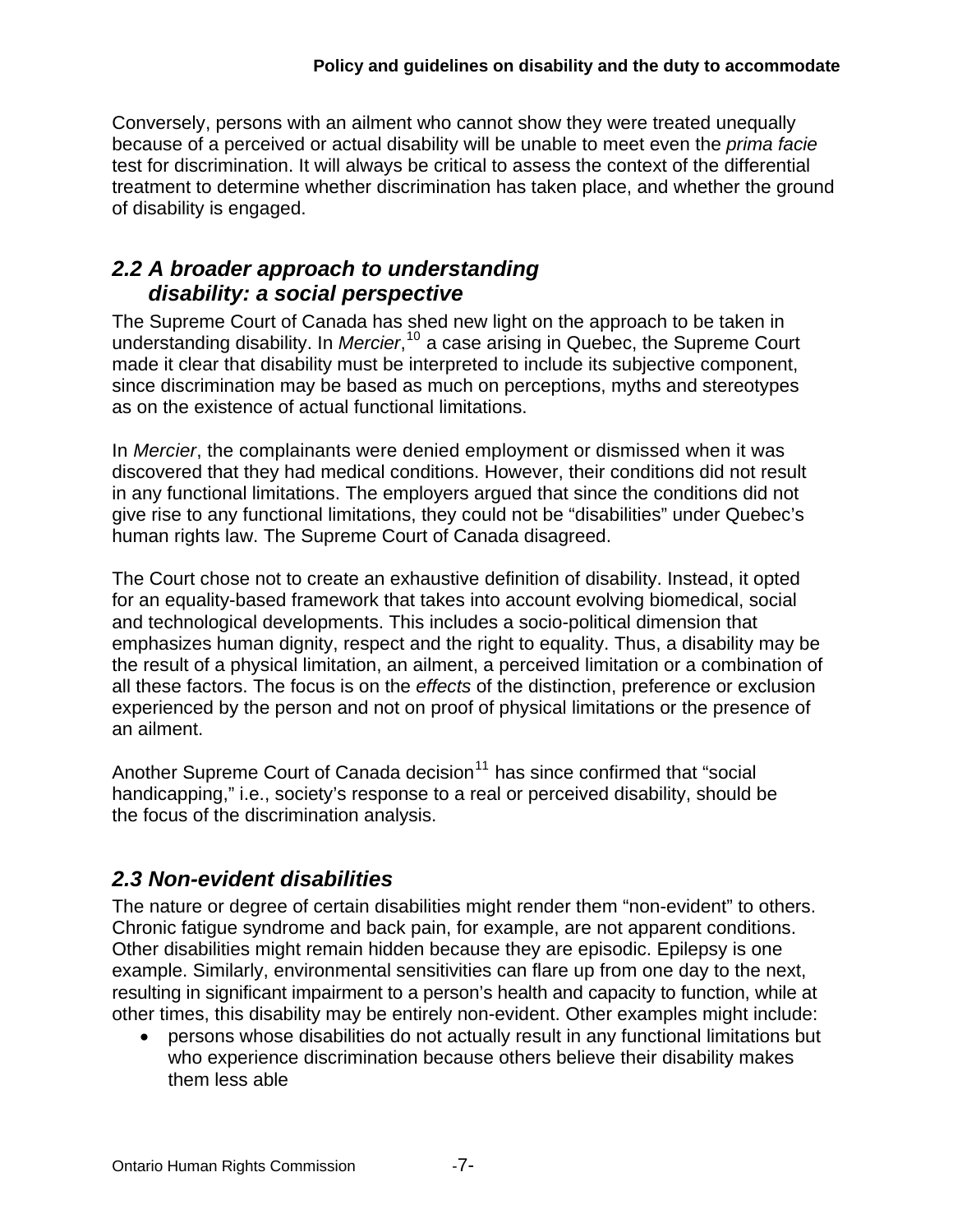- persons who have recovered from conditions but are treated unfairly because of their past condition
- persons whose disabilities are episodic or temporary in nature.

Other disabilities may become apparent based on the nature of the interaction, such as when there is a need for oral communication with a person who is deaf, or there is a need for written communication with a person who has a learning disability. A disability might become apparent over time through extended interaction. It might only become known when a disability accommodation is requested, or the disability might remain "non-evident" because the individual chooses not to divulge it for personal reasons.

Regardless of whether a disability is evident or non-evident, a great deal of discrimination faced by persons with disabilities is underpinned by social constructs of "normality" which in turn tend to reinforce obstacles to integration rather than encourage ways to ensure full participation. Because these disabilities are not "seen," many of them are not well understood in society. This can lead to stereotypes, stigma and prejudice.

## <span id="page-7-0"></span>*2.4 Mental disability*

Although mental disability is a form of non-evident disability, it raises particular issues that merit independent consideration. Over the years, many employers have expressed the need for specific guidance on the issue of mental disability. Section 10 of the *Code* expressly includes mental disabilities. Persons with mental disabilities face a high degree of stigmatization and significant barriers to employment opportunities.<sup>[12](#page-36-11)</sup> Stigmatization can foster a climate that exacerbates stress, and may trigger or worsen the person's condition. It may also mean that someone who has a problem and needs help may not seek it, for fear of being labelled.

The Supreme Court of Canada has recognized the distinct disadvantage and negative stereotyping faced by persons with mental disabilities, and has held that discrimination against individuals with mental disabilities is unlawful. In *Gibbs v Battlefords,[13](#page-36-12)* the Court struck down an insurance plan for employees with disabilities that limited benefits for mental disabilities to a lower level than for physical disabilities. It is therefore the OHRC's position that such distinctions are *prima facie* discriminatory.

# <span id="page-7-1"></span>**3.** *Prima facie* **discrimination because of disability**

Once a disability within the meaning of section 10 of the *Code* is established, the individual has the burden of showing a *prima facie* case of discrimination.

Discrimination under the *Code* can be direct (refusal to grant a job or provide access to services or housing, for example, because of a disability), indirect, constructive (adverse effect) or based on society's failure to accommodate actual differences.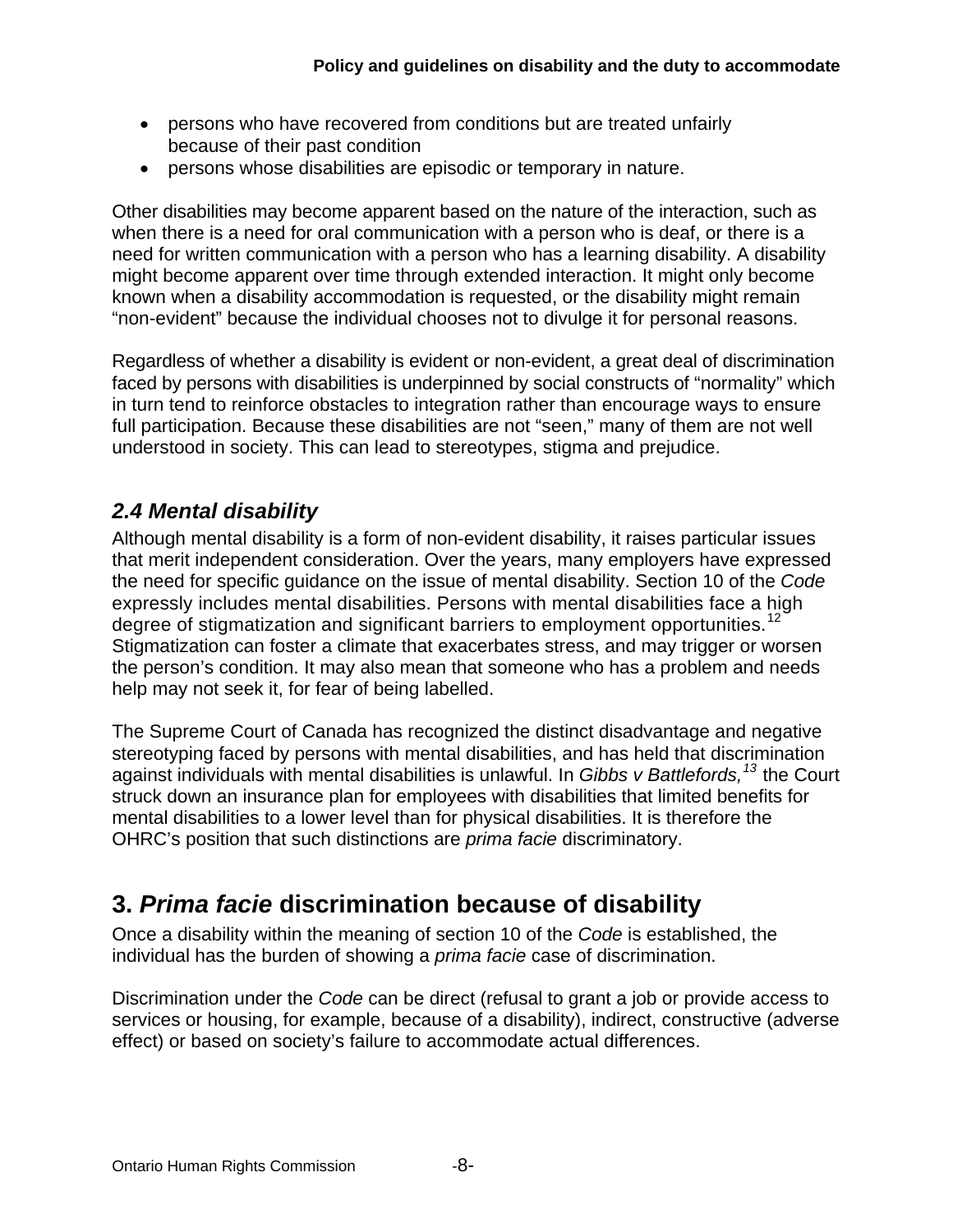In some cases, it will be clear that discrimination has occurred. In others, a preliminary assessment tool may be helpful. The Supreme Court of Canada has suggested three broad inquiries to determine if discrimination has taken place:<sup>[14](#page-36-13)</sup>

#### **(1) Differential treatment**

Was there substantively differential treatment, either because of a distinction, exclusion or preference, or because of a failure to take into account the complainant's already disadvantaged position within Canadian society?

#### **(2) An enumerated ground**

Was the differential treatment based on an enumerated ground?

#### **(3) Discrimination in a substantive sense**

Finally, does the differential treatment discriminate by imposing a burden upon, or withholding a benefit from, a person? The discrimination might be based on stereotypes of a presumed group or personal characteristics, or might perpetuate or promote the view that a person is less capable or worthy of recognition or value as a human being or as a member of Canadian society who is equally deserving of concern, respect and consideration. Does the differential treatment amount to discrimination because it makes distinctions that are offensive to human dignity?

Given the clear historical disadvantage experienced by persons with disabilities, it is likely that most differential treatment because of disability will result in a finding of *prima facie* discrimination.<sup>[15](#page-36-14)</sup> This would include not only unfair treatment because of disability, but also neutral factors or requirements that have an adverse impact on persons with disabilities. It would also include inappropriate responses, or a lack of response to the person's condition or stated need for accommodation.

## <span id="page-8-0"></span>*3.1 Discrimination and insurance*

Discrimination may also take place where a term or condition of employment requires enrolment in a group insurance contract and an applicant does not qualify for the insurance plan because of disability. The term or condition of employment itself would be viewed as a violation of the *Code*. [16](#page-36-15)

If an employee is excluded because of a disability from a benefit, pension, superannuation plan or fund or a contract of group insurance, an employer must compensate the employee an amount equivalent to the contribution that the employer would have otherwise made on behalf of an employee who does not have a disability.<sup>[17](#page-36-16)</sup>

Compensation to employees takes on different forms, such as contributions to benefit premiums or accrual of vacation credits. Where employers, as a matter of course, pay a certain form of compensation to other employees who are absent from work, employees absent due to disability are also entitled to such compensation.<sup>[18](#page-36-17)</sup>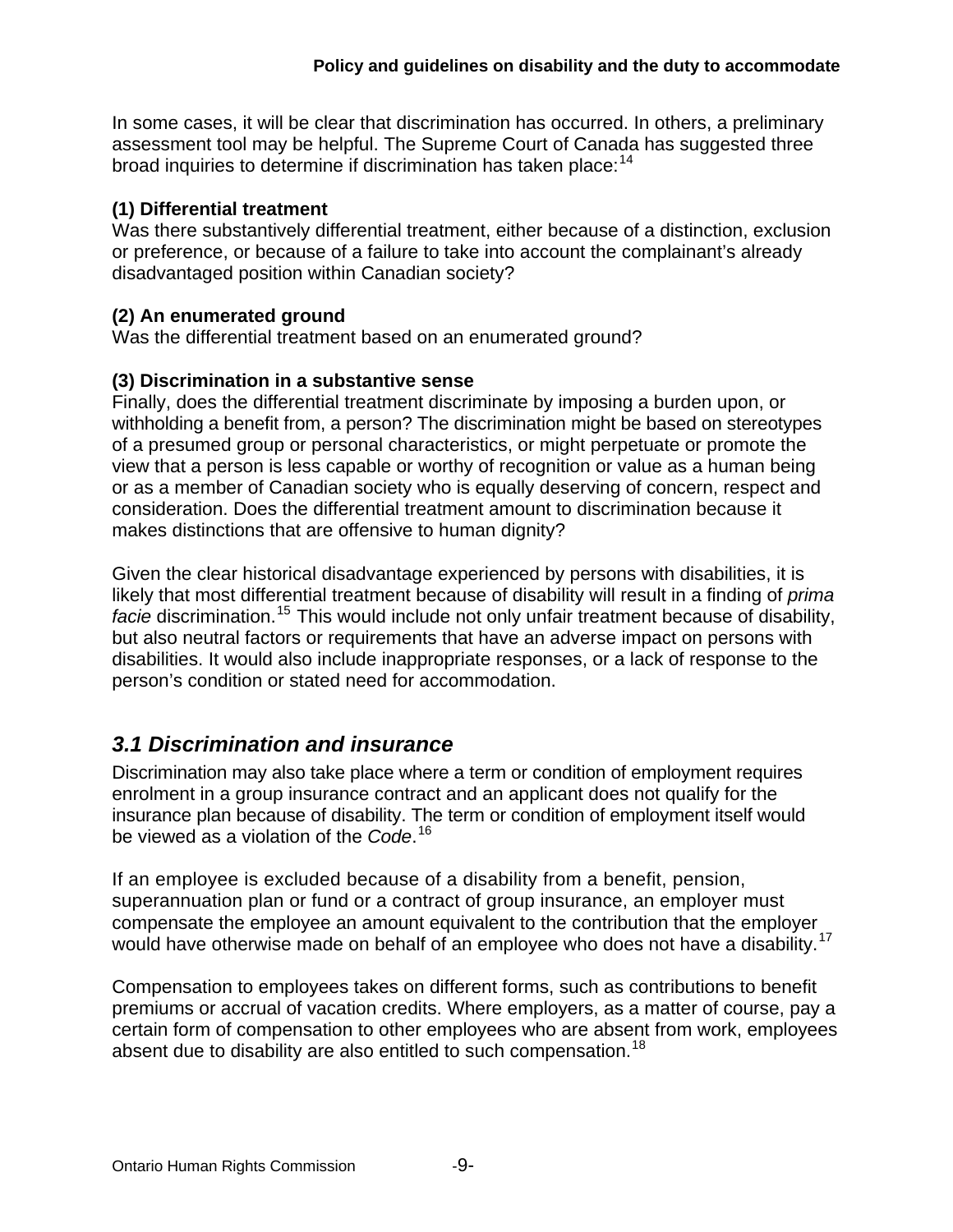# <span id="page-9-0"></span>**4. The duty to accommodate**

## <span id="page-9-1"></span>*4.1 General principles*

## <span id="page-9-2"></span>**4.1.1 Respect for dignity**

The duty to accommodate persons with disabilities means accommodation must be provided in a manner that most respects the dignity of the person, if to do so does not create undue hardship.[19](#page-37-0) Dignity includes consideration of how accommodation is provided and the individual's own participation in the process.

Human dignity encompasses individual self-respect and self-worth. It is concerned with physical and psychological integrity and empowerment. It is harmed when people are marginalized, stigmatized, ignored or devalued.[20](#page-37-1) Privacy, confidentiality, comfort, autonomy, individuality and self-esteem are important factors as well to show whether an accommodation maximizes integration and promotes full participation in society.

Different ways of accommodating the needs of persons with disabilities should be considered along a continuum from those ways that are most respectful of privacy, autonomy, integration and other human values, to those that are least respectful of those values.

Perhaps the most common example of an accommodation that demonstrates little respect for the dignity of a person with a disability is a wheelchair entrance over a loading dock or through a service area or garbage room. Persons with disabilities should have the same opportunity as others to enter a building in a manner that is as convenient and pleasant for them as it is for others.

## <span id="page-9-3"></span>**4.1.2 Individualized accommodation**

The essence of accommodating people with disabilities is individualization. As a result of the three-step test proposed by the Supreme Court of Canada and re-affirmed by the Ontario Court of Appeal in *Entrop*, [21](#page-37-2) each person with a disability must be considered, assessed and accommodated individually.

**Example:** A corporate policy provides for obligatory termination in the event that an employee in a safety-sensitive position tests positive after a breathalyzer test. This blanket policy does not provide for individualized assessment or the appropriateness of the outcome in the circumstances and, accordingly, does not accommodate employees on an individual basis.

There is no set formula for accommodating people with disabilities. Each person's needs are unique and must be considered afresh when an accommodation request is made. A solution may meet one person's requirements but not another's, although many accommodations will benefit large numbers of persons with disabilities.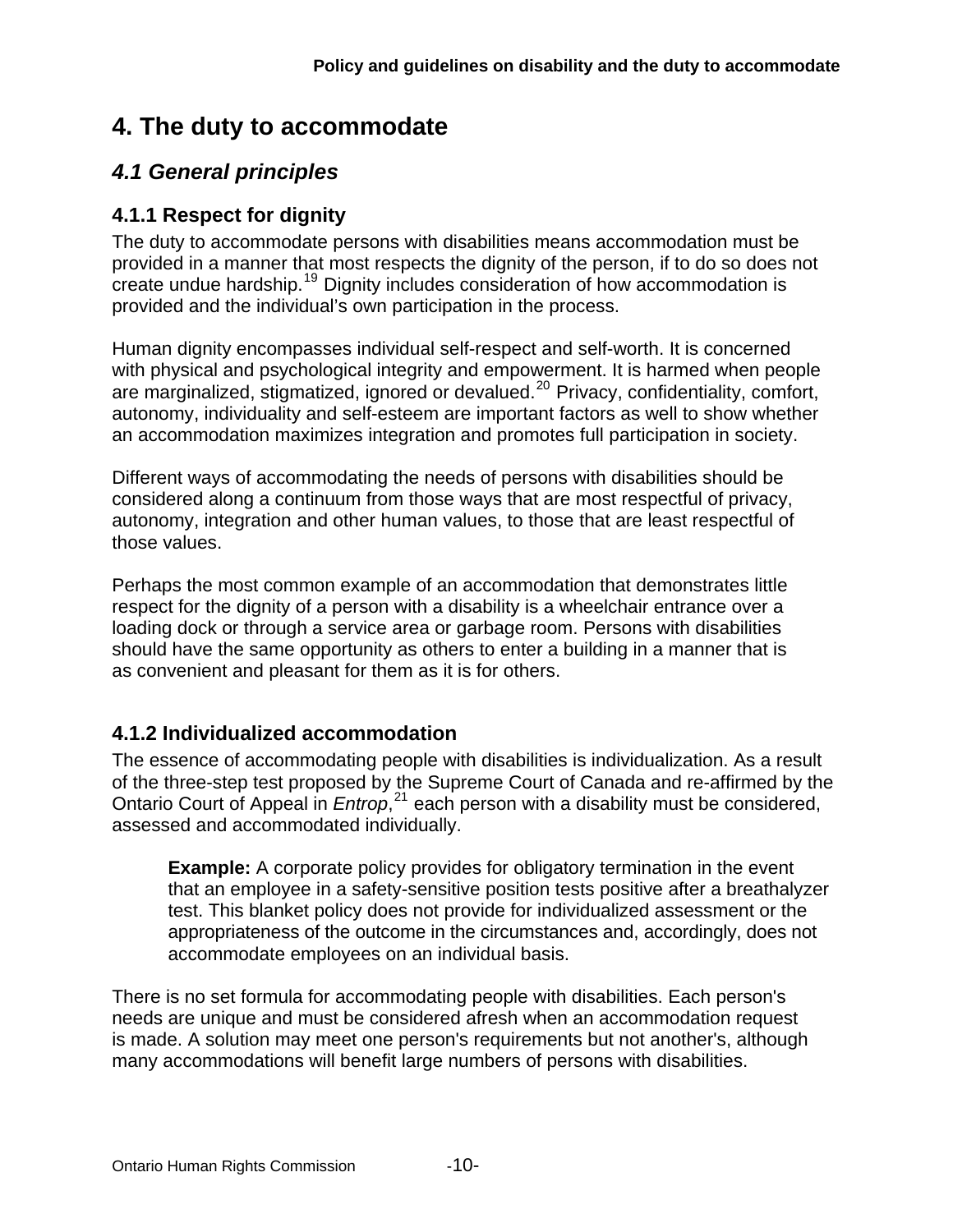## <span id="page-10-0"></span>**4.1.3 Integration and full participation**

International human rights standards point to the importance of full participation and enjoyment of life for persons with disabilities. The United Nations' *Declaration of the Rights of Disabled Persons[22](#page-37-3)* provides in sections 3 and 8 that:

3. *Disabled persons have the inherent right to respect for their human dignity. Disabled persons, whatever the origin, nature and seriousness of their handicaps and disabilities, have the same fundamental rights as their fellow citizens of the same age, which implies first and foremost the right to enjoy a decent life, as normal and full as possible. […]* 

8. *Disabled persons are entitled to have their special needs taken into consideration at all stages of economic and social planning.* 

With these principles in mind, achieving integration and full participation for persons with disabilities requires barrier-free and inclusive design and removal of existing barriers. Preventing and removing barriers means persons with disabilities should be able to access their environment and face the same duties and requirements as everyone else with dignity and without impediment. Where barriers continue to exist because it is impossible to remove those barriers at a given point in time, then accommodation should be provided to the extent possible, short of undue hardship.

It is well established in human rights law that equality may sometimes require different treatment that does not offend the individual's dignity. In some circumstances, the best way to ensure the dignity of persons with disabilities may be to provide separate or specialized services. However, employment, housing, services and facilities must be built or adapted to accommodate people with disabilities in a way that promotes their integration and full participation. Segregated treatment in services, employment or housing for individuals with disabilities is less dignified and is unacceptable, unless it can be shown that integrated treatment would pose undue hardship or that segregation is the only way to achieve equality.  $23$ 

#### *4.1.3 (a) Design by inclusion*

Integration requires up-front barrier-free design and inclusion-by-design to fully integrate persons with disabilities into all aspects of society as much as possible.

This approach combats "social handicapping" and recognizes that social attitudes and actions often contribute to "handicaps": a person may have few or even no limitations other than those created by non-inclusive thinking. The Supreme Court has noted the need to "fine-tune" society so that structures and assumptions do not exclude persons with disabilities from participation in society<sup>[24](#page-37-5)</sup> and it has affirmed that standards should be designed to reflect all members of society, insofar as this is reasonably possible. $^{25}$  $^{25}$  $^{25}$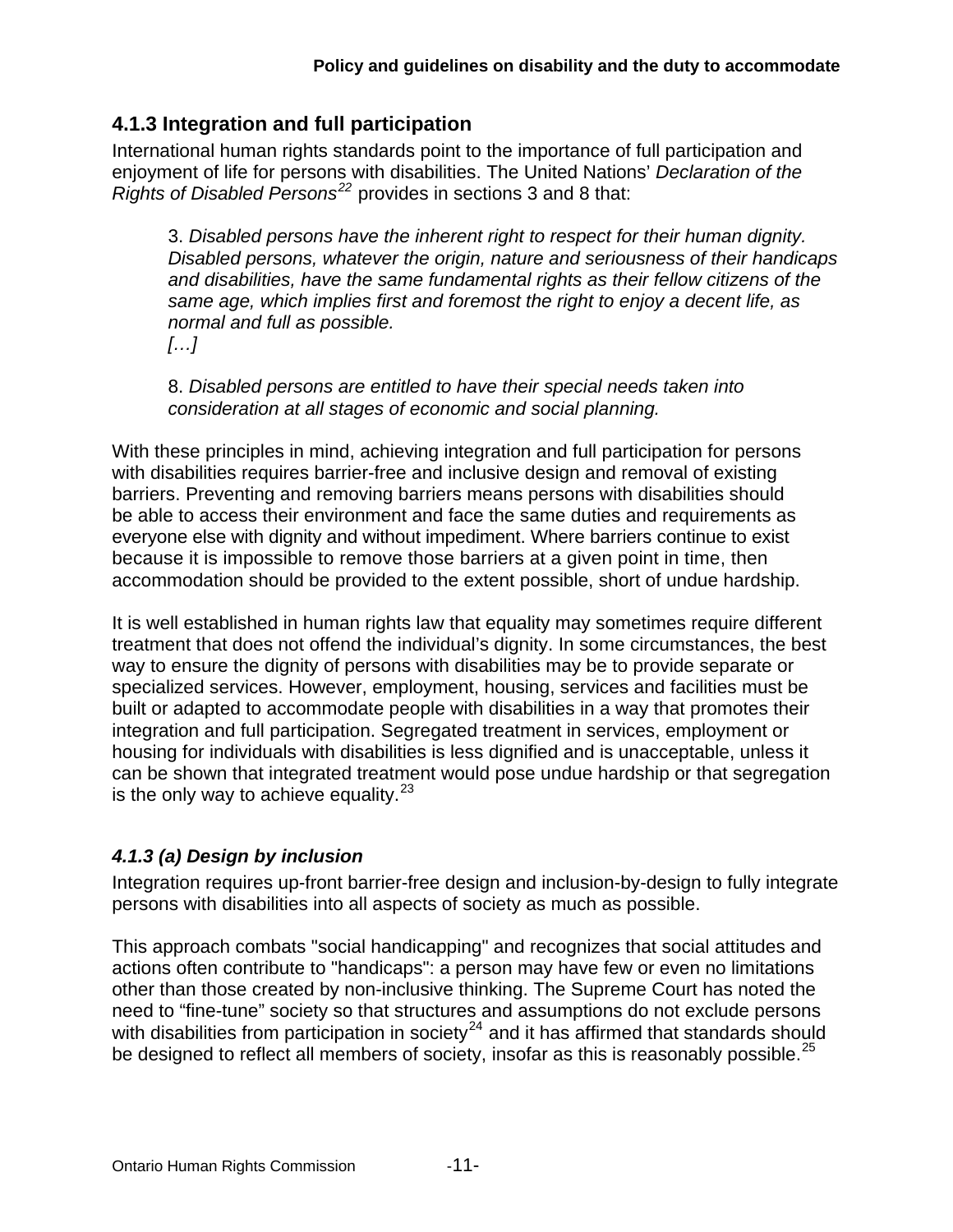When constructing new buildings, undertaking renovations, purchasing new computer systems, launching new websites, setting up new policies and procedures, offering new services, or implementing new public transit routes, design choices should be made that do not create barriers for persons with disabilities.

Inclusive design is the approach that is most respectful of the dignity of persons with disabilities.

#### *4.1.3(b) Removing barriers*

Persons with disabilities are currently excluded by many kinds of barriers, including physical, attitudinal and systemic ones. Significant changes are required as part of the duty to accommodate to provide equal access to employment (including collective agreements), transportation systems, buildings (except private residences), rental accommodation, services, restaurants, shopping centres, stores and other places and activities. These changes are necessary to give meaning to the right to equality and freedom from discrimination guaranteed to persons with disabilities under Part I of the *Code*.

A systemic barrier is not just a single rule or policy but a combination of policies and/ or guidelines that result in the exclusion of people identified by a *Code* ground such as disability. Organizations should understand and be aware of the possibility that systemic barriers may exist within their organization, and actively seek to identify and remove them.

Barrier removal maximizes integration with one's environment so ideally everyone is able to participate fully and with dignity. Identifying and removing systemic barriers also makes good business sense. It may reduce and prevent the filing of human rights complaints and can make facilities and procedures more comfortable for other groups such as seniors and for all people in general.

#### *4.1.3(c) Accommodating remaining needs*

Even up-front barrier-free or inclusive design and systematic removal of existing barriers may not result in full participation for persons with disabilities. At this point, differential treatment might be required to provide equal opportunity to full participation.

Again, accommodating remaining needs through differential treatment must be done in a manner that maximizes integration and dignity.

## <span id="page-11-0"></span>*4.2 Legal principles*

Once a *prima facie* case of discrimination is found to exist, the legal burden shifts to the person responsible for accommodation to show that the discrimination is justifiable. The following sections will deal with the basic legal test that persons responsible for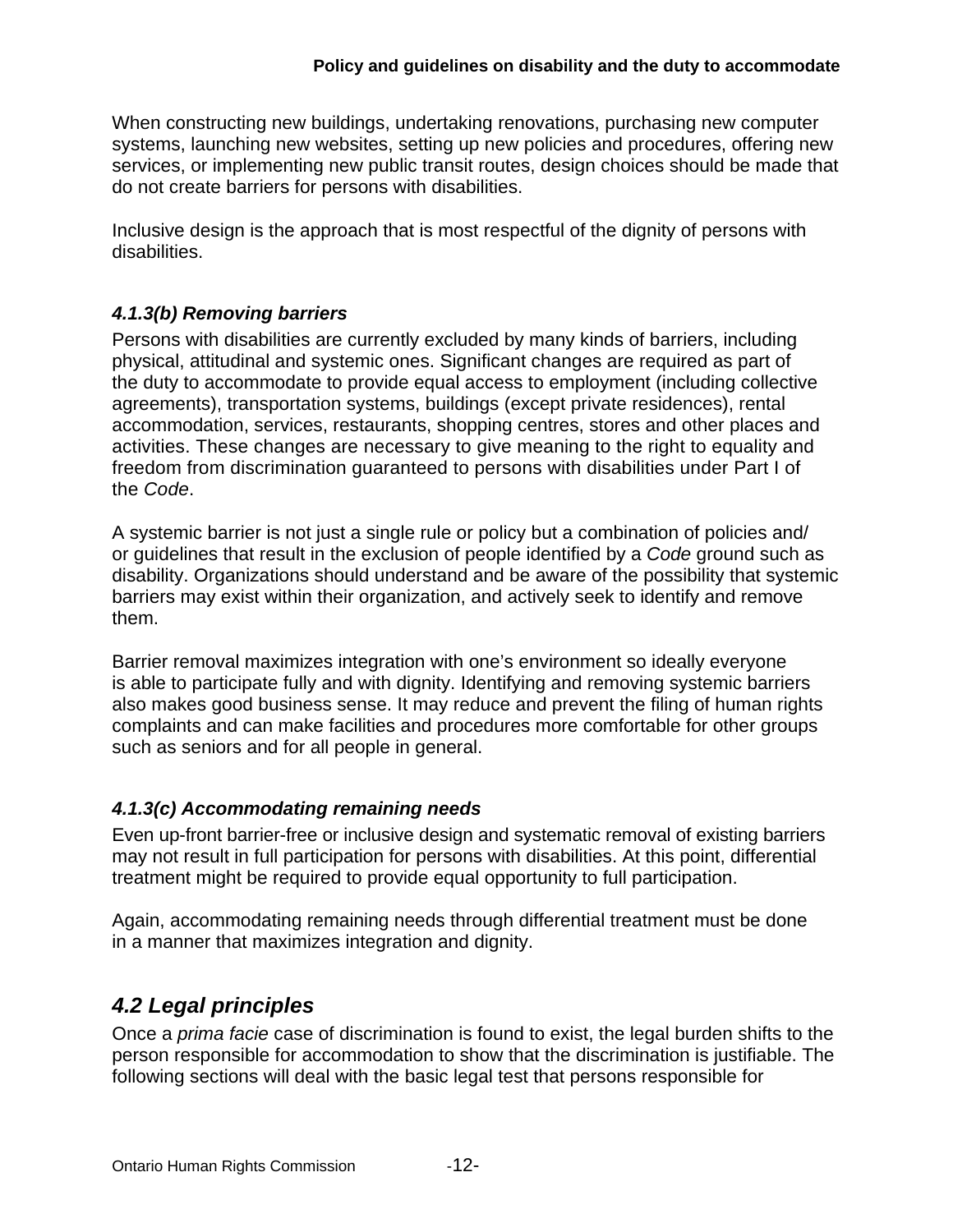accommodation must meet, and with the shared responsibilities of all parties to the accommodation process.

Section 11 of the *Code*, combined with section 9, prohibits discrimination that results from requirements, qualifications,or factors that may appear neutral but which have an adverse effect on persons with disabilities. This is often called "adverse effect," or "constructive" discrimination. Section 11 allows the person responsible for accommodation to demonstrate that the requirement, qualification or factor is reasonable and *bona fide* by showing that the needs of the group to which the complainant belongs cannot be accommodated without undue hardship.

Section 17 also creates an obligation to accommodate, specifically under the ground of disability. Section 17 states that a right is not infringed if the person with a disability is incapable of performing or fulfilling the essential duties or requirements attending the exercise of the right. However, this defence is not available unless it can be shown that the needs of the person cannot be accommodated without undue hardship.

Section 17 addresses two important differences between disability and other *Code* grounds.[26](#page-37-7) First, it recognizes that discrimination against persons with disabilities is not always grounded in negative stereotypes but rather can be based on society's failure to accommodate actual differences. Second, it emphasizes the need for individualized accommodation, because the ground of disability "means vastly different things depending upon the individual and the context."<sup>[27](#page-37-8)</sup>

The Ontario Court of Appeal has confirmed that both sections 11 and 17 apply to persons with disabilities.[28](#page-37-9) However, as a result of two landmark decisions of the Supreme Court of Canada, $29$  the distinction between direct discrimination and adverse effect discrimination has become of much less practical significance. The Ontario Court of Appeal has confirmed that this "unified approach" should be applied to Ontario human rights law as well.<sup>[30](#page-37-11)</sup> The practical result is that in most cases of discrimination on the ground of disability, individualized accommodation will be necessary.

The Supreme Court of Canada sets out a framework for examining whether the duty to accommodate has been met.[31](#page-37-12) If *prima facie* discrimination is found to exist, the person responsible for accommodation must establish on a balance of probabilities that the standard, factor, requirement or rule:

- 1. was adopted for a purpose or goal that is rationally connected to the function being performed,
- 2. was adopted in good faith, in the belief that it is necessary for the fulfilment of the purpose or goal, and
- 3. is reasonably necessary to accomplish its purpose or goal, in the sense that it is impossible to accommodate the claimant without undue hardship.

As a result of this test, the rule or standard itself must be inclusive and must accommodate individual differences up to the point of undue hardship rather than maintaining discriminatory standards supplemented by accommodation for those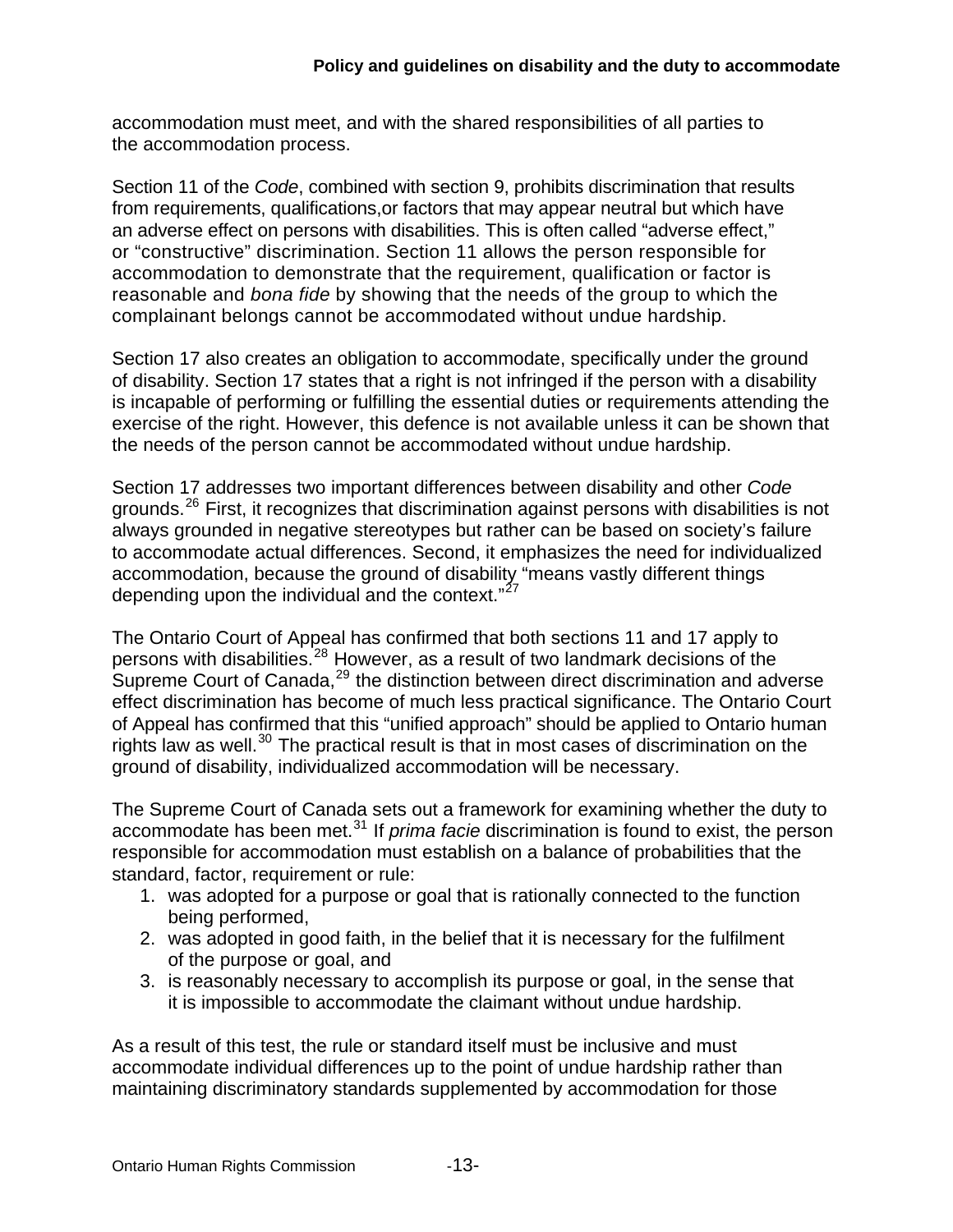who cannot meet them. This ensures that each person is assessed according to his or her own personal abilities instead of being judged against presumed group characteristics.<sup>[32](#page-37-13)</sup>

The ultimate issue is whether the person responsible for accommodation has shown that accommodation has been provided up to the point of undue hardship. In this analysis, the procedure to assess accommodation is as important as the substantive content of the accommodation.<sup>[33](#page-37-14)</sup>

The following non-exhaustive factors should be considered in the course of the analysis: [34](#page-37-15)

- whether the person responsible for accommodation investigated alternative approaches that do not have a discriminatory effect
- reasons why viable alternatives were not implemented
- ability to have differing standards that reflect group or individual differences and capabilities
- whether persons responsible for accommodation can meet their legitimate objectives in a less discriminatory manner
- whether the standard is properly designed to ensure the desired qualification is met without placing undue burden on those to whom it applies
- whether other parties who are obliged to assist in the search for accommodation have fulfilled their roles.

## <span id="page-13-0"></span>*4.3 Most appropriate accommodation*

The duty to accommodate requires that the most appropriate accommodation be determined and then be undertaken, short of undue hardship. The most appropriate accommodation is one that most respects the dignity of the individual with a disability, meets individual needs, best promotes integration and full participation, and ensures confidentiality.

Accommodation is a process and is a matter of degree, rather than an all-or-nothing proposition, and can be seen as a continuum. At one end of this continuum would be full accommodation that most respects the person's dignity. Next is phased-in accommodation over time, followed by the most appropriate accommodation only being implemented once sufficient reserve funds have been set aside. Alternative accommodation (that which would be less than "ideal") might be next on the continuum when the most appropriate accommodation is not feasible. Alternative accommodation might also be accomplished at a later date if immediate implementation would result in undue hardship. Or, alternative accommodation might be implemented as an interim solution while the most appropriate accommodation is being phased in or implemented at a later date.

Whether an accommodation is "appropriate" is a determination completely distinct and separate from whether the accommodation would result in "undue hardship" (the test that has to be met under sections 11 and 17(2) of the *Code*).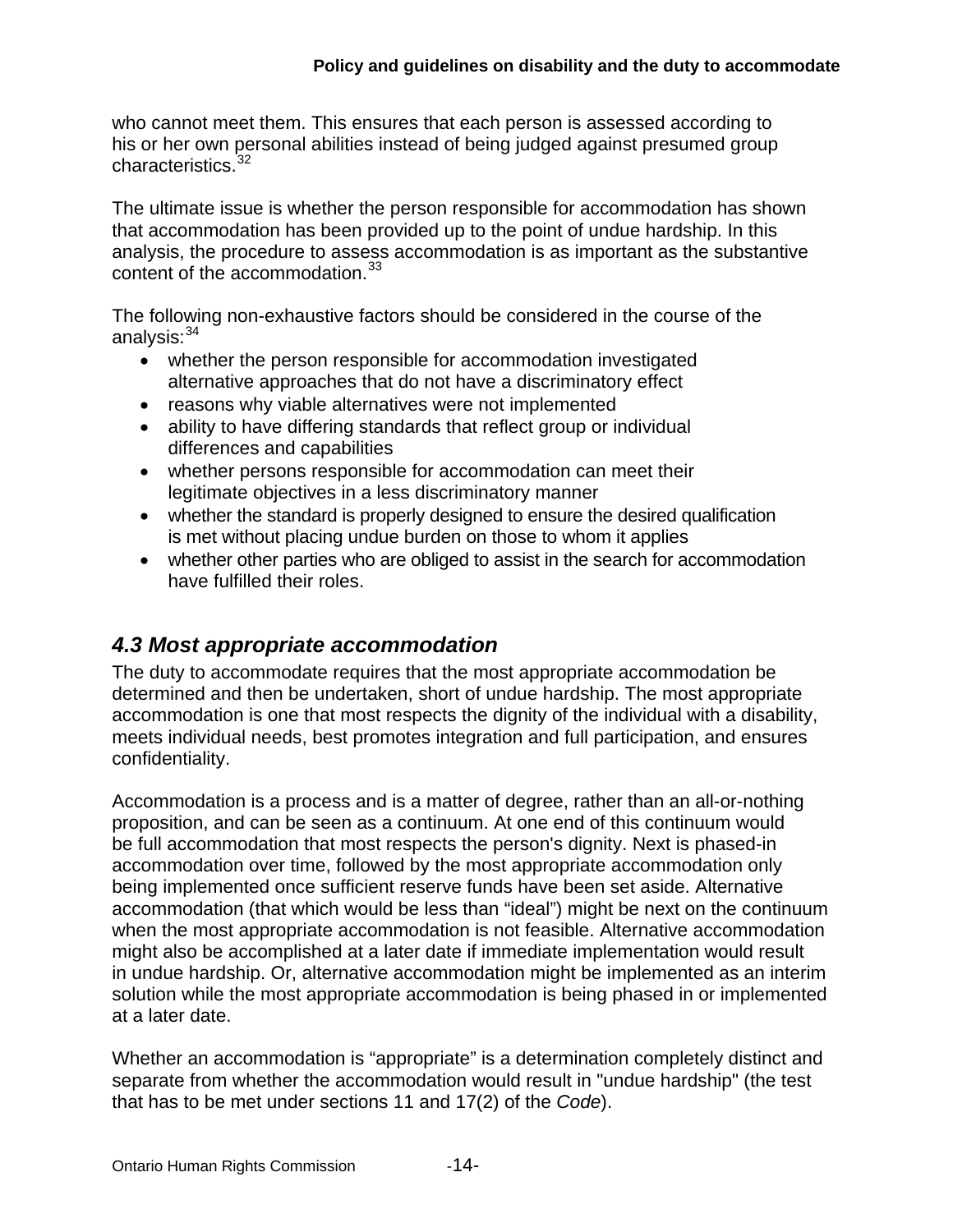Accommodation will be considered appropriate if it will result in equal opportunity to attain the same level of performance, or to enjoy the same level of benefits and privileges experienced by others or if it is proposed or adopted for the purpose of achieving equal opportunity, and meets the individual's disability-related needs. If the accommodation meets the individual's needs and does so in a way that most respects dignity, then a determination can be made as to whether or not this "most appropriate" accommodation would result in undue hardship.

The Tribunal has ruled that short of undue hardship, the highest point in the continuum of accommodation must be achieved. $35$  However, if there is a choice between two accommodations which are equally responsive to the person's needs in a dignified manner, then those responsible are entitled to select the one that is less expensive or that is less disruptive to the organization.

## <span id="page-14-0"></span>**4.3.1 Essential duties and the current job**

The *Code* guarantees equal treatment to all persons capable of performing the essential duties or requirements of the job or service. No one can be judged incapable of performing those duties until efforts have been made to accommodate the individual up to the point of undue hardship. The first step is to separate the essential from the non-essential duties of the job. Where possible, non-essential tasks can be reassigned to another person. The person with the disability should then be assessed in terms of his or her ability to perform the essential duties, and accommodation should be considered on that basis.

There is little guidance on how to distinguish between essential duties and others. In one Tribunal decision, the word "essential" was defined as follows:

*"Essential" means that which is "needed to make a thing what it is; very important; necessary" -Synonyms are "indispensable, requisite, vital." Thus, peripheral or incidental, non-core or non-essential aspects of a job are not pertinent to a determination under* [s. 17(1)].[36](#page-37-17)

Conclusions about inability to perform essential duties should not be reached without actually testing the ability of the person. It is not enough for the employer or person to assume that the person cannot perform an essential requirement. Rather, there must be an objective determination of that fact.<sup>[37](#page-37-18)</sup>

The duty to accommodate may require employers to consider modifying performance standards or productivity targets. The term "performance standard" refers broadly to qualitative or quantitative standards that may be imposed on some or all aspects of work, whether they are set by the employer or through collective bargaining. A productivity target is a performance standard that relates specifically to the output of work expected by the employer. Performance standards generally can be distinguished from qualification standards, which are the skills or attributes that one must have to be eligible for a particular job: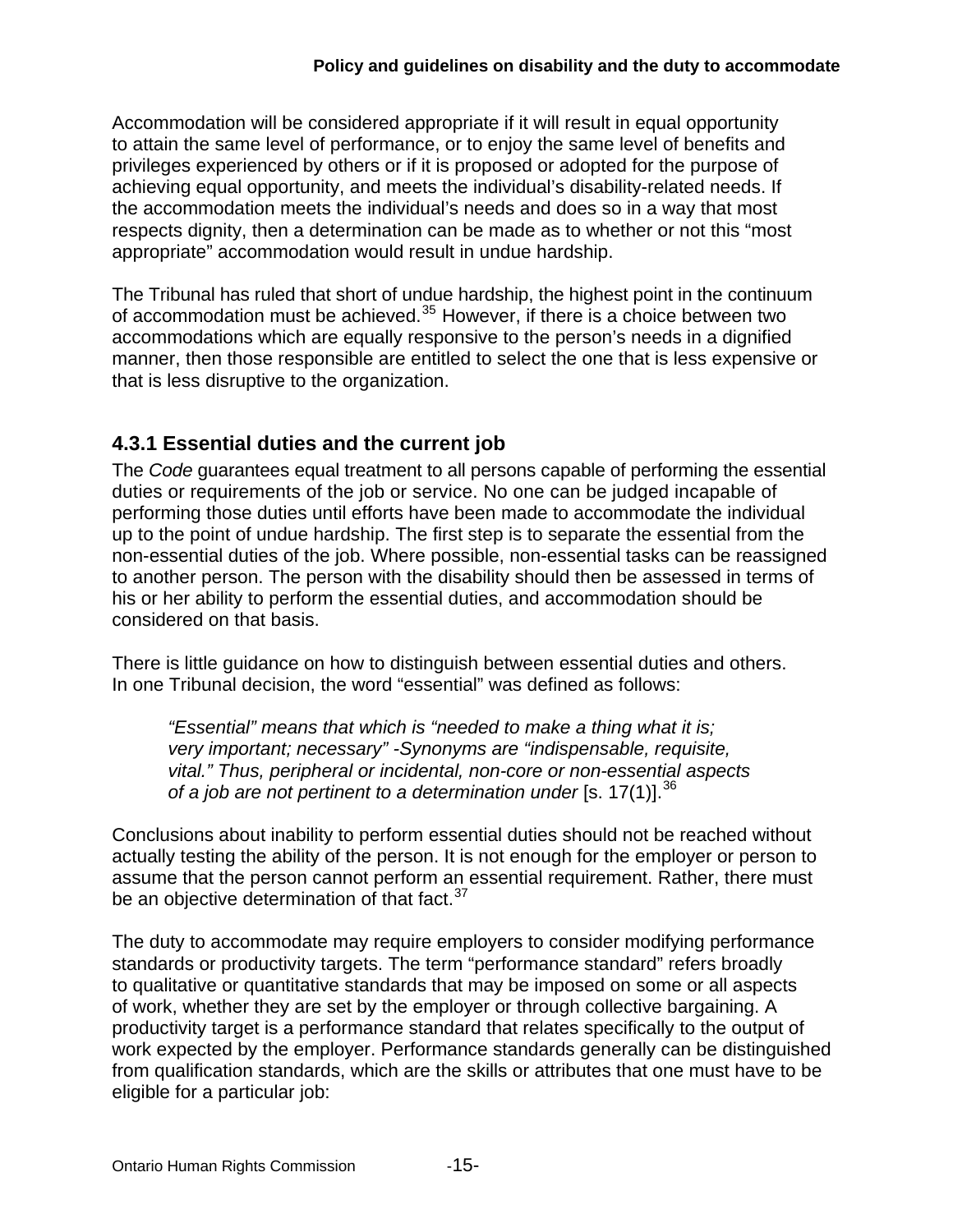*Production standards identify the level at which an employee must perform job functions in order to perform successfully. Qualification standards, on the other hand, identify the skills and abilities necessary to perform the functions at the required level.[38](#page-37-19)*

The central issue in determining whether or how performance standards should be modified is whether the standards in question are essential duties or requirements within the meaning of section 17 of the *Code*. If the person is unable to perform the standard, but the standard is not considered an essential part of the job, it can be changed or the function removed from the employee altogether and reassigned.

If the standard is essential, the employer is nevertheless required to accommodate the employee under section 17(2) of the *Code*. Keeping in mind the overall objective of the inclusion of employees with disabilities in the workplace, sections 17 (1) and (2) of the *Code* together include an employer's obligation to accommodate a person. This accommodation may include an adjustment of that performance standard as long as doing so does not result in undue hardship. If it does amount to undue hardship, the employer has a defence.

This does not preclude the employer from enforcing performance standards that are unrelated to the disability. The employer is entitled to a productive employee and to develop standards and targets that maximize organizational objectives.

#### <span id="page-15-0"></span>**4.3.2 Alternative work**

Although accommodation in the pre-disability job is always preferable, it may not always be possible. The issue of whether an employee is entitled to have access to a job other than the pre-disability job is a matter of some debate. Nothing in the *Code* or in section 17 specifically restricts the requirement to accommodate a worker with disability to the pre-disability position. Conversely, nothing in section 17 expressly authorizes it either. Nevertheless, in light of the broad and purposive interpretation that should be afforded to human rights legislation, it is the OHRC's view that accommodation in a job other than the pre-disability job may be appropriate in some circumstances. Section 17 may therefore include access to alternative work. Some of the following considerations may assist employers in determining whether such accommodation is available under section 17(2).

The following questions should be considered:

- Is alternative work possible and available, at present or in the near future?
- If it is not available, can a new position be created without causing undue hardship?
- Does it require additional training and does the training impose undue hardship?
- Do the tasks performed match the job description, or is there flexibility in the workplace with regard to an employee's responsibilities?
- Does the alternative work policy contravene a collective agreement?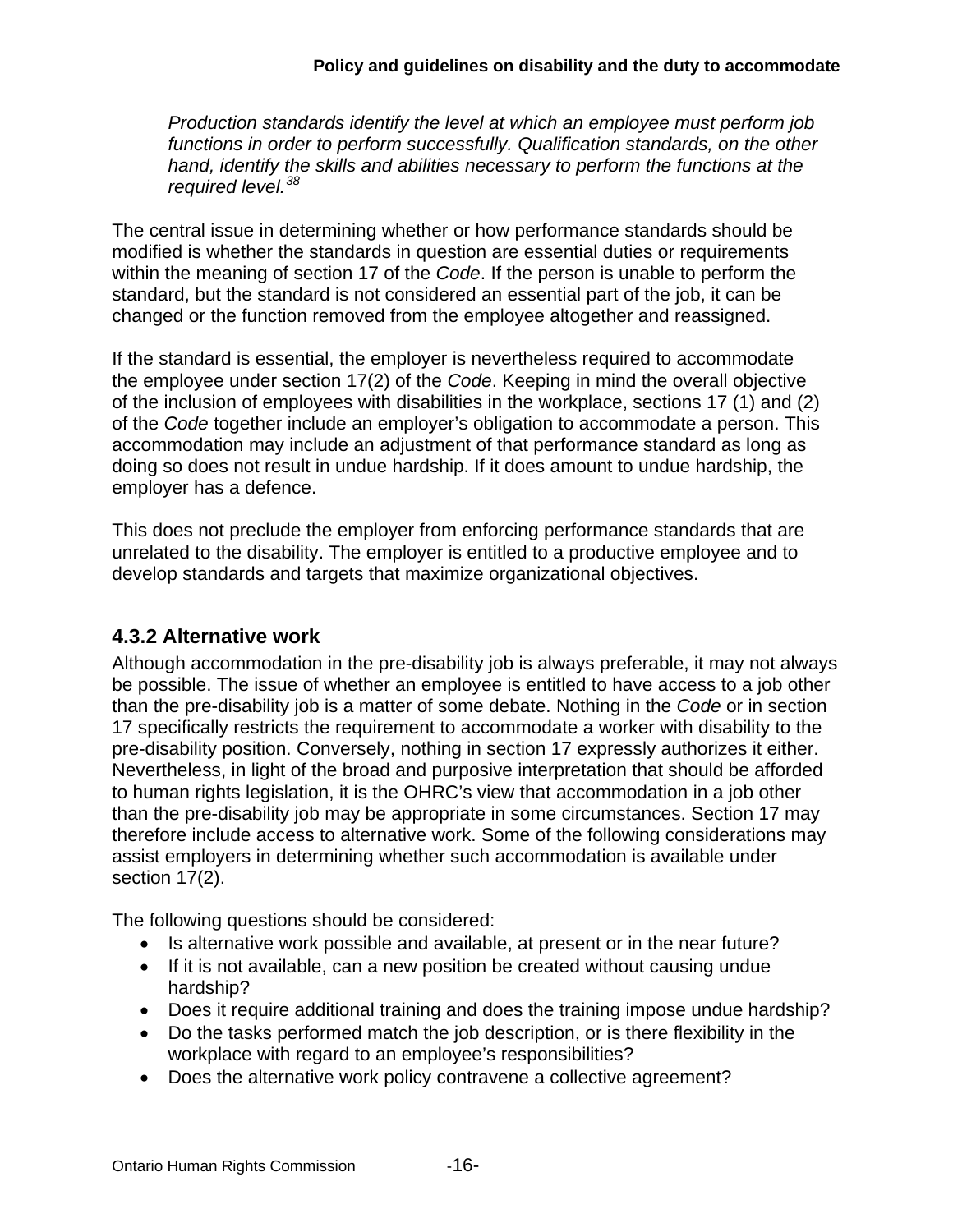- What are the terms of the collective agreement or individual contract of employment?
- What are the past practices of the workplace? How interchangeable are workers? Do employees frequently change positions either permanently or temporarily for reasons other than disability accommodation?<sup>[39](#page-37-20)</sup>

Depending on how the previous questions are answered, accommodation may therefore include job restructuring, reassignment to open positions, retraining for alternative positions or job bundling if that would not constitute undue hardship for the employer. This will depend on the circumstances of the employment and the labour environment at a given workplace. In the final analysis, the employee must be able to perform a useful and productive job for the employer.<sup>[40](#page-37-21)</sup>

Three of these options are discussed in the following sections.

#### *4.3.2(a) Temporary alternative work*

The term "alternative work" means different work or work that does not necessarily involve similar skills, responsibilities and compensation. Temporary alternative work may be an appropriate accommodation either in a return to work context, or in a situation where a disability renders an employee temporarily unable to accomplish the pre-disability job.

Temporary alternative work can be an appropriate accommodation to assist a person where the nature of the disability and its limitations are temporary or episodic.

#### *4.3.2(b) Permanent alternative work*

An employer-initiated alternative work arrangement must consider the circumstances of the individual's return to work. When an employee asks to be reinstated in a previous position, the employer may make the appropriate inquiries to assess whether the employee is fully able to carry out the essential functions of the job. Whenever possible, the returning employee should be given an opportunity to prove his or her ability to perform the pre-disability job. <sup>[41](#page-37-22)</sup>

Where the employee can no longer perform his or her current job and if alternative work is appropriate based on the analysis described above, the OHRC is of the view that the employer should consider permanent alternative work. This is consistent with a line of labour arbitration cases that have found that the duty to accommodate may include significant workplace reorganization<sup>[42](#page-38-0)</sup> as well as with the obligation to provide suitable work in order to satisfy the duty to re-employ injured workers.<sup>[43](#page-38-1)</sup>

Reassignment to a vacant position should be considered an appropriate accommodation only when accommodation in the current position would cause undue hardship. The vacant position must be vacant within a reasonable amount of time, but the employer is not required to "promote" the employee. Reassignment is not available to job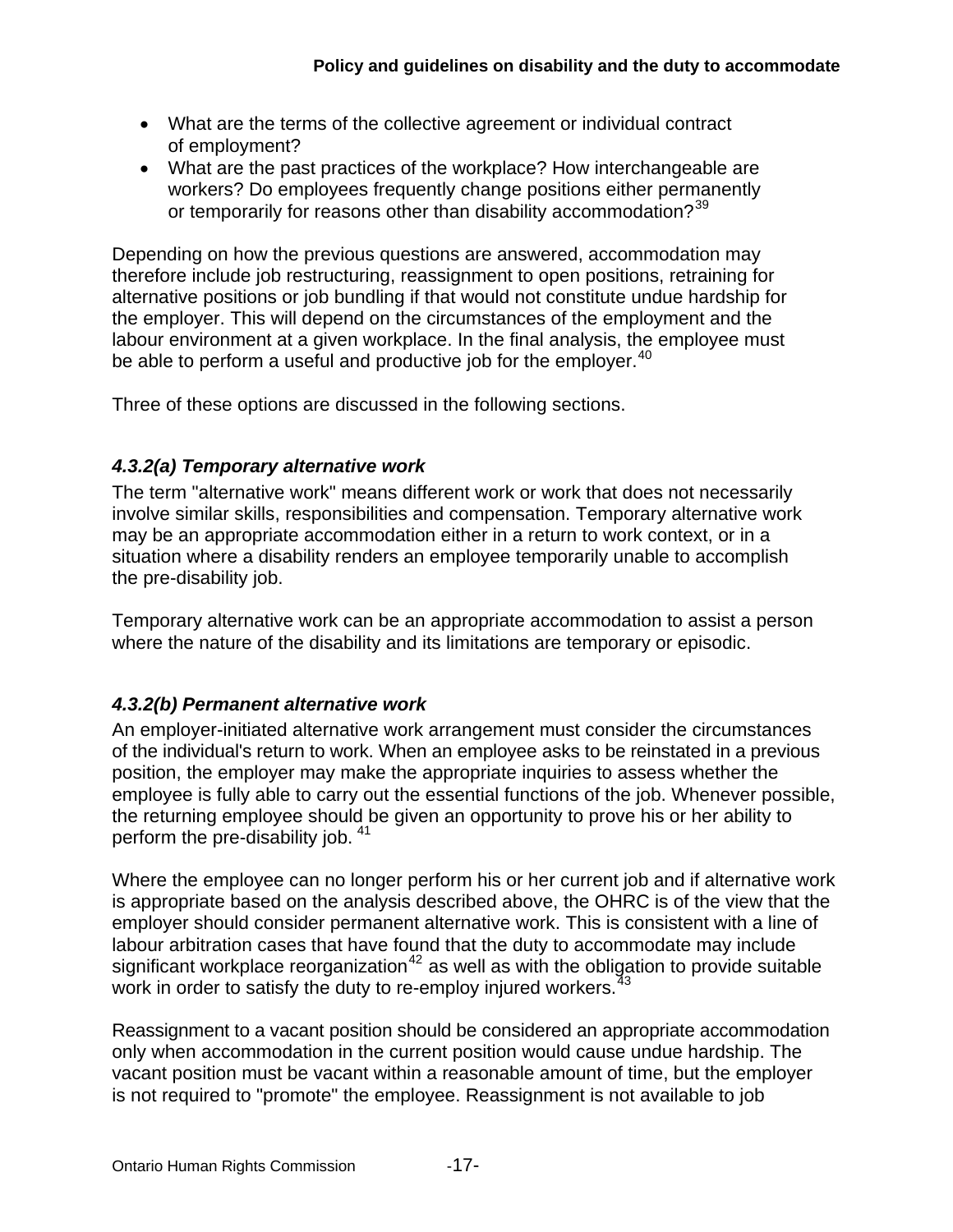applicants. If reassignment creates a conflict because of a collective agreement, accommodation needs should prevail over the collective agreement. When reassignment takes place, the person must be qualified for the reassigned position. The vacant position must be equivalent to the current one, although a less equivalent position would be acceptable if no equivalent one exists.

## <span id="page-17-0"></span>**4.3.3 Return to work**

Accommodating a person who has been absent from work may involve any of the above forms of accommodation but also raises unique issues. People who return to work after an absence related to a ground in the *Code* are protected by the *Code*. [44](#page-38-2) They generally have the right to return to their jobs, and this is frequently referred to as the "pre-disability job." Both employers and unions must co-operate in accommodating employees who are returning to work. Accommodation is a fundamental and integral part of the right to equal treatment in the return to work context.

The right to return to work for persons with disabilities only exists if the worker can fulfil the essential duties of the job after accommodation short of undue hardship.<sup>[45](#page-38-3)</sup> If a person cannot fulfil the essential duties of the job, despite the employer's effort to accommodate short of undue hardship, there is no right to return to work. As noted in the preceding section, there may also be a right to alternative work.

Under the *Code*, there is no fixed rule as to how long an employee with a disability may be absent before the duty to accommodate has been met. This will depend on the ability of the employee to perform the essential duties of the job considering the unique circumstances of every absence and the nature of the employee's condition, as well as circumstances in the workplace. Also important is the predictability of absence, both in regards to when it will end and if it may recur and the frequency of the absence. The employee's prognosis and length of absence are also important considerations. It is more likely that the duty to accommodate will continue with a better prognosis, regardless of the length of absence.

The duty to accommodate does not necessarily guarantee a limitless right to return to work. On the other hand, a return to work program that relies on arbitrarily selected cutoffs or that requires an inflexible date of return may be challenged as a violation of the *Code*. Ultimately the test of undue hardship is the relevant standard for assessing return to work programs.

## <span id="page-17-1"></span>*4.4 Duties and responsibilities in the accommodation process*

The accommodation process is a shared responsibility. Everyone involved should cooperatively engage in the process, share information and avail themselves of potential accommodation solutions.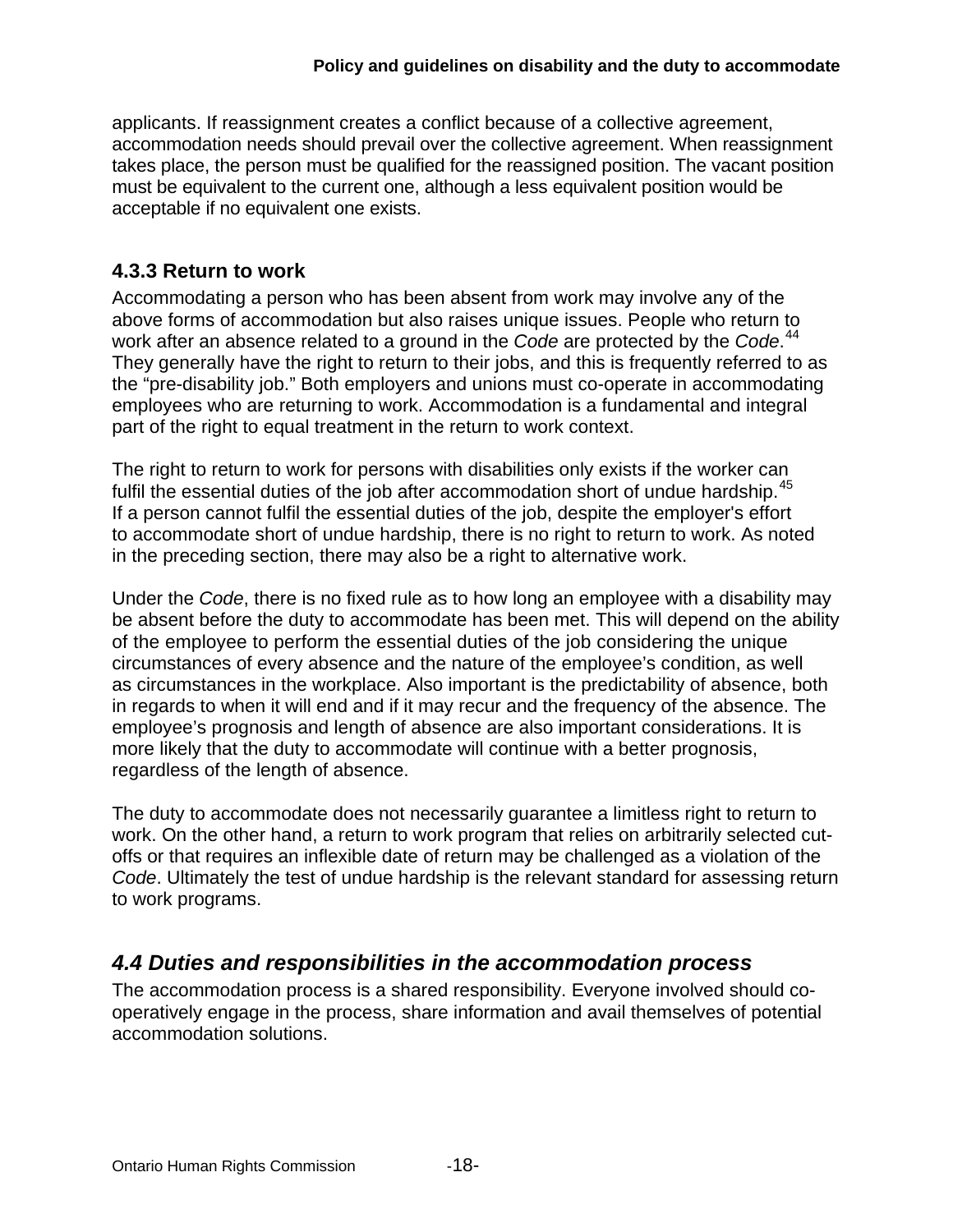#### **The** *person with a disability* **is required to:**

- advise the accommodation provider of the disability (although the accommodation provider does not generally have the right to know what the disability is)
- make her or his needs known to the best of his or her ability, preferably in writing, so that the person responsible for accommodation may make the requested accommodation
- answer questions or provide information regarding relevant restrictions or limitations, including information from health care professionals, where appropriate and as needed
- participate in discussions regarding possible accommodation solutions
- co-operate with any experts whose assistance is required to manage the accommodation process or when information is required that is unavailable to the person with a disability
- meet agreed-upon performance and job standards once accommodation is provided $46$
- work with the accommodation provider on an ongoing basis to manage the accommodation process
- discuss his or her disability only with persons who need to know. This may include the supervisor, a union representative or human rights staff.

#### **The** *employer* **is required to:**

- accept the employee's request for accommodation in good faith, unless there are legitimate reasons for acting otherwise
- obtain expert opinion or advice where needed
- take an active role in ensuring that alternative approaches and possible accommodation solutions are investigated,<sup>[47](#page-38-5)</sup> and canvass various forms of possible accommodation and alternative solutions, as part of the duty to  $\arccos$  accommodate<sup>[48](#page-38-6)</sup>
- keep a record of the accommodation request and action taken
- maintain confidentiality
- limit requests for information to those reasonably related to the nature of the limitation or restriction so as to be able to respond to the accommodation request
- grant accommodation requests in a timely manner, to the point of undue hardship, even when the request for accommodation does not use any specific formal language
- bear the cost of any required medical information or documentation. For example, doctors' notes and letters setting out accommodation needs, should be paid for by the employer.

#### *Unions and professional associations* **are required to:**

- take an active role as partners in the accommodation process<sup>[49](#page-38-7)</sup>
- **•** share joint responsibility with the employer to facilitate accommodation<sup>[50](#page-38-8)</sup>
- support accommodation measures irrespective of collective agreements, unless to do so would create undue hardship.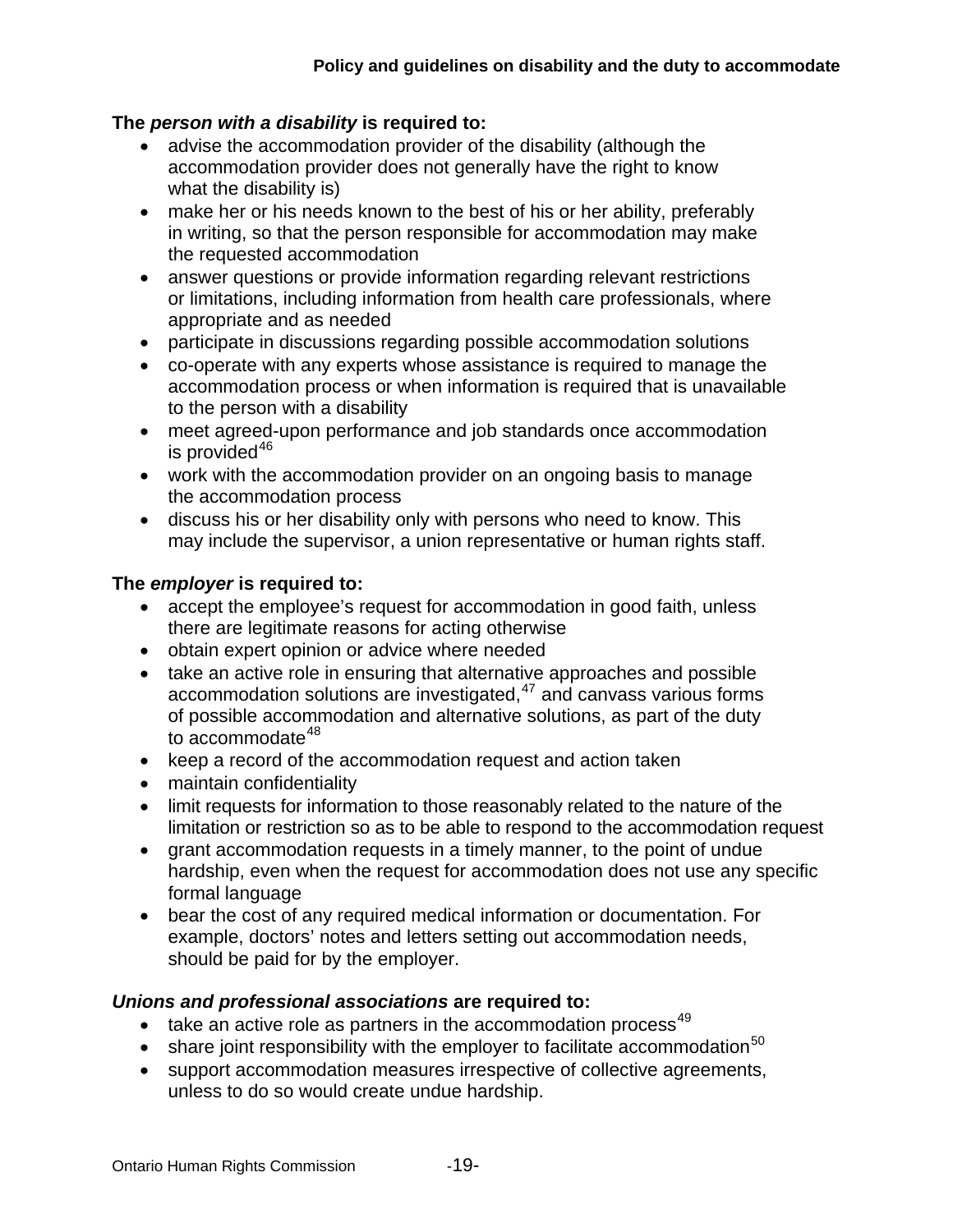#### **Policy and guidelines on disability and the duty to accommodate**

The duty to accommodate a disability exists for needs that are known. Organizations and persons responsible for accommodation are not, as a rule, expected to accommodate disabilities of which they are unaware. However, some individuals may be unable to disclose or communicate their needs because of the nature of their disability. In such circumstances, employers should attempt to assist a person who is clearly unwell or perceived to have a disability, by offering assistance and accommodation. On the other hand, employers are not expected to diagnose illness or "second-guess" the health status of an employee.

**Example:** An employer is unaware of an employee's drug addiction but perceives that a disability might exist. The employer sees that the employee is having difficulty performing, and is showing signs of distress. If the employer imposes serious sanctions or terminates the employee for poor performance, without any progressive performance management and attempts to accommodate, these actions may be found to have violated the *Code*. [51](#page-38-9)

Before terminating or sanctioning an employee for "unacceptable behaviour," an employer might first consider whether the actions of the employee are caused by a disability, especially where the employer is aware or perceives that the employee has a disability. Employers should always inform all employees that a disability-related assessment or accommodation can be provided as an option to address performance issues. Progressive performance management and discipline as well as employee assistance supports ensure that all employees have a range of opportunities to address performance issues on an individualized basis before sanctions or termination are considered. For example, severe change in an employee's behaviour could signal to an employer that the situation warrants further examination.

Mental illness should be addressed and accommodated in the workplace like any other disability. In some cases, an employer may be required to pay special attention to situations that could be linked to mental disability. Even if an employer has not been formally advised of a mental disability, the perception of such a disability will engage the protection of the *Code*. Prudent employers should try to offer assistance and support to employees before imposing severe sanctions. It should be borne in mind that some mental illnesses may render the employee incapable of identifying his or her needs.

**Example:** John has bipolar disorder. He has chosen not to disclose to his employer because he is concerned about how he would be treated at work if it were known that he had a mental disability. He experiences a crisis at work, followed by a failure to appear at work for several days. The employer is concerned about John's absence and recognizes that termination for failure to report to work may be premature. The employer offers John an opportunity to explain the situation after treatment has been received and the situation has stabilized. Upon learning that a medical issue exists, the employer offers assistance and accommodation.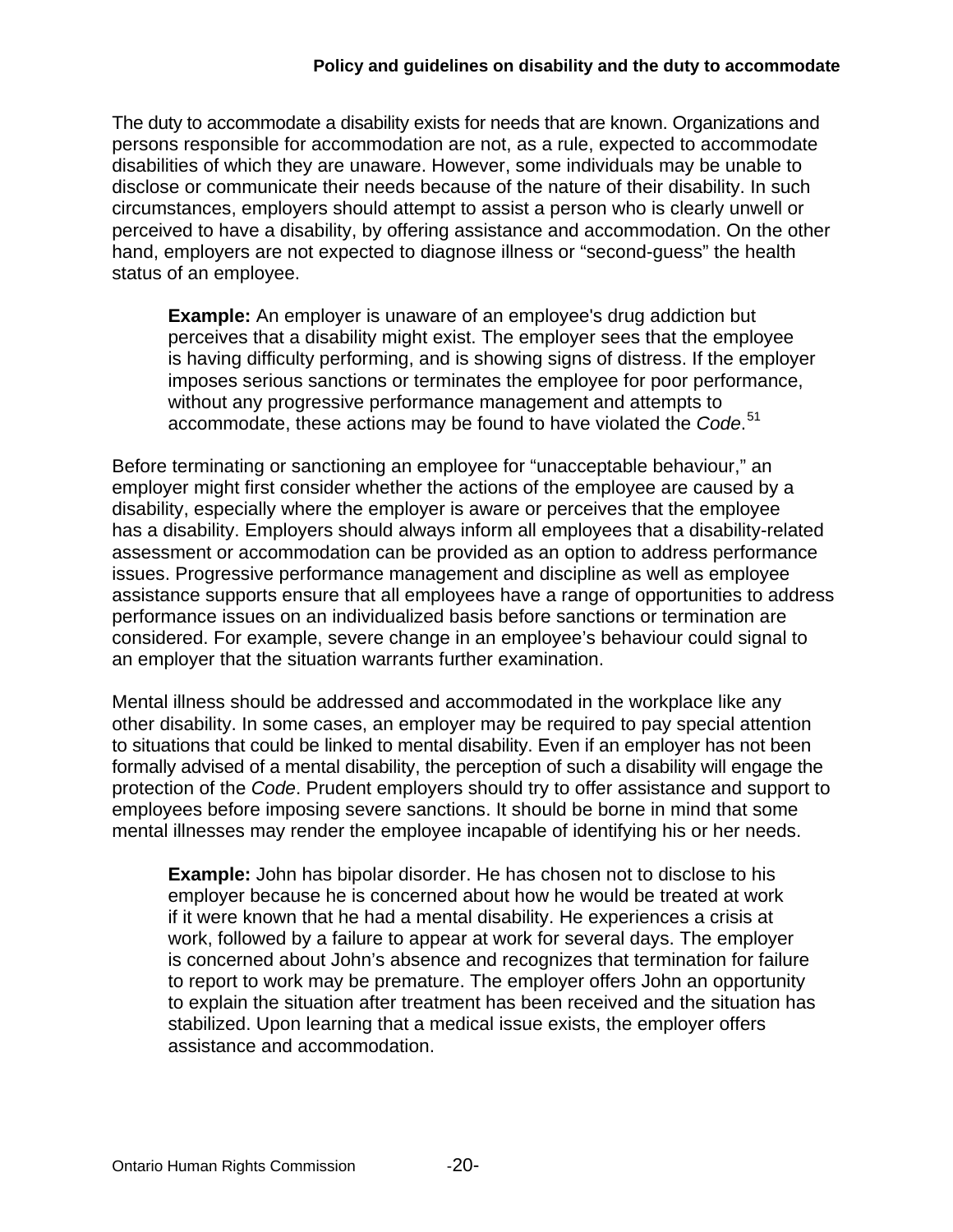Once disability-related needs are known, the legal onus shifts to those with the duty to accommodate. For example, counselling or referral through Employee Assistance Programs (EAPs) could be the solution for an underlying disability that might be aggravated by workplace or personal stress.

There may be instances where there is a reasonable and *bona fide* basis to question the legitimacy of a person's request for accommodation or the adequacy of the information provided. In such cases, the accommodation provider may request confirmation or additional information from a qualified health care professional to obtain the needed information. No one can be forced to submit to an independent medical examination, but failure to respond to reasonable requests may delay the provision of accommodation until such information is provided.

## <span id="page-20-0"></span>**4.4.1 Confidentiality**

Persons with disabilities are not necessarily required to disclose private or confidential matters, and should disclose information to the accommodation provider only as it pertains to the need for accommodation and any restrictions or limitations.

**Example:** An employee with AIDS has provided documentation to demonstrate her need for a flexible schedule, rest periods to manage periods of fatigue, and time to attend appointments with health care professionals. However, it is not necessary for the employee to disclose that she has AIDS. The employer is entitled to know that the employee has a disability and that she needs certain accommodations to remain productive at work.

Maintaining confidentiality for individuals with mental illness may be especially important because of the strong social stigmas and stereotyping that still persist about such disabilities.

Documentation supporting the need for particular accommodation (flexible hours, a different supervisor, a particular technical aid, for example) should be provided only to those who need to be aware of the information. It may be preferable in some circumstances for information to be provided to the company's health department or human resources staff rather than directly to the supervisor, to further protect confidentiality. Medical documentation should be kept separate from the person's corporate file.

# <span id="page-20-1"></span>**5. Undue hardship**

The *Code* prescribes three considerations in assessing whether an accommodation would cause undue hardship. These are:

- cost
- outside sources of funding, if any
- health and safety requirements, if any.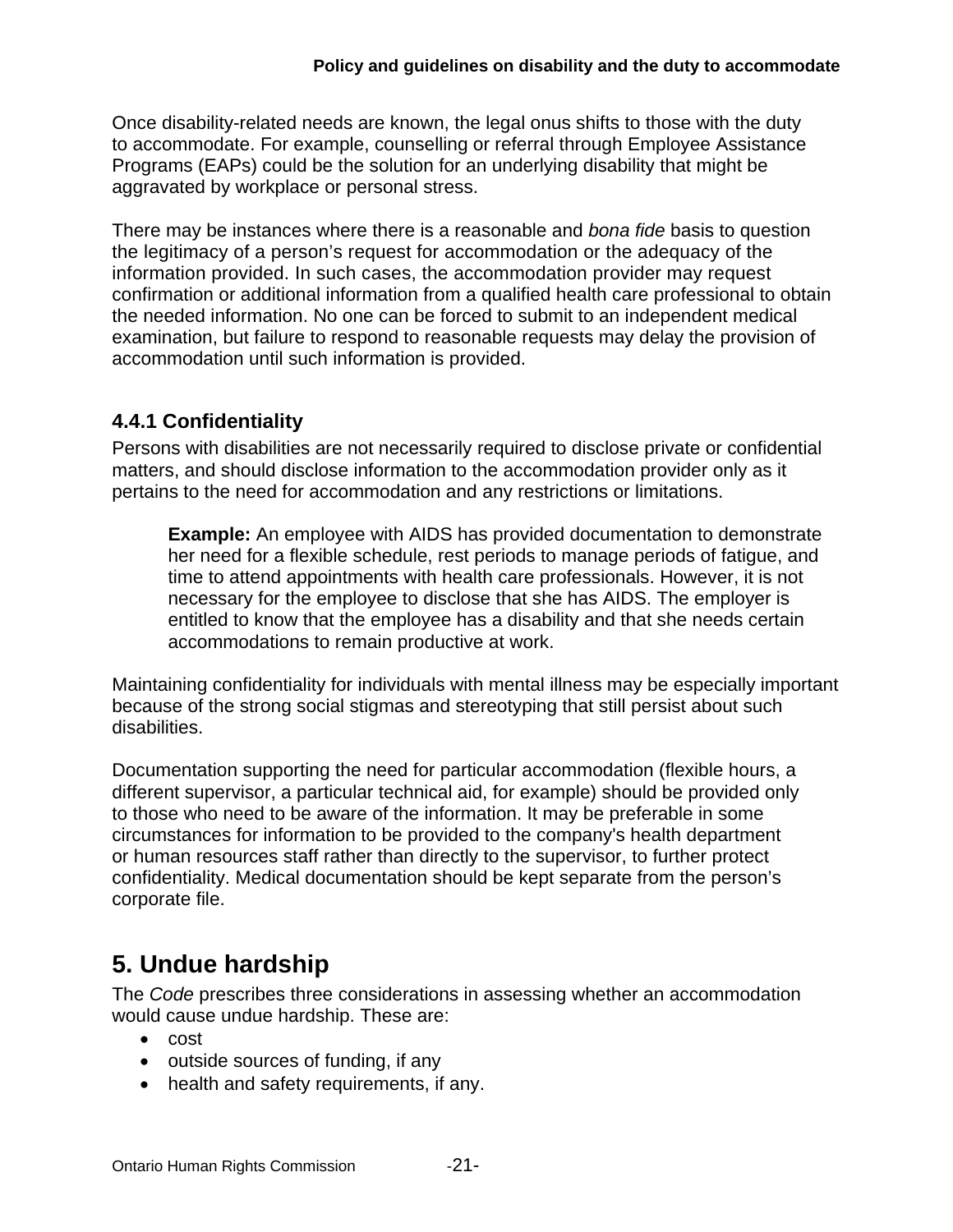Accommodating someone with a disability is seldom as expensive or difficult as is sometimes imagined. Over two-thirds of job accommodations cost under \$500; many cost nothing at all. $52$ 

The *Code* sets out only three considerations. This means that no other considerations, other than those that can be brought into those three standards, can be properly considered under Ontario law. There have been cases that have included such other factors as employee morale or conflict with a collective agreement. However, the Ontario legislature has seen fit to enact a higher standard by specifically limiting undue hardship to three particular components. The broad and purposive interpretation of the *Code* and human rights generally means that rights must be construed liberally and defences to those rights should be construed narrowly.[53](#page-38-11) Moreover, the *Code* has primacy over legislation,<sup>[54](#page-38-12)</sup> and also prevails over agreements such as collective agreements.<sup>[55](#page-38-13)</sup>

Several factors are therefore excluded from considerations that are frequently raised by respondents. These are business inconvenience, employee morale, customer preference and collective agreements or contracts.<sup>[56](#page-38-14)</sup>

## <span id="page-21-0"></span>*5.1 Excluded factors*

#### <span id="page-21-1"></span>**5.1.1 Business inconvenience**

"Business inconvenience" is not a defence to the duty to accommodate. If there are demonstrable costs attributable to decreased productivity, efficiency or effectiveness, they can be taken into account in assessing undue hardship under the cost standard, providing they are quantifiable and demonstrably related to the proposed accommodation.

#### <span id="page-21-2"></span>**5.1.2 Employee morale**

In some cases, accommodating an employee may generate negative reactions from co-workers who are either unaware of the reason for the accommodation or who believe that the employee is receiving an undue benefit. The reaction may range from resentment to hostility. However, the person responsible for providing accommodation should ensure that staff are supportive and are helping to foster an environment that is positive for all employees. It is not acceptable to allow discriminatory attitudes to fester into workplace hostilities that poison the environment for disabled workers.

Moreover, people with disabilities have a right to accommodation with dignity. It is an affront to a personl's dignity if issues of morale and misconception stemming from perceived unfairness are not prevented or dealt with. In such cases, those responsible will not have met their duty to provide accommodation with dignity.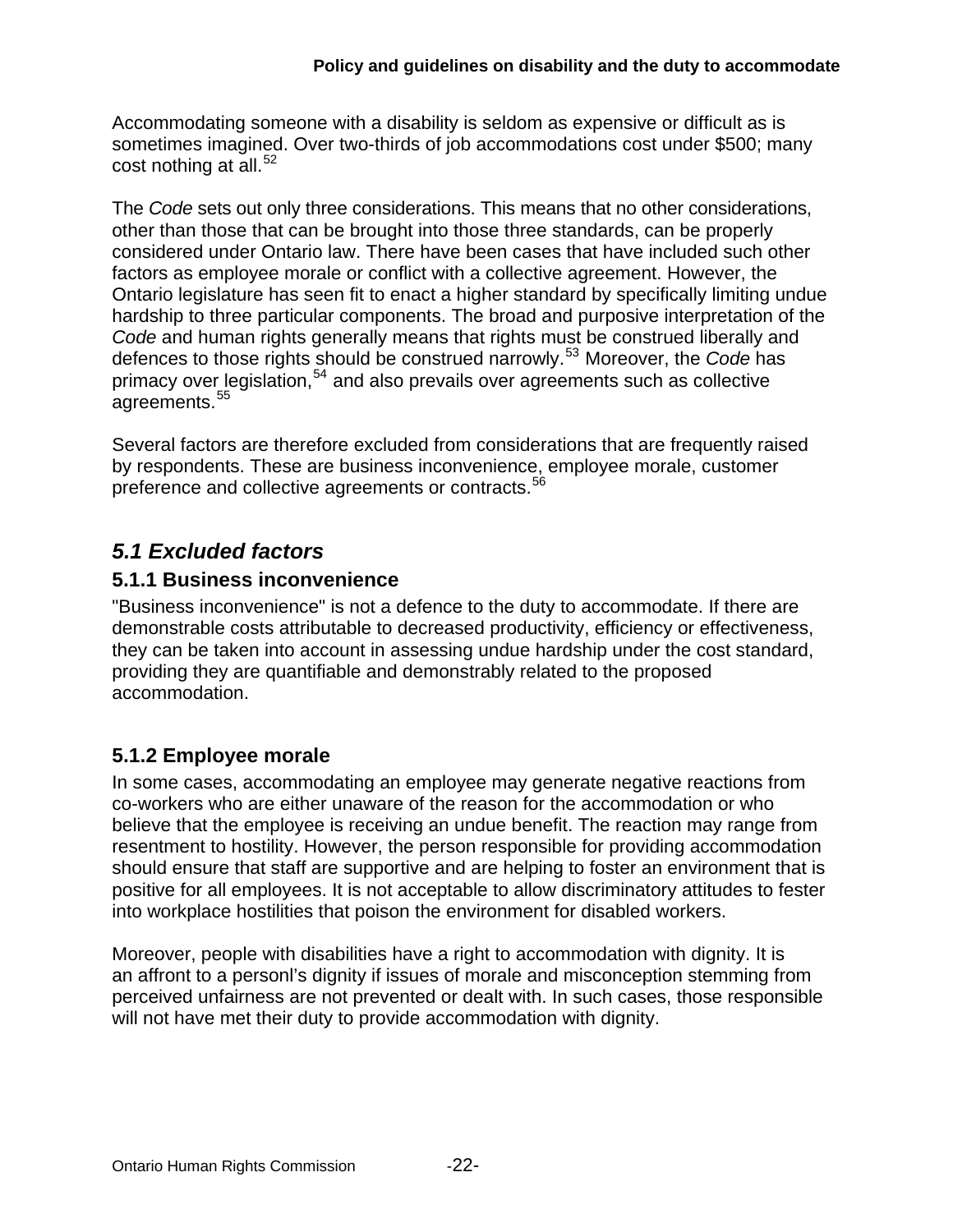#### <span id="page-22-0"></span>**5.1.3 Third-party preference**

Human rights case law notes that third party preferences do not constitute a justification for discriminatory acts, and the same rule applies to customer preferences.<sup>[57](#page-38-15)</sup>

#### <span id="page-22-1"></span>**5.1.4 Collective agreements or contracts**

Collective agreements or other contractual arrangements cannot act as a bar to providing ccommodation. The Courts have determined that collective agreements and contracts must give way to the requirements of human rights law. To allow otherwise would be to permit the parties to contract out of their *Code* rights under the auspices of a private agreement. Accordingly, subject to the undue hardship standard, the terms of a collective agreement or other contractual arrangement cannot justify discrimination that is prohibited by the *Code*.

A union may cause or contribute to discrimination by participating in formulating a work rule, such as a provision in the collective agreement, that has a discriminatory effect.<sup>[58](#page-38-16)</sup> Unions and employers are jointly responsible for negotiating collective agreements that comply with human rights laws. They should build conceptions of equality into collective agreements.[59](#page-38-17)

**Example:** When a union and employer are negotiating a collective agreement, the principle of seniority is maintained as a general principle. However, the union and employer can together address how employees with disabilities will be accommodated.

However, if an employer and a union cannot reach an agreement on how to resolve an accommodation issue, the employer must make the accommodation in spite of the collective agreement. If the union opposes the accommodation, or does not co-operate in the accommodation process, then the union may be named as a respondent in an application filed with the Tribunal.

Unions will have to meet the same requirements of demonstrating undue hardship having regard to costs, and health and safety. For example, if the disruption to a collective agreement can be shown to create direct financial costs, this can be taken into account under the cost standard. Issues surrounding terms of a collective agreement relating to health or safety are dealt with under the section dealing with "health and safety."

In non-unionized environments, employers can make flexible employment arrangements to meet their duty to accommodate. The same sort of flexible employment arrangements should be considered in unionized environments, although they may fall outside the collective agreement where the duty to accommodate arises.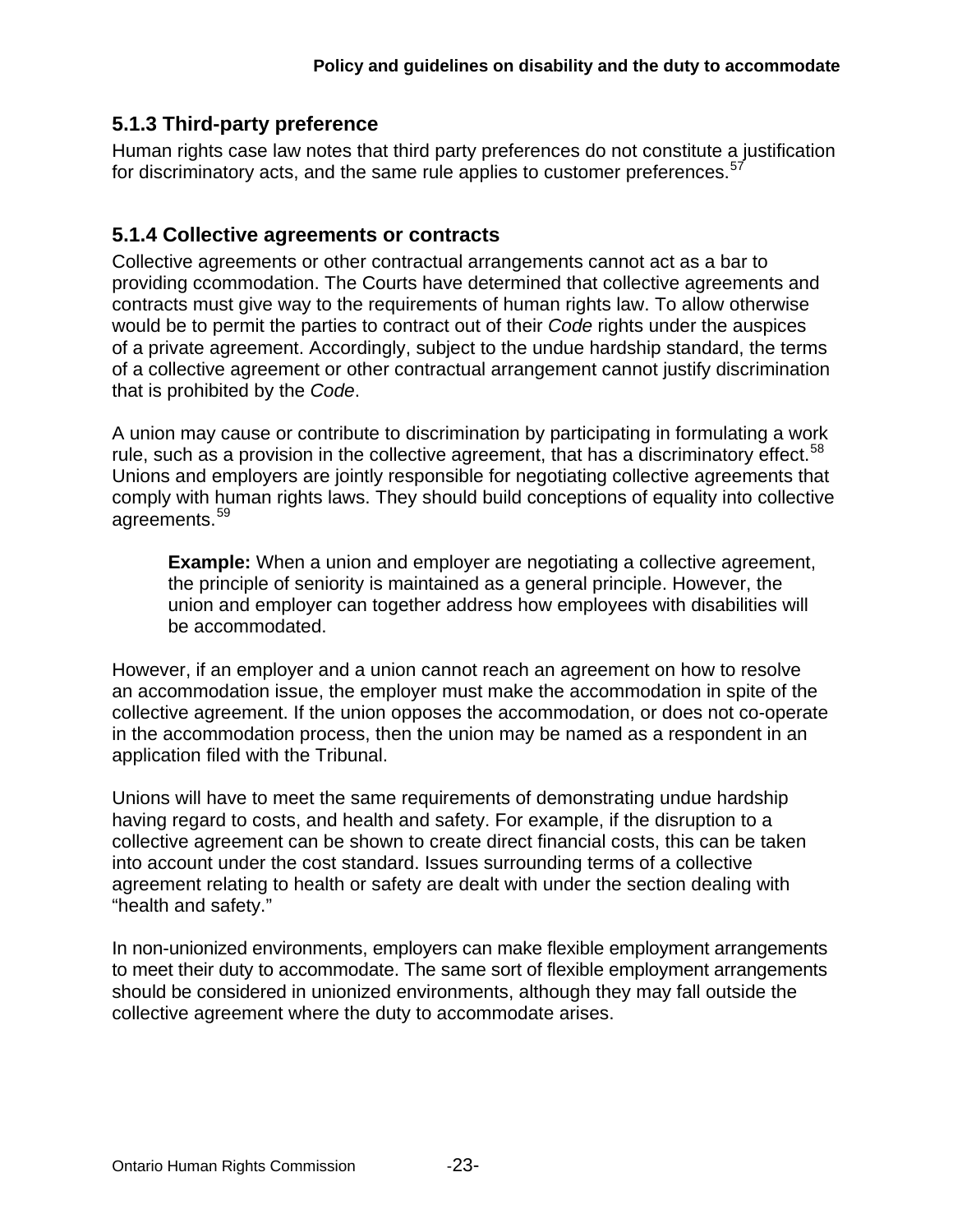## <span id="page-23-0"></span>*5.2 Onus of proof and objective evidence*

To claim the undue hardship defence, the person who is responsible for making the accommodation has the onus of proof. $^{60}$  $^{60}$  $^{60}$  It is not up to the person with a disability to prove that the accommodation can be accomplished without undue hardship.

The nature of the evidence required to prove undue hardship must be objective, real, direct and, in the case of cost, quantifiable. The person responsible for accommodation must provide facts, figures and scientific data or opinion to support a claim that the proposed accommodation in fact causes undue hardship. A mere statement, without supporting evidence, that the cost or risk is "too high" based on impressionistic views or stereotypes will not be sufficient.<sup>[61](#page-38-19)</sup>

**Example:** A deaf patient requires a sign language interpreter in a hospital. The hospital administrator refuses to provide the accommodation, stating, "If everyone wanted signers, it would bankrupt us." The hospital administrator does not provide financial information to justify this claim, and does not provide demographic evidence to show the likely number of patients who may require signers. As a result, the hospital's defence will be unlikely to succeed.

Objective evidence includes, but is not limited to:

- financial statements and budgets
- scientific data, information and data resulting from empirical studies
- expert opinion
- detailed information about the activity and the requested accommodation
- information about the conditions surrounding the activity and their effects on the person or group with a disability.

## <span id="page-23-1"></span>*5.3 Elements of the undue hardship defence*

#### <span id="page-23-2"></span>**5.3.1 Cost**

The Supreme Court of Canada has said that, "one must be wary of putting too low a value on accommodating the disabled. It is all too easy to cite increased cost as a reason for refusing to accord the disabled equal treatment".<sup>[62](#page-39-0)</sup> The cost standard is therefore a high one.

Costs will amount to undue hardship if they are:

- quantifiable;
- shown to be related to the accommodation: and
- so substantial that they would alter the essential nature of the enterprise, or so significant that they would substantially affect its viability.

This test will apply whether the accommodation will benefit one person or a group.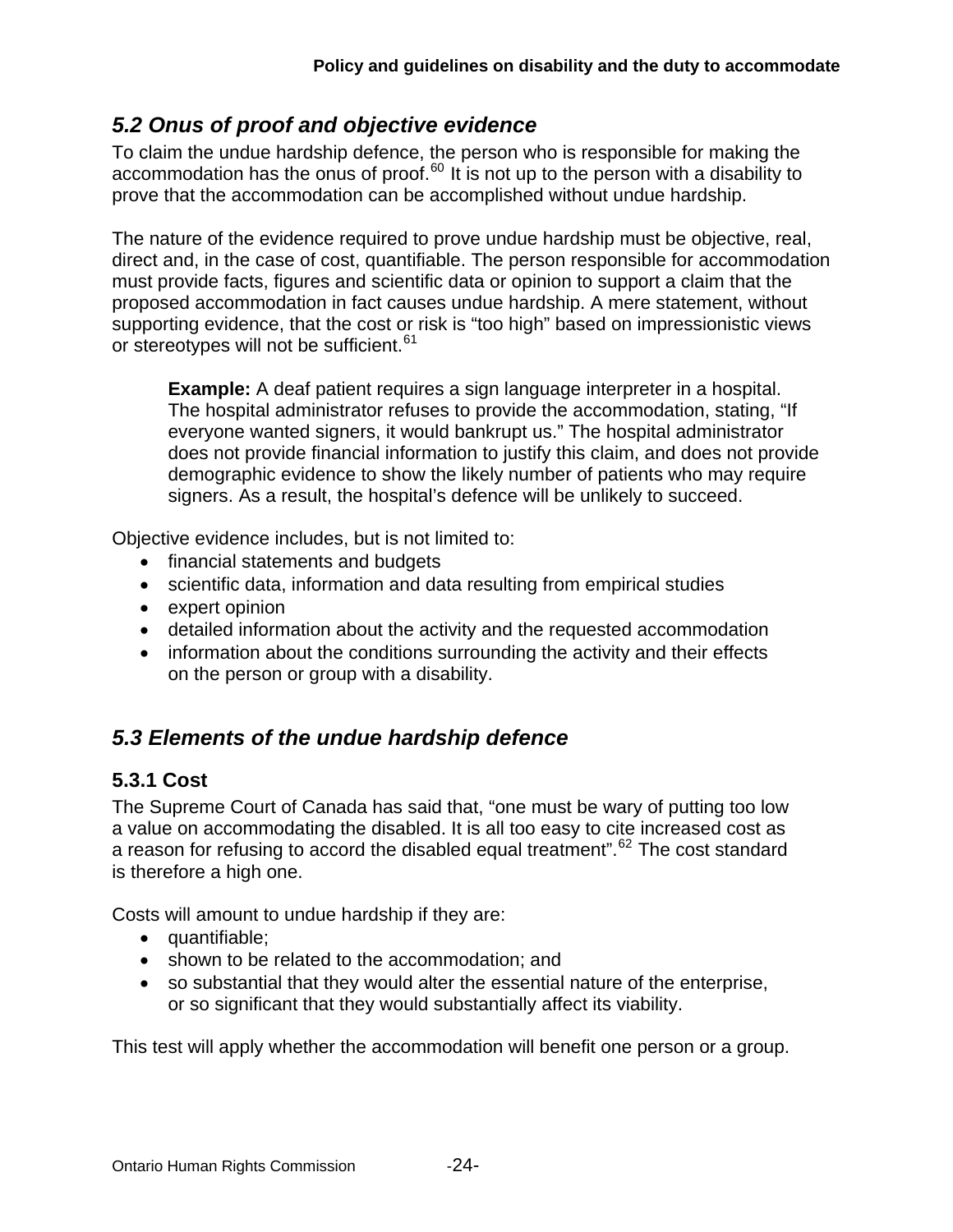The costs that remain after all costs, benefits, deductions and other factors have been considered will determine undue hardship.

All projected costs that can be quantified and shown to be related to the proposed accommodation will be taken into account. However, mere speculation (for example, about monetary losses that may follow the accommodation of the person with a disability) will not generally be persuasive.

The financial costs of the accommodation may include:

- capital costs, such as the installation of a ramp, the purchase of screen magnification or software
- operating costs such as sign language interpreters, personal attendants or additional staff time
- costs incurred as a result of restructuring that are necessitated by the accommodation
- any other quantifiable costs incurred directly as a result of the accommodation.

Concerns may arise about the potential increase in liability insurance premiums by the perceived health and safety risks of having persons with disabilities on particular job sites. Increased insurance premiums or sickness benefits would be included as operating costs where they are quantified, such as actual higher rates (not hypothetical), and are shown not to be contrary to the principles in the *Code* with respect to insurance coverage.<sup>[63](#page-39-1)</sup> Where the increased liability is quantifiable and provable, and where efforts to obtain other forms of coverage have been unsuccessful, insurance costs can be included.

For the purposes of determining whether a financial cost<sup>[64](#page-39-2)</sup> would alter the essential nature or substantially affect the viability of the organization, consideration will be given to:

- the ability of the person responsible for accommodation to recover the costs of accommodation in the normal course of business (see section 4.4.1)
- the availability of any grants, subsidies or loans from the federal, provincial or municipal government or from non-government sources which could offset the costs of accommodation
- the ability of the person responsible for accommodation to distribute the costs of accommodation throughout the whole operation (see section 4.4.2)
- the ability of the person responsible for accommodation to amortize or depreciate capital costs associated with the accommodation according to generally accepted accounting principles,
- the ability of the person responsible for accommodation to deduct from the costs of accommodation any savings that may be available as a result of the accommodation, including:
	- o tax deductions and other government benefits (see section 4.4.4)
	- o an improvement in productivity, efficiency or effectiveness (see section 4.4.5)
	- o any increase in the resale value of property, where it is reasonably foreseeable that the property might be sold
	- o any increase in clientele, potential labour pool, or tenants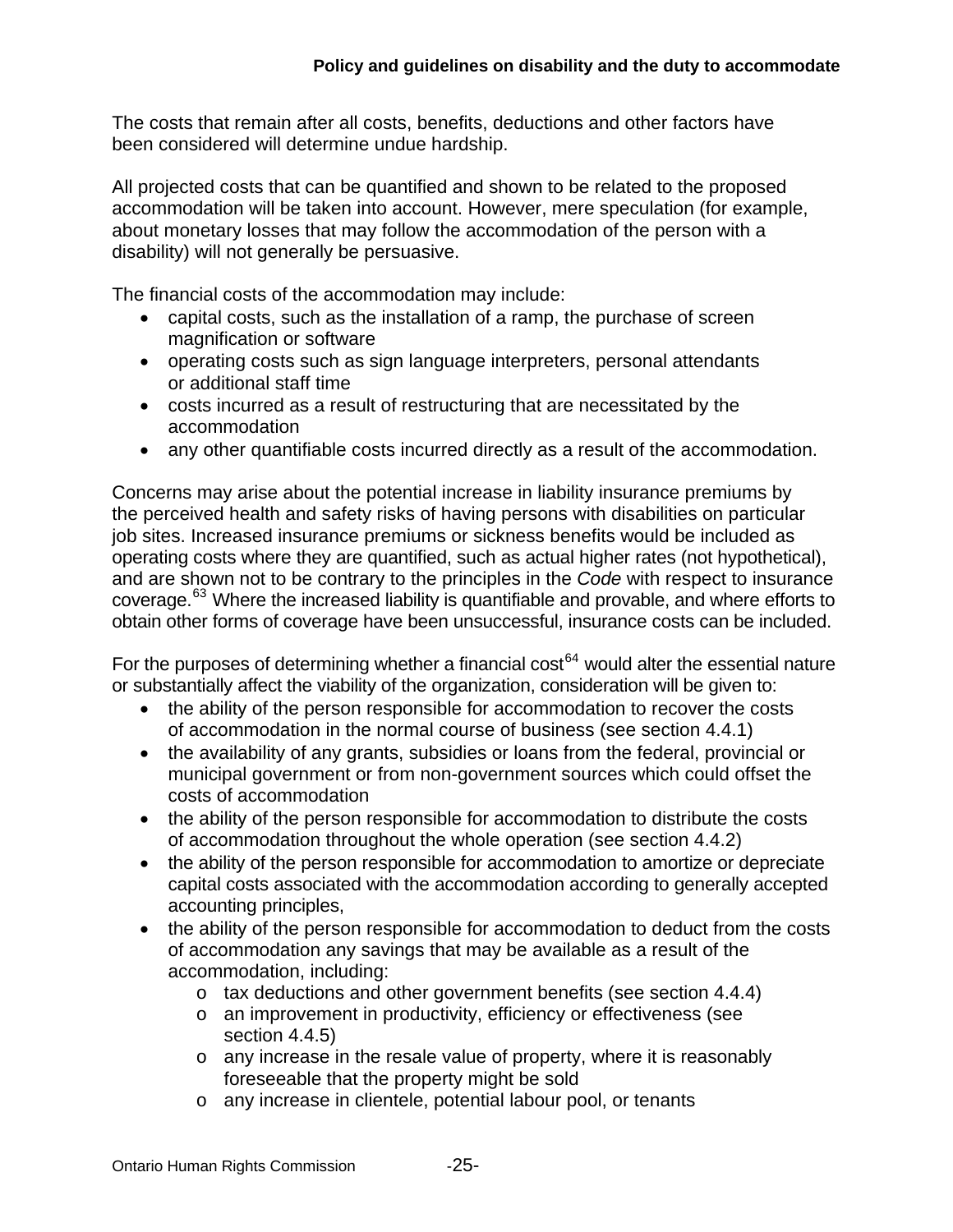o the availability of the Workplace Safety and Insurance Board's *Second Injury and Enhancement Fund* [65](#page-39-3) (see section 4.4.6).

Larger organizations, including businesses and governments, may be in a better position to set an example or provide leadership in accommodating persons with disabilities. Accommodation costs will likely be more easily absorbed by larger organizations. Large employers, for example, are more likely to have the opportunities and the means to provide employment opportunities for greater numbers of persons with disabilities in a manner that accommodates their needs.

The phrase "benefits of enhancing equality" is intended to include consideration of benefits from the accommodation that may accrue to a person's co-workers, family, friends, fellow students or the general public by the accommodation being made.

## *5.3.1(a) Heritage buildings*

The accessibility of heritage buildings raises controversial issues. A general exemption from accessibility requirements for heritage properties is not included in the *Policy* because it would result in broad exclusions as more and more buildings gain protection because of their heritage status. In a situation involving a heritage property, it is recognized that the cost of making the proposed accommodation may be increased by the necessity to preserve defining historic design features. However, aesthetic features, in and of themselves, that are not historic design features, are not to be included in the assessment.

The test of altering the essential nature or substantially affecting the viability of the enterprise allows the preservation of the defining features of a heritage property to be taken into account as a justifiable factor in assessing undue hardship.

## <span id="page-25-0"></span>**5.3.2 Outside sources of funding**

The availability of outside sources of funding may alleviate accommodation costs.<sup>[66](#page-39-4)</sup> Organizations can make use of outside resources to meet their duty to accommodate and must first do so before claiming undue hardship.

There are three potential sources of funding to consider:

#### **1. Funds that may be available to the individual only, provided through government programs and that are linked to the individual's disability.**

Resources such as services or programs, might be available to accommodate the needs of persons with disabilities that could also aid them at work, in their apartment or while accessing a service.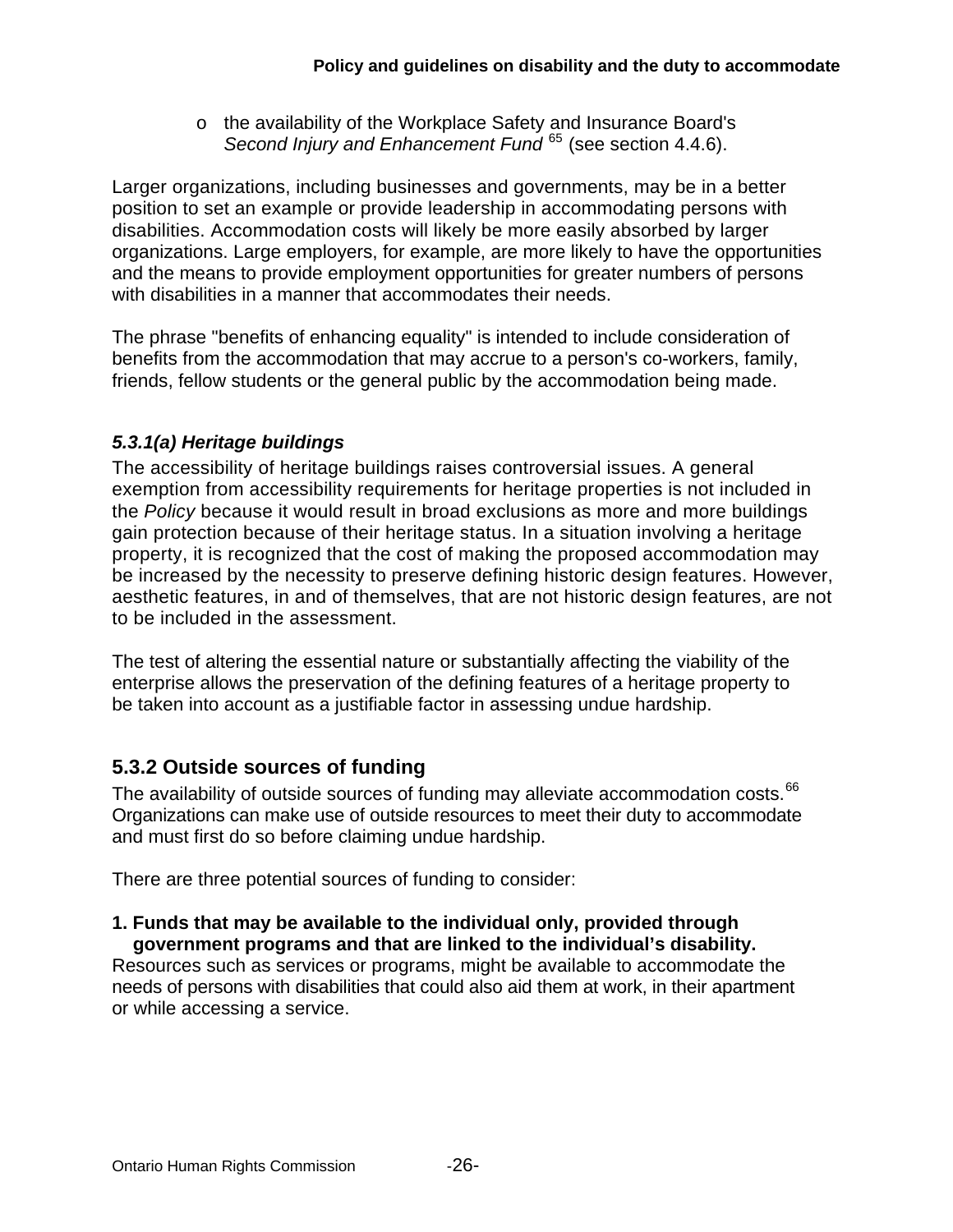Persons with disabilities might be expected to first avail themselves of outside resources available to them when making accommodation requests to an employer or service provider. However, such resources should most appropriately meet the accommodation needs of the individual, including respect for dignity.

#### **2. Funds that would assist employers and service providers defray the cost of accommodation.**

Other outside accommodation resources might be available to a person with a disability when more than one organization has an overlapping or interconnected sphere of responsibility for the duty to accommodate.

**Example:** A lawyer, who is deaf and who works for a large law firm, receives real-time captioning or sign language interpreter accommodation funded and provided by a court. While the lawyer is acting in court, the court takes responsibility for the duty to accommodate, relieving the lawyer's employer of its responsibility during this time period only.

#### **3. Funding programs to improve accessibility for persons with disabilities** – **a corporate or organizational responsibility.**

Governments have a positive duty to ensure that services generally available to the public are also available to persons with disabilities. Governments should not be allowed to evade their human rights responsibilities by delegating implementation of their policies and programs to private entities.<sup>[67](#page-39-5)</sup> An organization that assumes responsibility for a government program must attend to the accommodation needs of its users.

#### <span id="page-26-0"></span>**5.3.3 Health and safety**

Health and safety requirements may be contained in a law or regulation, or result from rules, practices or procedures that have been established independently or in conjunction with other businesses or services engaged in similar kinds of activity.

Organizations have a responsibility to undertake health and safety precautions that would ensure that the health and safety risks in their facilities or services are no greater for persons with disabilities than for others. Where a health and safety requirement creates a barrier for a person with a disability, the accommodation provider should assess whether the requirement can be waived or modified. If waiving the health and safety requirement is likely to result in a violation of the *Occupational Health and Safety Act (OHSA),* the employer should generate alternative measures based on the equivalency clauses of the *OHSA*. [68](#page-39-6) The employer is required to show an objective assessment of the risk as well as demonstrate how the alternative measure provides equal opportunity to the person with a disability. The employer might be able to claim undue hardship after these measures were undertaken and a significant risk still remains.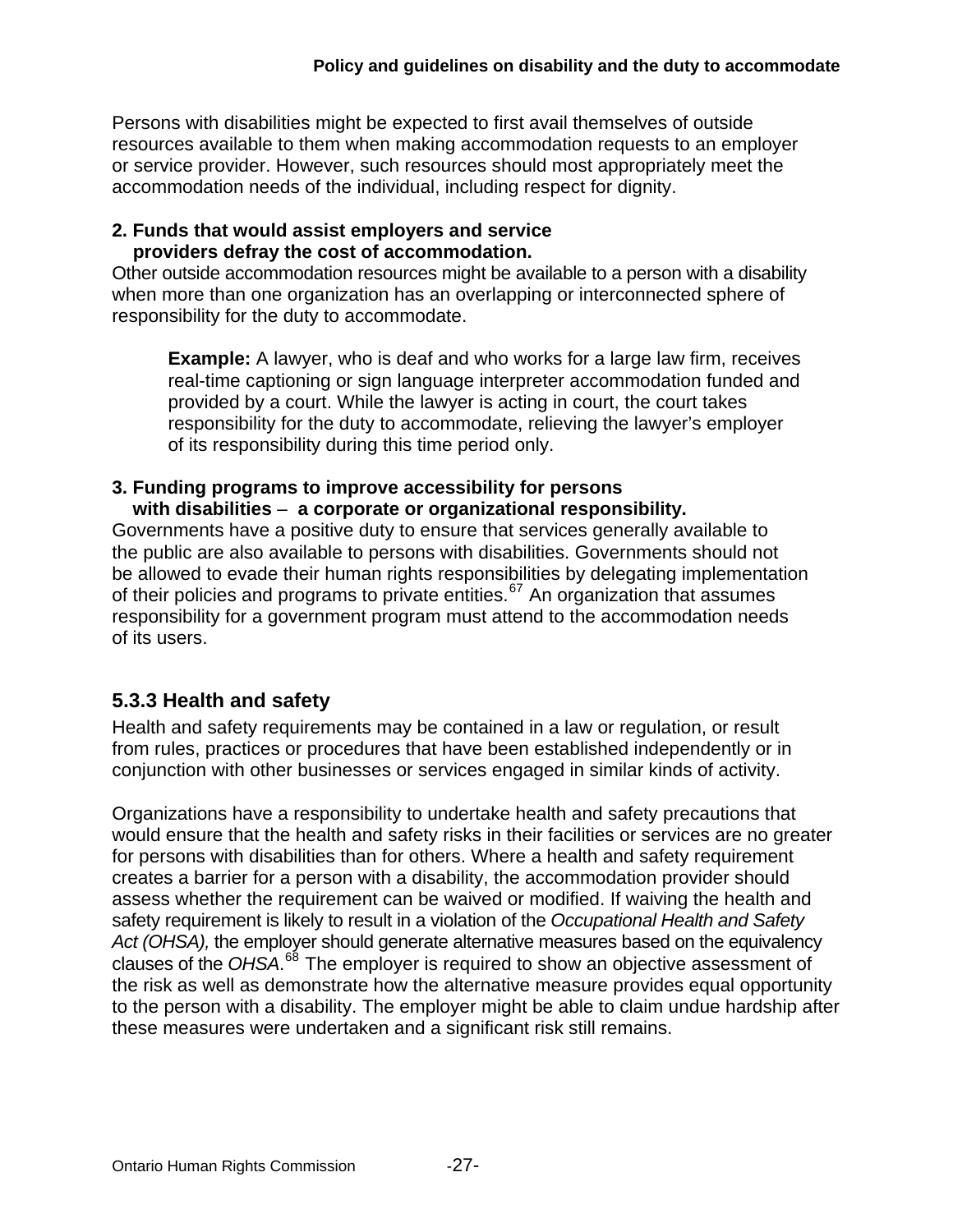#### *5.3.3(a) Bona fide and reasonable requirements*

Health and safety risks will amount to undue hardship if the degree of risk that remains after the accommodation has been made outweighs the benefits of enhancing equality for persons with disabilities. The person responsible for accommodation will have to satisfy the three-step test set out in Section 3.2.

Health and safety standards that are genuinely adopted for the protection of workers, clients or the public will usually meet the second step of the test. On the other hand, a standard that is established to circumvent human rights legislation will not meet this test.

The third step requires the organization to demonstrate that the standard is reasonably necessary and that accommodation cannot be accomplished without incurring undue hardship.

Health or safety risks that result in undue hardship could be reduced to acceptable levels over time (for example, by adding safety features or changing job descriptions to accommodate an employee with a disability). Development of a new technology to allow an employee with a disability to operate certain machinery more safely, for example, may take some time. In principle, therefore, a person responsible for accommodation could be required to phase in an accommodation that would lessen the health or safety risk over time, provided that the delay is reasonable and justified in relation to the development time attributed to the accommodation.

#### *5.3.3(b) Assumption of risk*

A person with a disability may wish to assume a risk. The risk created by modifying or waiving a health and safety requirement is to be weighed against the right to equality of the person with a disability. Where the risk is so significant as to outweigh the benefits of equality, it will be considered to create undue hardship.

In determining whether an obligation to modify or waive a health or safety requirement, whether established by law or not, creates a significant risk to any person, consideration will be given to:

- the significance, probability and seriousness of the risk
- the other types of risks that the person responsible for accommodation is assuming within the organization
- the types of risks tolerated within society as a whole, reflected in legislated standards such as licensing standards, or in similar types of organizations.

The "risk" that remains after all precautions including accommodations (short of undue hardship based on cost) have first been made to reduce the risk will determine undue hardship.

Where a modification or waiver of a health and safety requirement could place an individual with a disability at risk, the person responsible for accommodation is obliged to explain the potential risk to the person. Where possible, persons with disabilities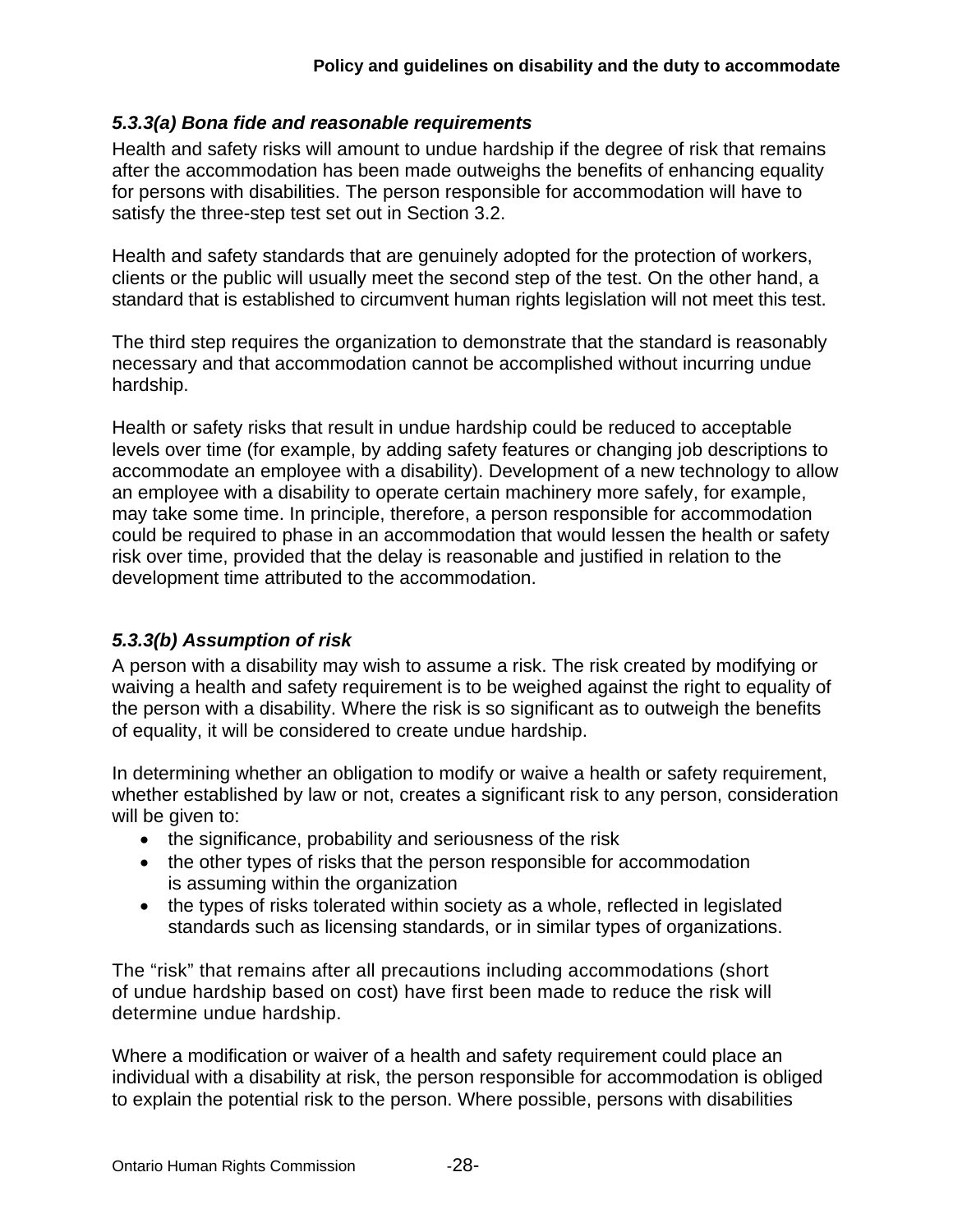should be allowed to assume risk with dignity, subject to the undue hardship standard. At the same time, the organization has an obligation under health and safety legislation not to place persons in a situation of direct threat of harm. High probability of substantial harm to anyone will constitute an undue hardship.

#### *Seriousness of the risk*

The fact that a person has a disability, in and of itself, is not sufficient to establish that there is a risk. Evidence will be required to prove the nature, severity, probability and scope of the risk.

In determining the seriousness or significance of a risk, the following factors should be considered:

- the nature of the risk
	- o what could happen that would be harmful?
- the severity of the risk
	- o how serious would the harm be if it occurred?
- $\bullet$  the probability of the risk
	- o how likely is it that the potential harm will actually occur?
- is it a real risk, or merely hypothetical or speculative?
	- o could it occur frequently?
- the scope of the risk
	- o who will be affected by the event if it occurs?

These five factors should be considered together to determine the seriousness of the risk. If the potential harm is minor and not very likely to occur, the risk should not be considered to be serious. A risk to public safety shall be considered as part of the scope of the risk, while the likelihood that the harmful event may occur would be considered as part of the probability of risk.

The seriousness of the risk is to be determined after accommodation and on the assumption that suitable precautions have been taken to reduce the risk.

**Example:** An ambulance dispatcher with a hearing impairment manages emergency calls over the telephone. Her capacity to do so safely and reliably is properly assessed while using a prescribed hearing aid and a hearing aidcompatible telephone.

#### *Consideration of other types of risk*

When assessing the seriousness of the risk posed by the obligation to modify or waive a health or safety requirement, consideration must be given to the other types of risks that are assumed within an organization. For example, many jobs have risks that are inherent to the nature of the work itself.

As well, job applicants may be denied employment on the basis of limitations related to their disabilities. Yet these same or similar limitations may be developed by employees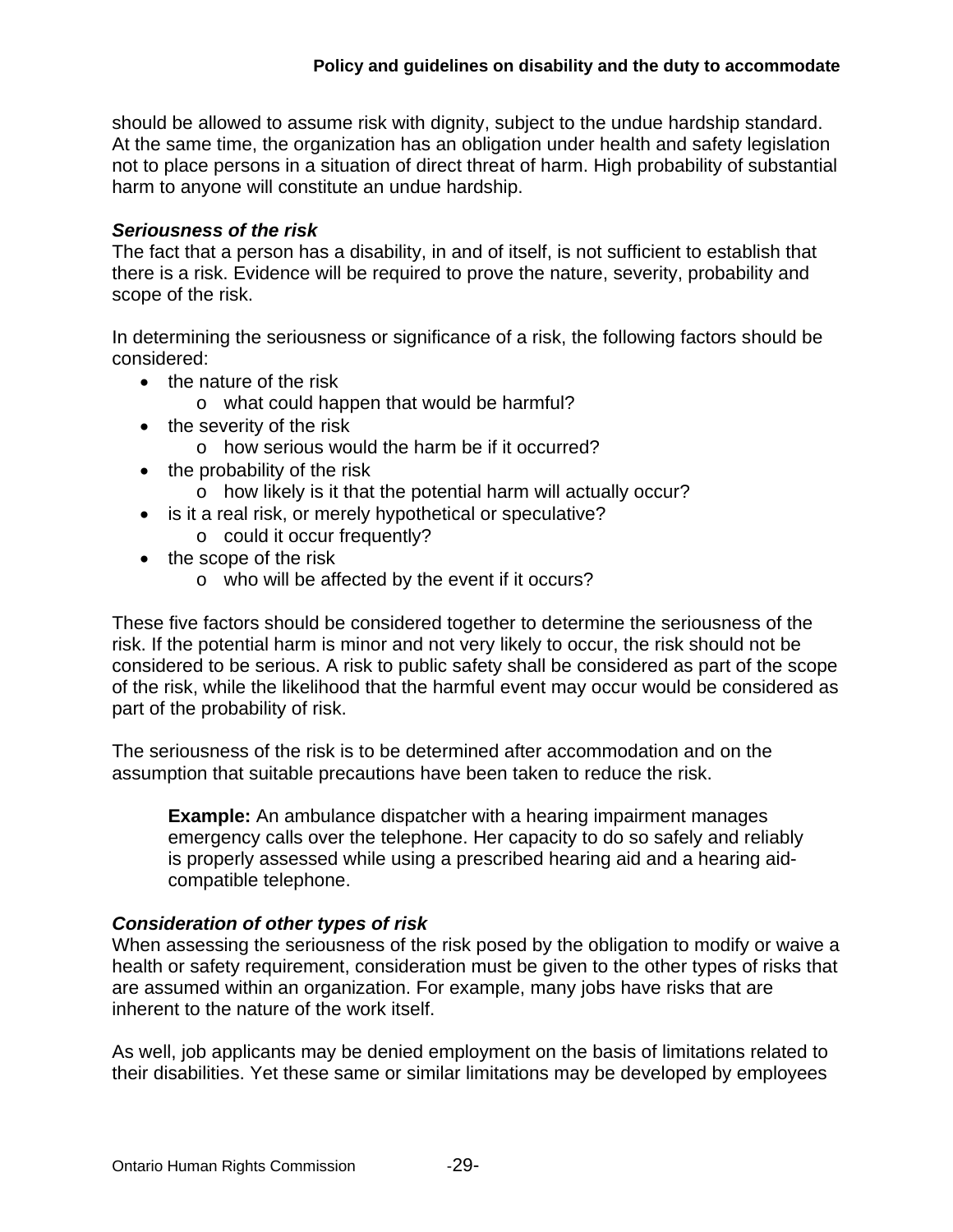who have been on the job for several years, with little or no effect on their ability to satisfactorily perform their duties and with no impact on their careers.

#### *Everyday risk*

Many sources of risk exist in the workplace, aside from those risks that may result from accommodating an employee with a disability. All employees assume everyday risks that may be inherent in a work site, or in working conditions, or which may be caused by a co-worker's fatigue, temporary inattentiveness or stress. Employers have recognized that not all employees are 100% productive every day, and many provide counselling programs or other means of coping with personal problems, emotional difficulties or other problems that may arise. Risks created by these situations are factored into the level of safety or risk that we all accept in our lives every day.

A potential risk that is created by accommodation should be assessed in light of those other, more common sources of risk in the workplace.

#### *Risks in society as a whole*

Risks that are present in comparable enterprises or in society as a whole should be considered. While maximizing safety is always desirable, as a society we constantly balance the degree of safety to be achieved against competing benefits. For example, we balance the risk of injury in contact sports against the benefits of participating in sports activities or because of the economic and entertainment benefits. We balance the risks involved in permitting higher speed limits against the benefits of increasing the efficient flow of traffic. We balance the risks involved in driving affordable cars against the costs that would be involved in making them even safer.

## <span id="page-29-0"></span>*5.4 Minimizing undue hardship*

The following factors and strategies must be considered to avoid undue hardship and meet the duty to accommodate under the *Code*:

## <span id="page-29-1"></span>**5.4.1 Cost recovery**

Persons responsible for accommodation should take steps to recover the costs of accommodation. For example, by making reasonable changes to business practices or obtaining grants or subsidies, the expense of making accommodation can be offset. If the person responsible for accommodation believes that such measures will not be effective in avoiding undue hardship, s/he will have to demonstrate that such steps to recover costs are inadequate in the circumstances, are impossible or will not yield the needed resources.

In other words, the person responsible for accommodation would be required to establish that the costs that remain after steps are taken to recover costs will alter the essential nature or substantially affect the viability of the enterprise.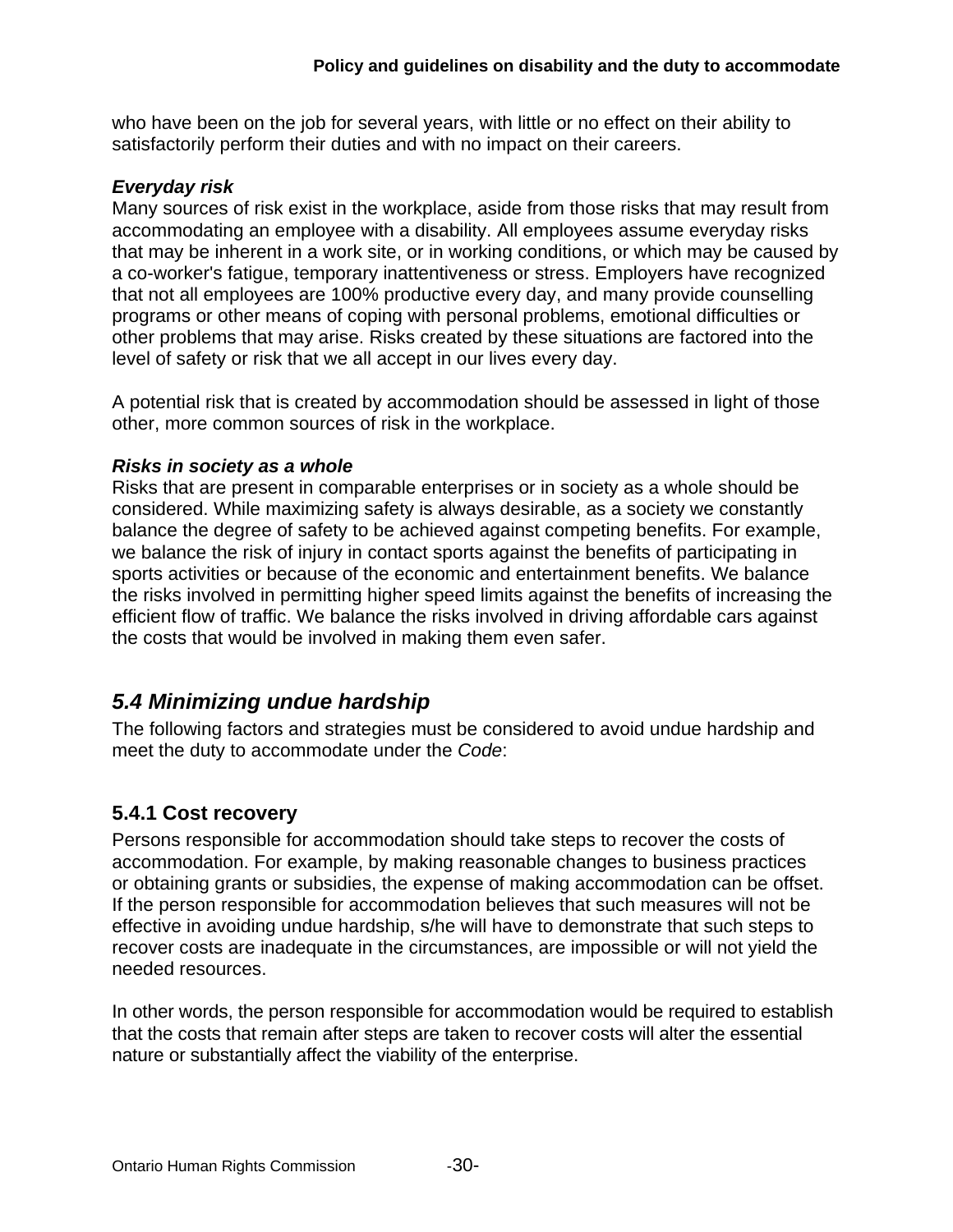## <span id="page-30-0"></span>**5.4.2 Distributing costs**

Costs of accommodation must be distributed as widely as possible within the organization responsible for accommodation so that no single department, employee, customer or subsidiary is burdened with the cost of an accommodation. The appropriate basis for evaluating the cost is based on the budget of the organization as a whole, not the branch or unit in which the person with a disability works or to which the person has made an application. In the case of government, the term "whole operation" should refer to the programs and services offered or funded by the government. There may be accommodations that require substantial expenditure, which, if implemented immediately, would alter the essential nature of government programs or substantially affect their viability in whole or in part. In such instances, it may be necessary to implement the required accommodation incrementally.

## <span id="page-30-1"></span>**5.4.3 Reducing financial burden**

Organizations should consider spreading the financing of accommodation over time by taking out loans, issuing shares or bonds, or other business methods of financing. Amortization or depreciation is another means that an organization might be expected to use to reduce the financial burden, where possible.

## <span id="page-30-2"></span>**5.4.4 Tax deductions**

Tax deductions or other government benefits flowing from the accommodation will also be taken into account as offsetting the cost of accommodation.

## <span id="page-30-3"></span>**5.4.5 Improvements to productivity, efficiency or effectiveness**

The person responsible for accommodation is expected to consider whether accommodation of the needs of a person with a disability may improve productivity, efficiency or effectiveness, expand the business or improve the value of the business or property.

**Example:** An accommodation that affects a significant number of people with disabilities, such as persons requiring wheelchair access, could open up a new market for a storekeeper or a service provider. By building a ramp, several more persons will be able to access a store.

## <span id="page-30-4"></span>**5.4.6 Second Injury and Enhancement Fund[69](#page-39-7)**

The effects of the Second Injury and Enhancement Fund of the Workplace Safety and Insurance Board (the WSIB) must be considered. In the event of an injury to a worker, where the injury is caused by the worker's disability, a claim may be made against this fund even if the employer did not have knowledge of the employee's pre-existing condition. The rates for the employer will not be increased as a result of making claims on the fund.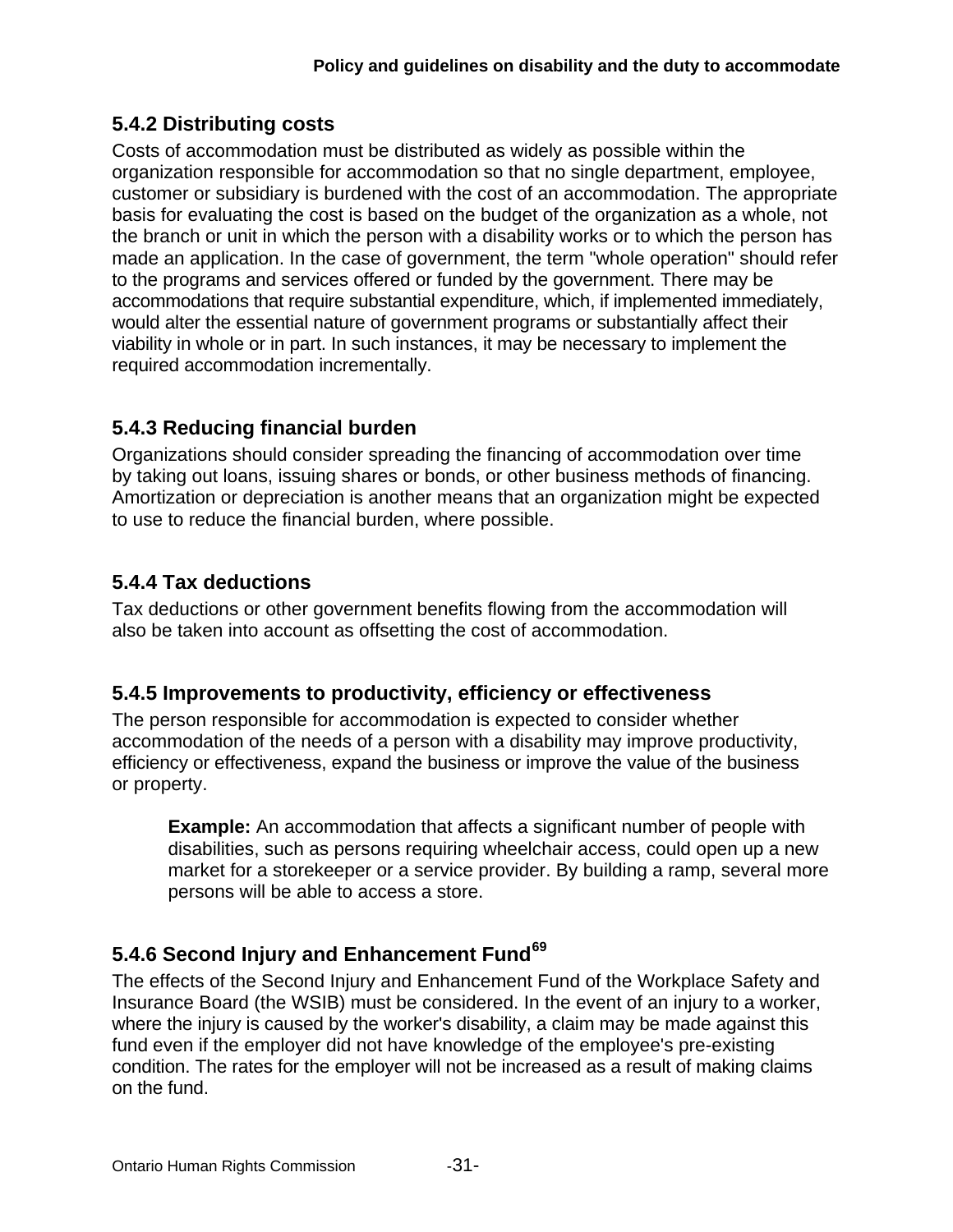Approximately 90% of employees in the province of Ontario are under the protection of the WSIB. Since the fund is available to most employers, there will be few instances where increased liability insurance premiums for risk of injury to a person due to a pre-existing condition or disability will be a factor in creating undue hardship.

## <span id="page-31-0"></span>**5.4.7 Creative design solutions**

Creative design solutions can often avoid expensive capital outlay. This may involve specifically tailoring design features to the person's functional capabilities. Design solutions must be most respectful of dignity.

## <span id="page-31-1"></span>**5.4.8 A less expensive alternative**

Where undue hardship is claimed, cost and risk estimates should be carefully examined to ensure that they are not excessive in relation to the stated objective. If so, a determination should be made as to whether a less expensive or lower-risk alternative exists that could accomplish the accommodation (either as an interim measure to a phased-in solution or permanently) while still fully respecting the dignity of the person with a disability.

## <span id="page-31-2"></span>**5.4.9 Phasing in accommodation**

Some accommodations will be very important but will be difficult to accomplish in a short period of time.

**Example:** A small municipality may be able to show that to make its community centre or transportation system accessible in a single year would cause undue hardship. Or, a small employer may find it impossible to make its entrance and washroom facilities accessible immediately without undue hardship.

In these situations, undue hardship should be avoided by phasing in the accessible features gradually.

Some accommodations will benefit large numbers of persons with disabilities, yet the cost may prevent them from being accomplished. One approach that may reduce the hardship is to spread the cost over several years by phasing in the accommodation gradually.

**Example:** A commuter railroad might be required to make a certain number of stations accessible per year.

In many cases, while accommodation is being phased in over an extended period of time, it may still be possible to provide interim accommodation for the individual. If both short- and long-term accommodation can be accomplished without causing undue hardship, then both should be considered simultaneously.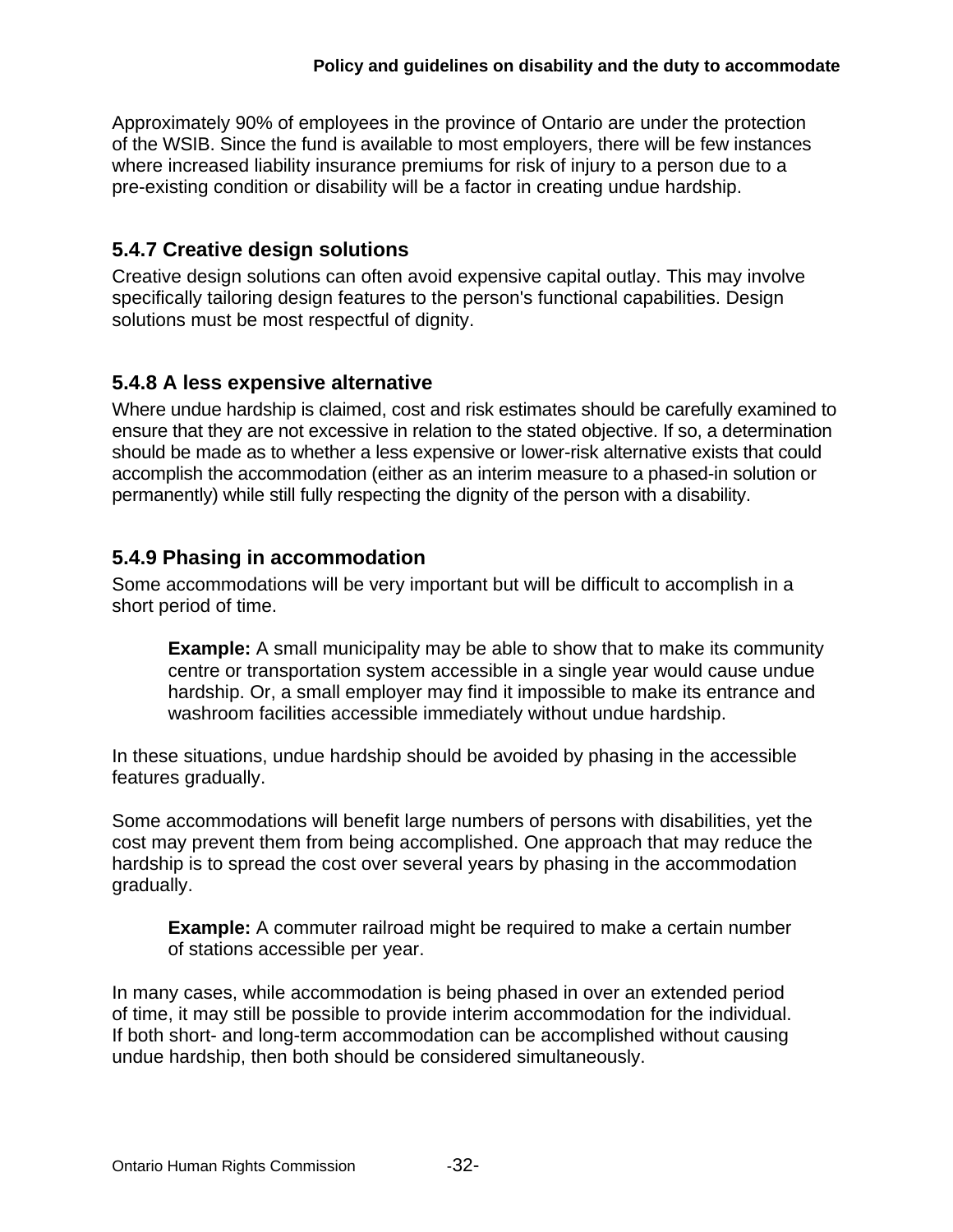## <span id="page-32-0"></span>**5.4.10 Establishing a reserve fund**

A second method of reducing the impact of the cost of an accommodation is to establish a reserve fund into which the person responsible for accommodation makes payment under specified conditions. One of the obvious conditions should be that the reserve fund is to be used only to pay for accommodation costs in the future. Accommodations could gradually be accomplished by expenditures out of the reserve fund or could eventually be accomplished once enough funds had been set aside.

A reserve fund should not be considered as an alternative to a loan where the accommodation could be made immediately and the cost paid back over time. Rather, the reserve fund is to be used in circumstances where it would create undue hardship for the person responsible for accommodation to obtain a loan and accomplish the accommodation immediately. The reserve fund is one of several financing options to be considered in assessing the feasibility of an accommodation. If a reserve fund is to be established, provision should be made for considering future changes in circumstances.

Both phasing in and establishing a reserve fund are to be considered only after the person responsible for accommodation has demonstrated that the most appropriate accommodation could not be accomplished immediately. Phasing in is to be preferred to establishing a reserve fund wherever possible.

#### <span id="page-32-1"></span>**5.4.11 Assessing the impact of remaining costs**

After all costs, benefits deductions, outside sources of funding and other factors have been considered, the next step is to determine whether the remaining (net) cost will alter the essential nature or affect the viability of the organization responsible for making the accommodation.

The person responsible for accommodation would need to show how it would be altered or its viability affected. It will not be acceptable for the person responsible for accommodation to merely state, without evidence to support the statement, that the company operates on low margins and would go out of business if required to undertake the required accommodation.

Finally, 7if undue hardship can be shown, the person with a disability should be given the option of providing or paying for that portion of the accommodation that results in undue hardship.

## <span id="page-32-2"></span>**5.4.12 Expert assessment**

Where an undue hardship analysis anticipates assessing substantial capital or operating expenditures or procedural changes (for example, in making physical alterations to an apartment building, work site, vehicle or equipment or changing health and safety requirements), it might be advisable for the person responsible for accommodation to obtain a proposal and estimate from experts in barrier-free design and construction.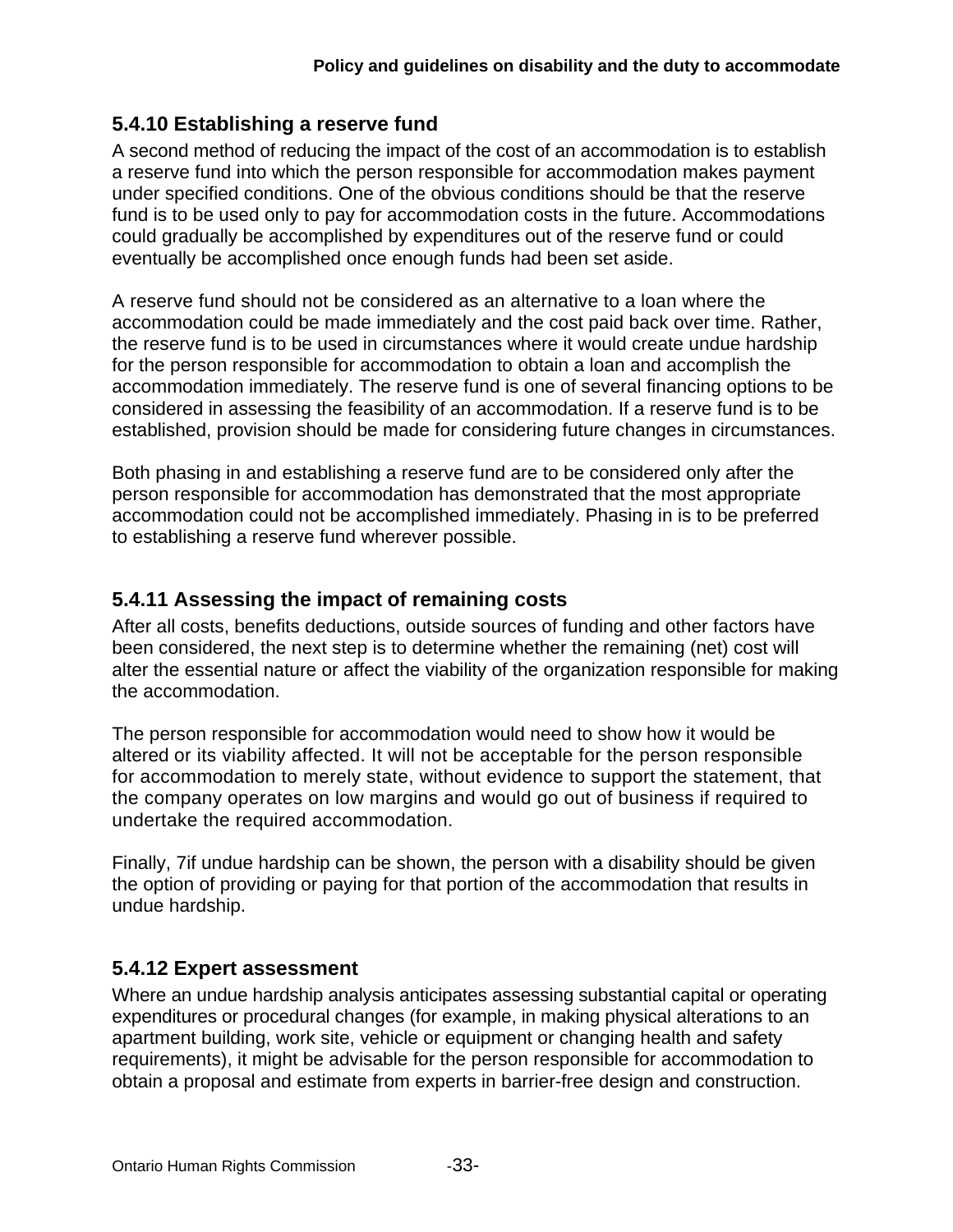# <span id="page-33-0"></span>**6. Accommodation planning and implementation**

The best defence against human rights claims is to be fully informed and aware of the responsibilities and protections included in the *Code*. Organizations can achieve this by developing disability accommodation policy and procedures as well as by conducting an accessibility review.

## <span id="page-33-1"></span>*6.1 Organizational policy*

Organizations are responsible for dealing effectively, quickly and fairly with situations involving claims of harassment or discrimination. Organizations can be held liable by a court or tribunal if they or responsible staff members do not act to end discrimination or harassment in their workplaces.

When an act of harassment or discrimination or a need for accommodation is ignored, there are costs in terms of low morale, high stress, damaged professional reputations and employee absences.

Developing internal anti-discrimination policies and procedures to resolve complaints as part of a broad program to build a harassment-free and discrimination-free environment offers many benefits. Dealing promptly with these issues saves time and money. Letting people know the rules and defining unacceptable forms of behaviour makes it possible to avoid costly and upsetting hours in the courts or before specialized tribunals. In that way, strong policies and programs that prevent human rights complaints and help an organization effectively meet its duty to accommodate make good business sense.

The following should be part of any complete strategy to resolve human rights issues that arise in the workplace:

- anti-harassment or anti-discrimination policy
- disability accommodation policy
- complaint resolution procedure
- ongoing education programs.

These elements should be developed in co-operation with the union or other workplace or organizational partners.

A disability accommodation policy should:

- outline rights and responsibilities
- require barrier analysis and prevention
- prepare and document accommodation plans
- monitor and evaluate implementation.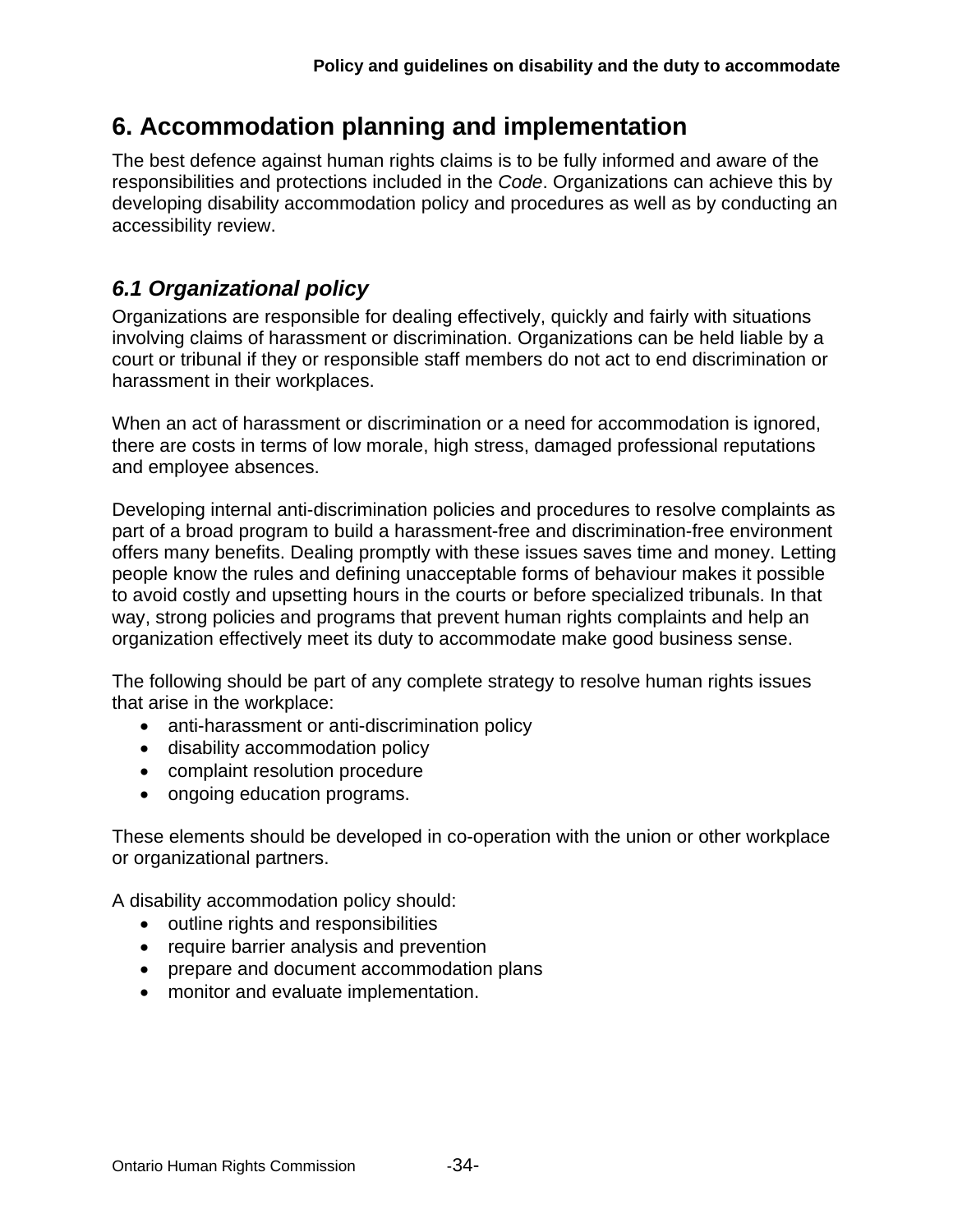## <span id="page-34-0"></span>*6.2 Accessibility review*

Organizations should consider developing accessibility review plans, undertaking reviews and implementing the necessary changes to make facilities, procedures and services accessible to employees, members, tenants, clients or customers with disabilities.

Conducting the accessibility review will show to what extent an organization is accessible to persons with disabilities and what needs to be done.

An accessibility review plan should:

- state the purpose of the review plan along with a rationale, context and guidance for conducting a review
- acknowledge an organization's obligations under the *Code* to ensure accessibility for employees, clients or customers with disabilities
- identify internal and external resources that would provide guidance for conducting the review
- summarize current internal and external initiatives
- identify quality service measures
- outline the scope of the review and identify potential barriers as they may relate to procedures and practices, facilities, services and communications
- outline timeframes and responsibilities around conducting an accessibility review of the organization
- outline a communications plan for the accessibility review so that senior management, staff, members, clients, etc. are aware and supportive of the initiative and its purpose.

Results of the accessibility review should be documented in a "Summary of findings and recommendations report" and submitted to senior management. Senior management should make the results available to all concerned, along with a plan for undertaking barrier removal.

Accessibility review plans and barrier removal are up-front ways that an organization can address the needs of persons with disabilities. Developing and using a disability accommodation policy will also help an organization meet its duty to accommodate the individual needs of employees and customers with disabilities in accordance with the *Code*. Such a policy will make it clear to both employees with disabilities, others who require accommodation and managers responsible for providing accommodation what company procedures are in place to assist persons with disabilities effectively.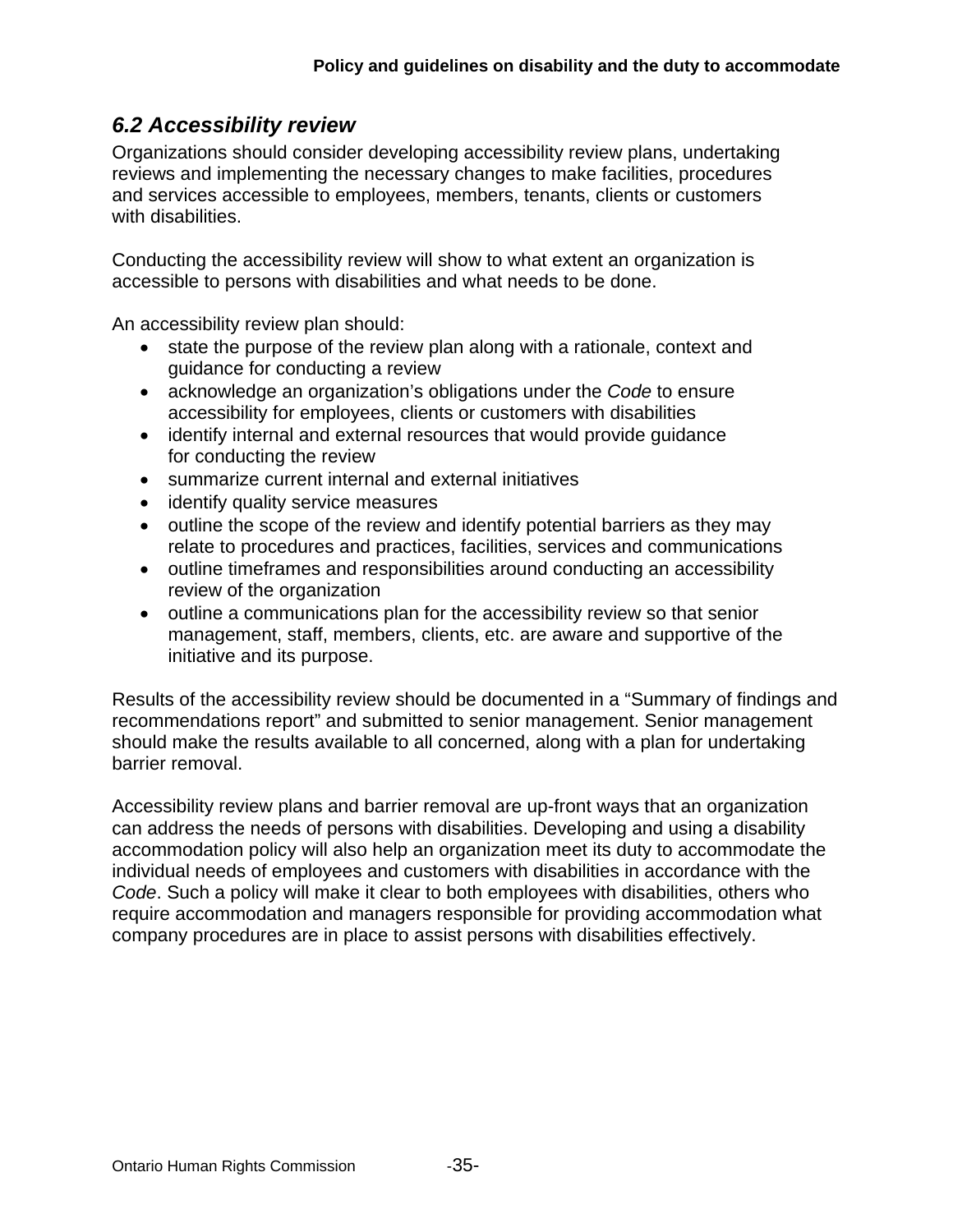# <span id="page-35-0"></span>**7. For more information**

Please visit [www.ontario.ca/humanrights](http://www.attorneygeneral.jus.gov.on.ca/english/ohrc/Default.asp) for more information on the human rights system in Ontario.

The Human Rights System can also be accessed by telephone at: Local: 416-326-9511 Toll Free: 1-800-387-9080 TTY (Local): 416-326 0603 TTY (Toll Free) 1-800-308-5561

To file a human rights claim, please contact the Human Rights Tribunal of Ontario at: Toll Free: 1-866-598-0322 TTY: 416-326-2027 or Toll Free: 1-866-607-1240 Website: www.hrto.ca

To talk about your rights or if you need legal help with a human rights claim, contact the Human Rights Legal Support Centre at: Toll Free: 1-866-625-5179 TTY: 416-314-6651 or Toll Free: 1-866-612-8627 Website: [www.hrlsc.on.ca](http://www.hrlsc.on.ca/)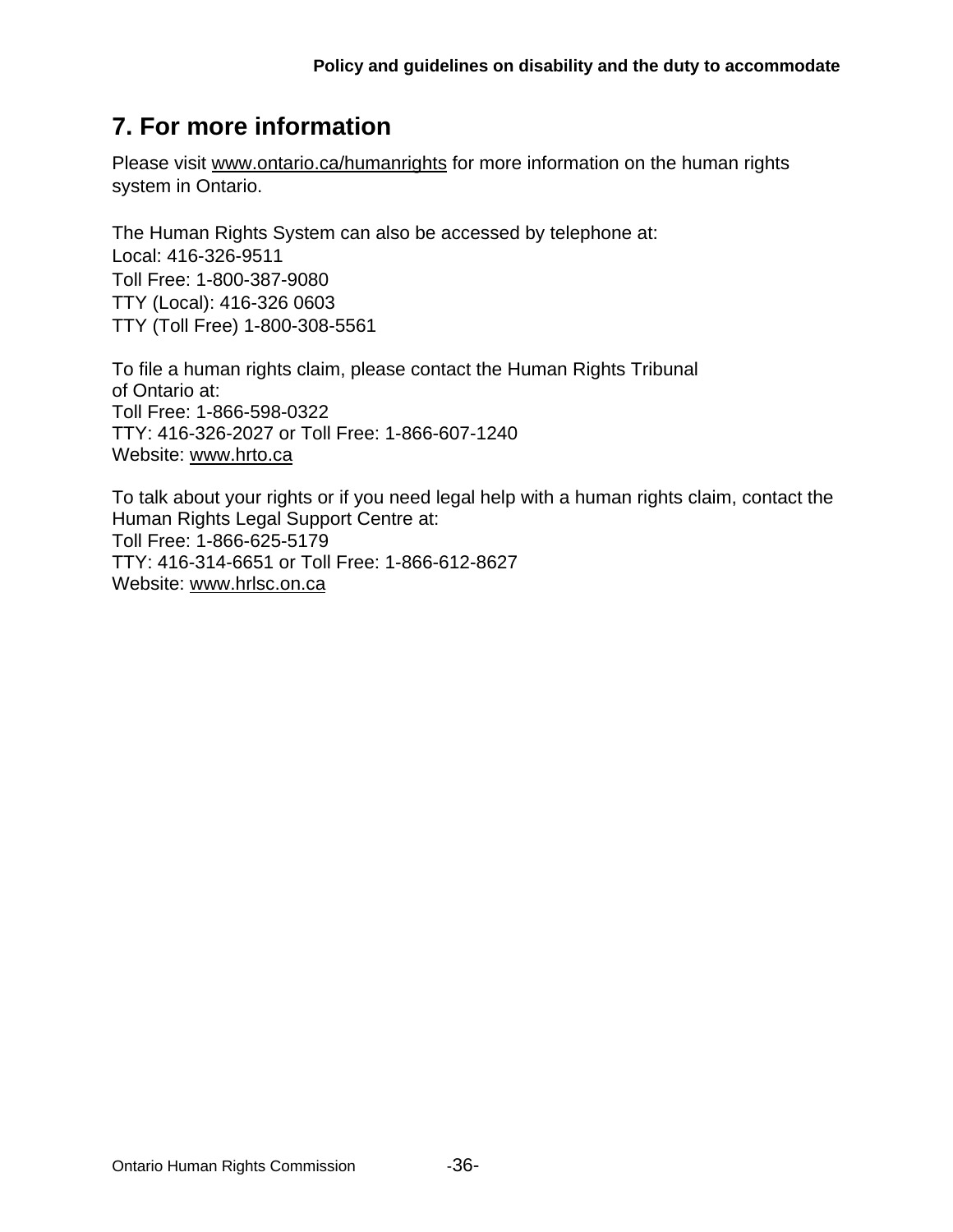# <span id="page-36-0"></span>**Endnotes**

 $\overline{a}$ 

 $1$  R.S.O.1990, c. H.19.

<span id="page-36-1"></span> $2$  The terms "disability" and "person with a disability" are used throughout this document instead of "handicap" or "handicapped person." Although the term "handicap" is used in the *Code*, many people with disabilities prefer the term "disability."

<span id="page-36-2"></span><sup>3</sup> During consultations held in 1999 by the OHRC, stakeholders highlighted the particular issues facing educational institutions and persons seeking access to them. Many of the principles set out in this Policy apply to service sectors as well, but the Commission will be undertaking new Guidelines for the educational sector to address these concerns.

<span id="page-36-3"></span><sup>4</sup> In *Granovsky v. Canada (Minister of Employment and Immigration)*, 2000 SCC 28 (18 May 2000), online: Supreme Court of Canada www.lexum.umontreal.ca/csc-scc/en/index.html [hereinafter "*Granovsky*"], the Supreme Court recognized that the primary focus in the disability analysis is on the inappropriate legislative or administrative response (or lack thereof) of the State (at para. 39). The Court states (at para. 33):

*Section 15(1) ensures that governments may not, intentionally or through a failure of appropriate accommodation, stigmatize the underlying physical or mental impairment, or attribute functional limitations to the individual that the underlying physical or mental impairment does not entail, or fail to recognize the added burdens which persons with disabilities may encounter in achieving self-fulfillment in a world relentlessly oriented to the able-bodied.*  [emphasis added.]

Although in *Granovsky* the focus was State action, similar principles apply to persons responsible for accommodation under human rights law.

<span id="page-36-4"></span><sup>5</sup> *Eldridge v. British Columbia (Attorney General)*, [1997] 3 S.C.R. 624 at para. 78, online:

<span id="page-36-5"></span>www.lexum.umontreal.ca/csc-scc/en/index.html [hereinafter "*Eldridge*"].<br><sup>6</sup> British Columbia (Public Service Employee Relations Commission) v. BCGSEU, [1999] 3 S.C.R. 3 at para. 68 [hereinafter "Meiorin"].

<span id="page-36-6"></span> $<sup>7</sup>$  The term "person (or organization or company) responsible for accommodation" includes individuals,</sup> partnerships, corporations, companies, unions, joint ventures and organizations. More than one "person" may be responsible for accommodation, and where this term is used, it refers to all parties who are obliged to take part in the accommodation.

<span id="page-36-7"></span>8 Mental illness has been described as "significant clinical patterns of behaviour or emotions associated with some level of distress, suffering (pain, death), or impairment in one or more areas of functioning (school, work, social and family interactions). At the root of this impairment are symptoms of biological, psychological or behavioural dysfunction, or a combination of these." See Canadian Psychiatric Association, *Mental Illness and Work,*(brochure), online:Canadian Psychiatric Association homepage http://cpa.medical.org/MIAW/MIAW.asp at pg. 1

<sup>9</sup> The *Code's* definition of "disability" includes perceived disability.

<span id="page-36-9"></span><span id="page-36-8"></span><sup>10</sup> *Quebec (Commission des droits de la personne et des droits de la jeunesse) v. Montréal (City); Quebec (Commission des droits de la personne et des droits de la jeunesse) v. Boisbriand (City)*, 2000 SCC 27 (3 May 2000), online: Supreme Court of Canada www.lexum.umontreal.ca/cscscc/ en/index.html [hereinafter "*Mercier*"]. <sup>11</sup> *Granovsky, supra* note 4.

<span id="page-36-12"></span><span id="page-36-11"></span><span id="page-36-10"></span>12 *Mental Illness and Work, supra* note 8.<br><sup>13</sup> Gibbs v. Battlefords and Dist. Co-operative Ltd. (1996), 27 C.H.R.R. D/87 (S.C.C.).

<span id="page-36-13"></span><sup>14</sup> This was first articulated in Law v. Canada (Minister of Employment and Immigration), [1999]

1 S.C.R. 497, online: Supreme Court of Canada www.lexum.umontreal.ca/csc-scc/en/index.html (date accessed: 4 August 2000) [hereinafter "*Law*"]. The approach has been affirmed in several subsequent cases, most notably two cases dealing with discrimination on the basis of disability: *Mercier, supra* note 10 and *Granovsky, supra* note 4.

<span id="page-36-14"></span><sup>15</sup> The facts of *Granovsky, supra* note 4 illustrate an exception to this general proposition. Where a scheme targets a particular group (for example, those who are less fortunate than the complainant), it is unlikely to be considered discriminatory to exclude more advantaged groups.

<span id="page-36-15"></span><sup>16</sup> Subsection 25(1) of the *Code*<br><sup>17</sup> Subsection 25(4) of the *Code*.

<span id="page-36-17"></span><span id="page-36-16"></span><sup>18</sup> Conversely, in O.N.A. v. Orillia Soldiers Memorial Hospital (1999), 169 D.L.R. (4th) 489, leave to appeal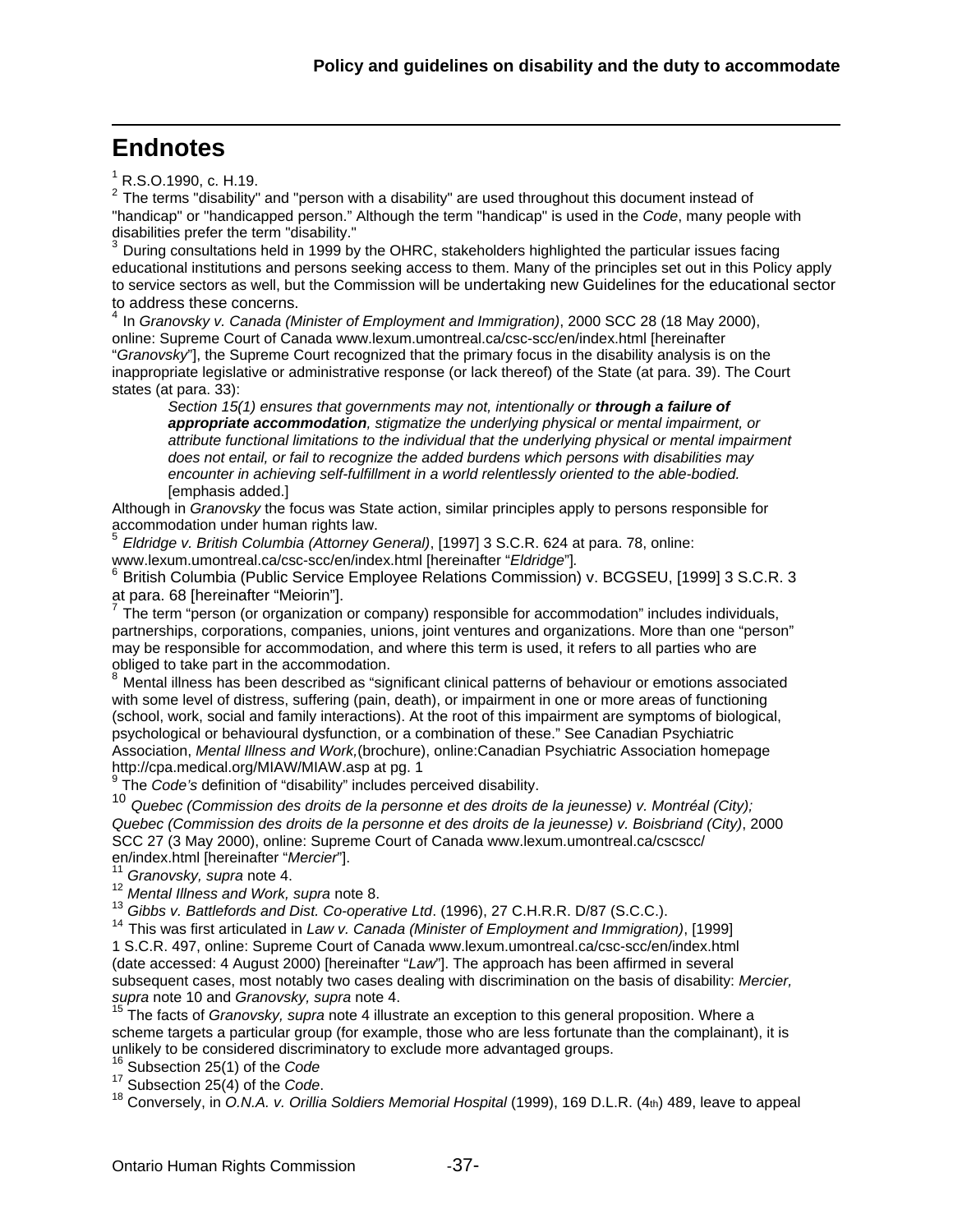to S.C.C. refused [1999] S.C.C.A. No. 118, online: QL (SCCA) [hereinafter "*Orillia*"], nurses on unpaid leave of absence due to disability did not accumulate service after periods set out in the collective agreement, and the employer was not required to contribute premiums to employee benefit plans after the employees had received long-term disability payments for a specified time. The Ontario Court of Appeal held that there was no contravention of the *Code* because these nurses were not treated differently from those in the appropriate comparator group, namely employees who were not working for other reasons.

<span id="page-37-0"></span><sup>19</sup> The Supreme Court's recent decisions in *Law, supra* note 14 and *Granovsky, supra* note 4 have confirmed that the concept of human dignity is central to discrimination analysis. These cases indicate that if an accommodation marginalizes, stigmatizes or demeans the person with a disability's sense of worth or dignity as a human being, it will not be appropriate. In commenting on the *Eaton* case, the Court said in *Granovsky, supra* note 4 at para. 74:

*…Emily's claim might have succeeded if …the Court had been persuaded that the Board's*  response to the challenge posed by Emily's placement [the accommodation] had itself violated *Emily's dignity as a human being equally deserving of consideration, or placed* 

<span id="page-37-1"></span>discriminatory obstacles in the way of her self-fulfillment. [Emphasis added.]<br><sup>20</sup> Law, supra note 14 at para. 53.<br><sup>21</sup> Entrop v. Imperial Oil Limited (21 July 2000), Docket C29762 at para. 77-81 (Ont. C.A.), online:

<span id="page-37-3"></span><span id="page-37-2"></span>Court of Appeal for Ontario www.ontariocourts.on.ca [hereinafter "*Entrop*"]. 22 United Nations, *Declaration of the Rights of Disabled Persons,* proclaimed by General Assembly resolution 3447 (XXX) of 9 December 1975.

<sup>23</sup> *Eaton v. Brant County Board of Education*, [1997] 1 S.C.R. 241 [hereinafter "*Eaton*"].

<span id="page-37-4"></span>The Supreme Court stated that "integration should be recognized as the norm of general application because of the benefits it generally provides" (at para. 69). However, the Court found that in Emily Eaton's circumstances, segregated accommodation was in her best interests. The Court was of the view that this was one of those unusual cases where segregation was a more appropriate accommodation.

<span id="page-37-6"></span><span id="page-37-5"></span><sup>24</sup> *Eaton, ibid* at para. 67. <sup>25</sup> *Meiorin, supra* note 6 at para. 68.

<span id="page-37-7"></span><sup>26</sup> *Eaton*, *supra* note 23 at para. 66-7. The unique nature of disability has been recognized by the Supreme Court of Canada.

 $\overline{a}$ 

<span id="page-37-8"></span><sup>27</sup> *Ibid,* at para. 69. <sup>28</sup> *Supra*, note 21.

<span id="page-37-10"></span><span id="page-37-9"></span><sup>29</sup> *Meiorin, supra* note 6, and *British Columbia (Superintendent of Motor Vehicles) v. British Columbia (Council of Human Rights)*, [1999] 3 S.C.R. 868 [hereinafter "*Grismer*"].

<span id="page-37-11"></span><sup>30</sup> *Entrop v. Imperial Oil Limited* (21 July 2000), Docket C29762 at para. 77-81 (Ont. C.A.), online: Court of Appeal for Ontario www.ontariocourts.on.ca [hereinafter "*Entrop*"]. <sup>31</sup> *Meiorin, supra* note 6.

<span id="page-37-13"></span><span id="page-37-12"></span><sup>32</sup> *Grismer, supra* note 29 at para. 20.

<span id="page-37-14"></span><sup>33</sup> *Ibid,* at para. 66.

<span id="page-37-16"></span><span id="page-37-15"></span><sup>35</sup> Quesnel v. London Educational Health Centre, (1995) 28 C.H.R.R. D/474 at para. 16 (Ont. Bd. of Inq.)

<span id="page-37-17"></span>[hereinafter "*Quesnel*"]. <sup>36</sup> *Cameron v. Nel-gor Nursing Home* (1984), 5 C.H.R.R. D/2170 at D/2192 (Ont. Bd. of Inq.) [dictionary citations omitted].

<span id="page-37-18"></span><sup>37</sup> *Ibid.* See also *Crabtree v. 671632 Ontario Ltd. (c.o.b. Econoprint (Stoney Creek))*, [1996] O.H.R.B.I.D. No. 37 (Ont. Bd. of Inq.), online: QL (HRBD).

<span id="page-37-19"></span><sup>38</sup> Robert L. Burgdorf, *Disability Discrimination in Employment Law* (Washington D.C.: Bureau of National Affairs, 1995) at 241.

<span id="page-37-20"></span> $39$  See M. K. Joachim, "The Duty To Accommodate Disabled Workers and the Provision of Alternative Work: An Unexplained Assumption" (2000) 7 *Charter and Human Rights Litigation* 407 for an excellent review of labour and human rights case law. Although Joachim locates the right to alternative employment in section 17(1), it can also be viewed as being located in the section 17(2) and the duty to accommodate. Whichever is the correct reasoning, employees should have some access to alternative employment.

<sup>40</sup> *Hamilton Civic Hospitals and CUPE, Local 794* (1994), 44 L.A.C. (4th) 31 [Ont. Arb. Award.]

<span id="page-37-22"></span><span id="page-37-21"></span><sup>41</sup> In *Chamberlin v. 599273 Ontario Ltd cob Stirling Honda* (1989), 11 C.H.R.R. D/110 (Ont. Bd. of Inq.),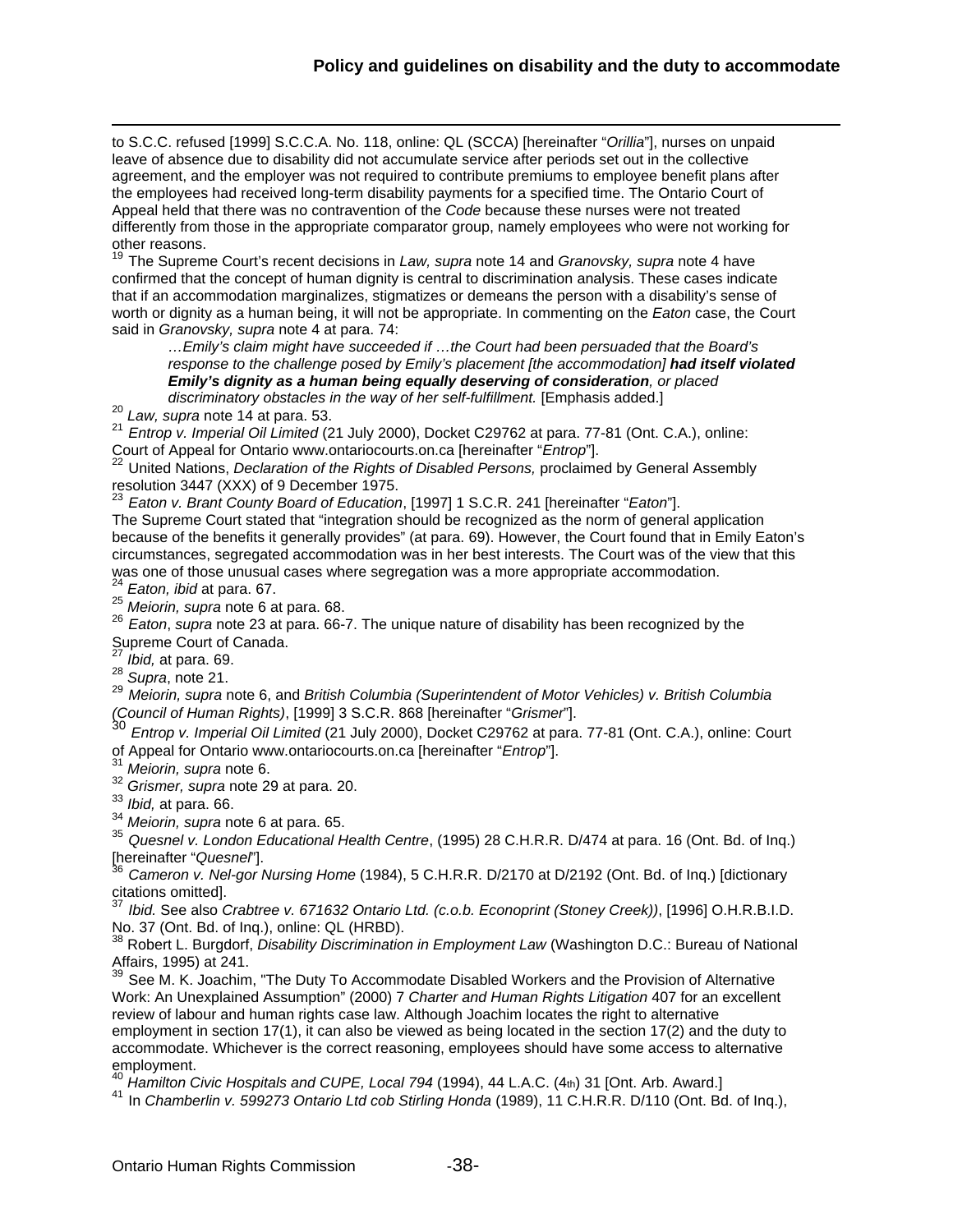the Board of Inquiry (Tribunal) found that the employer should have given the complainant the opportunity to prove he could still perform his old job.

<span id="page-38-0"></span>An employer may have to move an employee to a job more consistent with the employee's health status; *Re Calgary District Hospital Group and U.N.A. Loc. 121-R* (1994), 41 L.A.C. (4th) 319 (Alta. Lab. Rel. Bd.). The employer may have to look for work comparable to the original job rather than giving the employee an inferior position; *Re York County Hospital and Ontario Nurses' Association* (1992), 26 L.A.C. (4th) 384 (Ont. Lab. Rel. Bd.). The employer may even need to create a new job by joining together all the light duties and then reassigning the heavy duties to other employees; *Re Greater Niagara Hospital and Ontario Nurses Association* (1995), 50 L.A.C. (4th) 34 (Ont. Lab. Rel. Bd.). In one decision, the employer's duty to accommodate included not only the duties and requirements associated with the current job but also the duties and requirements associated with a bundle of tasks within the ability of an employee with a disability; *Re Mount Sinai Hospital and the O.N.A.* (1996), 54 L.A.C. (4th) 261 (Ont. Lab. Rel. Bd.).

<span id="page-38-2"></span><span id="page-38-1"></span><sup>43</sup> *Workplace Safety and Insurance Act*, S.O. 1997 c. 16 Sch. A, s. 40 and 41 [hereinafter "WSIA"]. <sup>44</sup> There are also rights and obligations pertaining to return to work set out in the WSIA that may exist concurrently with human rights protections.

<sup>45</sup> See Section 17 of the *Code.*

<span id="page-38-4"></span><span id="page-38-3"></span><sup>46</sup> In some cases, accommodation may require the modification of job standards. See the section entitled "Essential duties and the current job."<br><sup>47</sup> Meiorin, supra note 6 at para. 65-66.

<span id="page-38-6"></span><span id="page-38-5"></span><sup>48</sup> Human Rights Digest, vol. 1 no. 2 (February/March 2000) citing Conte v. Rogers Cablesystems Ltd. (1999), C.H.R.R. Doc. 99-227 (Can. Human Rights Tribunal), *Mazuelos v. Clark* (2000) C.H.R.R. Doc. 00-011 (B.C. Human Rights Tribunal) and *Gordy v. Oak Bay Marine Management Ltd.* (2000) C.H.R.R. Doc.00-040 (B.C. Human Rights Tribunal).

<span id="page-38-7"></span><sup>49</sup> The Supreme Court of Canada's decision in *Central Okanagan School District No. 23 v. Renaud*, [1992] 2 S.C.R. 970 [hereinafter "*Renaud* "] sets out the obligations of unions. <sup>50</sup> *Ibid* at 988.

 $\overline{a}$ 

<span id="page-38-9"></span><span id="page-38-8"></span><sup>51</sup> For further information about drug and alcohol related disabilities, see Ontario Human Rights Commission, *Policy on Drug and Alcohol Testing* (1996, revised September 27, 2000), Online: Ontario Human Rights Commission website: www.ohrc.on.ca.

<span id="page-38-10"></span><sup>52</sup> A. Cantor, "The Costs and Benefits of Accommodating Employees with Disabilities" (Toronto: 1996), online: Cantor + Associates Workplace Accommodation Consultants: www.interlog.com/~acantor/.

<span id="page-38-11"></span> $53$  There are a number of cases that confirm this approach to the interpretation of human rights statutes. In *Mercier, supra* note 10 the Supreme Court summarized these cases and outlined the

relevant principles of human rights interpretation.<br><sup>54</sup> Section 44 of the Code.

<span id="page-38-13"></span><span id="page-38-12"></span><sup>54</sup> Section 44 of the *Code*. <sup>55</sup> *Renaud, supra* note 49.

<span id="page-38-14"></span><sup>56</sup> This is not an exclusive list. During the consultations, the issue of whether academic freedom may be a component of undue hardship was raised. Academic freedom is unrelated to the duty to accommodate and should not be a defence to accommodating persons with disabilities. For example, a student may require a more accessible classroom, or need more time in an examination because of a disability-related need. These are legitimate requests that do not diminish academic freedom. If an accommodation need places such a financial burden on the institution that it would amount to undue hardship by reason of cost or because it would substantially change the nature of the enterprise, or its viability, it would then meet the undue hardship standard. For more information, please see the OHRC's *Guidelines on Accessible Education* at www.ohrc.on.ca.

<span id="page-38-15"></span><sup>57</sup> The issue of customer, third party and employee preference is discussed in J. Keene, *Human Rights in Ontario*, 2nd ed. (Toronto: Carswell, 1992) at 204-5. <sup>58</sup> *Renaud, supra* note 49.

<span id="page-38-17"></span><span id="page-38-16"></span><sup>59</sup> *Meirion, supra* note 6 at para. 68. Those setting standards and rules must be aware of the differences between individuals and groups of individuals. Standards and rules should not just be based on the

<span id="page-38-19"></span>

<span id="page-38-18"></span>'mainstream' e.g. employees who do not have disabilities.<br><sup>60</sup> Grismer, supra note 29 at para. 42.<br><sup>61</sup> Meiorin, supra note 6 at para. 78-79 and Grismer, supra note 29 at para. 41. Cases since Meiorin and *Grismer* have also applied this stringent requirement for objective evidence; see, for example, *Miele v. Famous Players Inc* . (2000), 37 C.H.R.R. D/1 (B.C.H.R.T.).